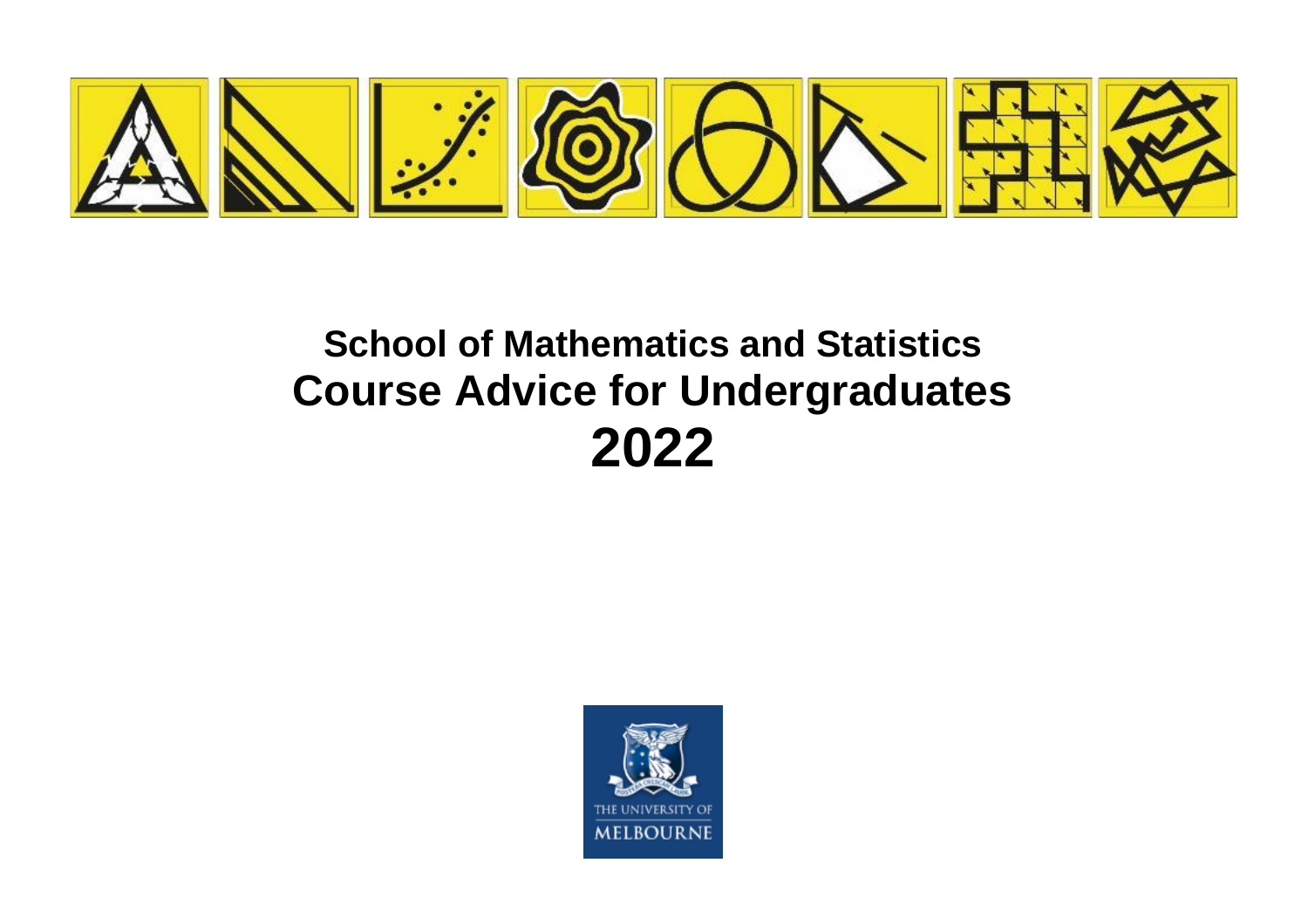This document is provided to assist students with subject selection, but it is not an official statement of the University of Melbourne's rules and subject descriptions. The official details will be published in the University of Melbourne Handbook for 2022:

handbook.unimelb.edu.au

Prepared September 2021, updated 17 November 2021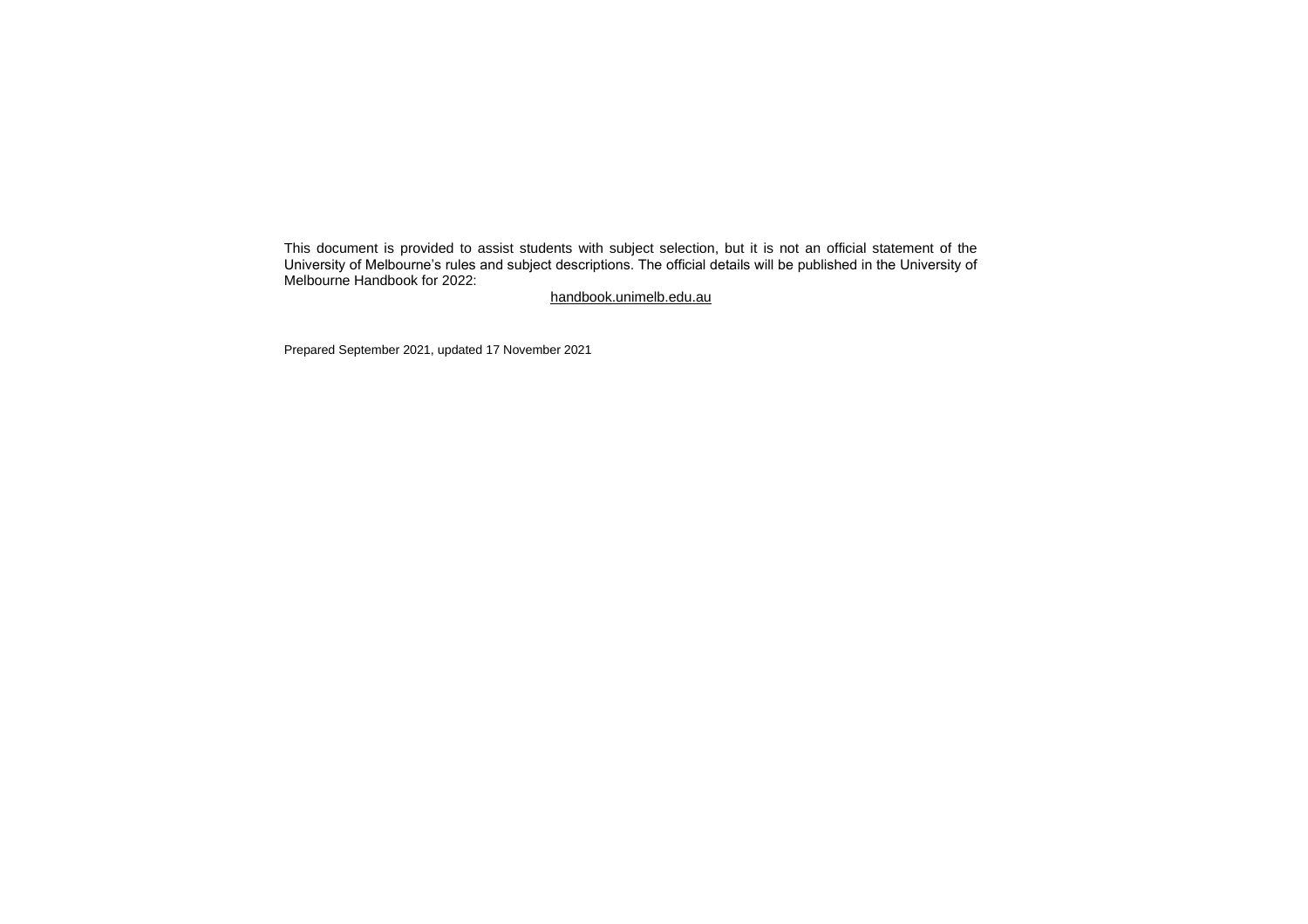# **School of Mathematics and Statistics Course Advice for Undergraduates 2022**

# **Table of Contents**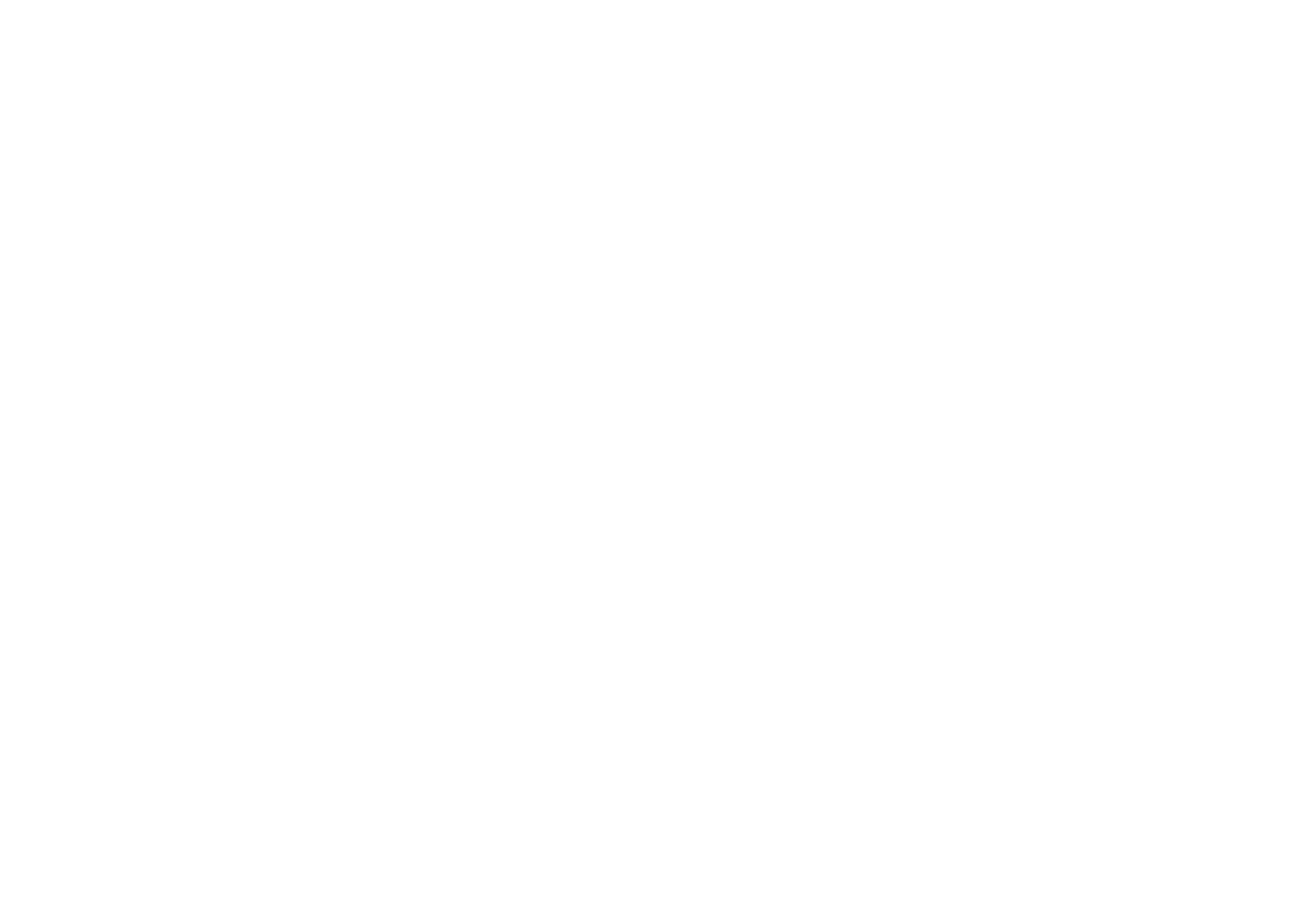# <span id="page-4-0"></span>**A. Ground rules for the BSc Degree**

# **BSc course requirements**

The Bachelor of Science requires the successful completion of 300 points comprising:

- 225 points of Science discipline subjects including:
	- o At least 62.5 points at Level 1
	- o At least 62.5 points at Level 2
	- o At least 75 points at Level 3
- 50 points of breadth including:
	- o No more than 37.5 points at Level 1
	- o At least 12.5 points at Level 2 or 3
- 25 points of free choice subjects at Levels 1 to 3 (science electives or breadth subjects)
- No more than 125 points may be taken at Level 1.

#### *First Year Requirements*

Students must complete first year level subjects from at least two different areas of study. A maximum of 37.5 points at first year level from any single area of study may be completed. In particular, students are not permitted to complete all four of MAST10005 Calculus 1, MAST10006 Calculus 2, MAST10007 Linear Algebra and MAST10010 Data Analysis 1. The areas of study available are: Biology; Chemistry; Earth Sciences; Engineering Systems; Geography and Environments; Computer Science; Mathematics and Statistics; Physics; Psychology.

#### *Major Requirements*

Students must complete 50 points of a prescribed science major at Level 3 as part of their 75 points of Level 3 Science discipline subjects. Only one major is recorded on the final transcript of results, even if the requirements for two majors have been met.

#### *Special Arrangements*

In the case of the study area of History and Philosophy of Science (HPS), students who seek to undertake further subjects in order to complete the equivalent of a major in HPS will be permitted to take up to 100 points of breadth study in HPS, replacing 25 points of the Science requirements of the BSc. These students will be required to satisfy all other completion requirements of the BSc.

#### *Progression*

Students must normally complete 50 points of study at one year level before proceeding to the next year level.

# *Breadth Tracks*

The University has developed breadth sequences, or 'tracks', that identify coherent groups of breadth subjects and allow students to extract the maximum benefit from the breadth component of their degree. Students are encouraged to take at least one 37.5 point (three subject) breadth track.

*Note: these rules apply to students who started the BSc between 2011 and 2021. Different rules apply to students commencing the Bachelor of Science in 2022 or later. Refer to the University Handbook for the course requirements for students commencing in 2022.*

# <span id="page-4-1"></span>**B. Majors within the Bachelor of Science**

Students wishing to specialise in mathematics and statistics may choose to complete one of the following majors in the Bachelor of Science, offered by the School of Mathematics and Statistics.

# **Major in Mathematics and Statistics**

Mathematics and Statistics are at the leading edge of knowledge, providing important new insights into nature, technology and business, while drawing on a rich history of ideas as old as civilisation itself. This major will enable you to gain depth of knowledge in a specialised area, as well as equip you with transferable skills related to conceptual understanding, how to analyse and solve problems, and teamwork. These are powerful tools for understanding science and the world of economics and finance, as well as in the study of human behaviour in the fields of psychology, linguistics and the social sciences.

Within this major, students must complete at least one of the following specialisations:

- **Applied Mathematics**
- **Discrete Mathematics and Operations Research**
- **Pure Mathematics**
- **Statistics and Stochastic Processes**

Information about the subjects required for each specialisation is given on pages 2-3.

#### **Major in Data Science**

The major in Data Science has an emphasis on statistics and computer science. It provides a strong foundation in the statistical aspects of data analysis (data collection, data mining, modelling and inference), as well as the principles of computer science (algorithms, data structures, data management and machine learning). The major is designed to give students an intellectual understanding of how to integrate and apply statistical and computing principles to solve large scale, real-world data science problems. It is suitable for students interested in a career in government or industry or who wish to pursue specialised graduate study. Information about the Data Science major is given on page 4.

# **Major in Mathematical Physics**

There is also a major in Mathematical Physics, which includes pathways to further study in both physics and mathematics. This major has been developed by the School of Mathematics and Statistics in conjunction with the School of Physics. Information about subject choices for the Mathematical Physics major is given on page 4.

#### **Suggested course plans for each major/specialisation**

On the following pages are some suggested course plans leading to the majors and specialisations described above. Only the third year subjects form the requirements for a major. The first and second year subjects are suggestions that will give the pre-requisites for the third year subjects in each area of specialisation. To modify the third year level subjects specified in a specialisation of the Mathematics and Statistics major requires written approval; contact Stop 1 for more information.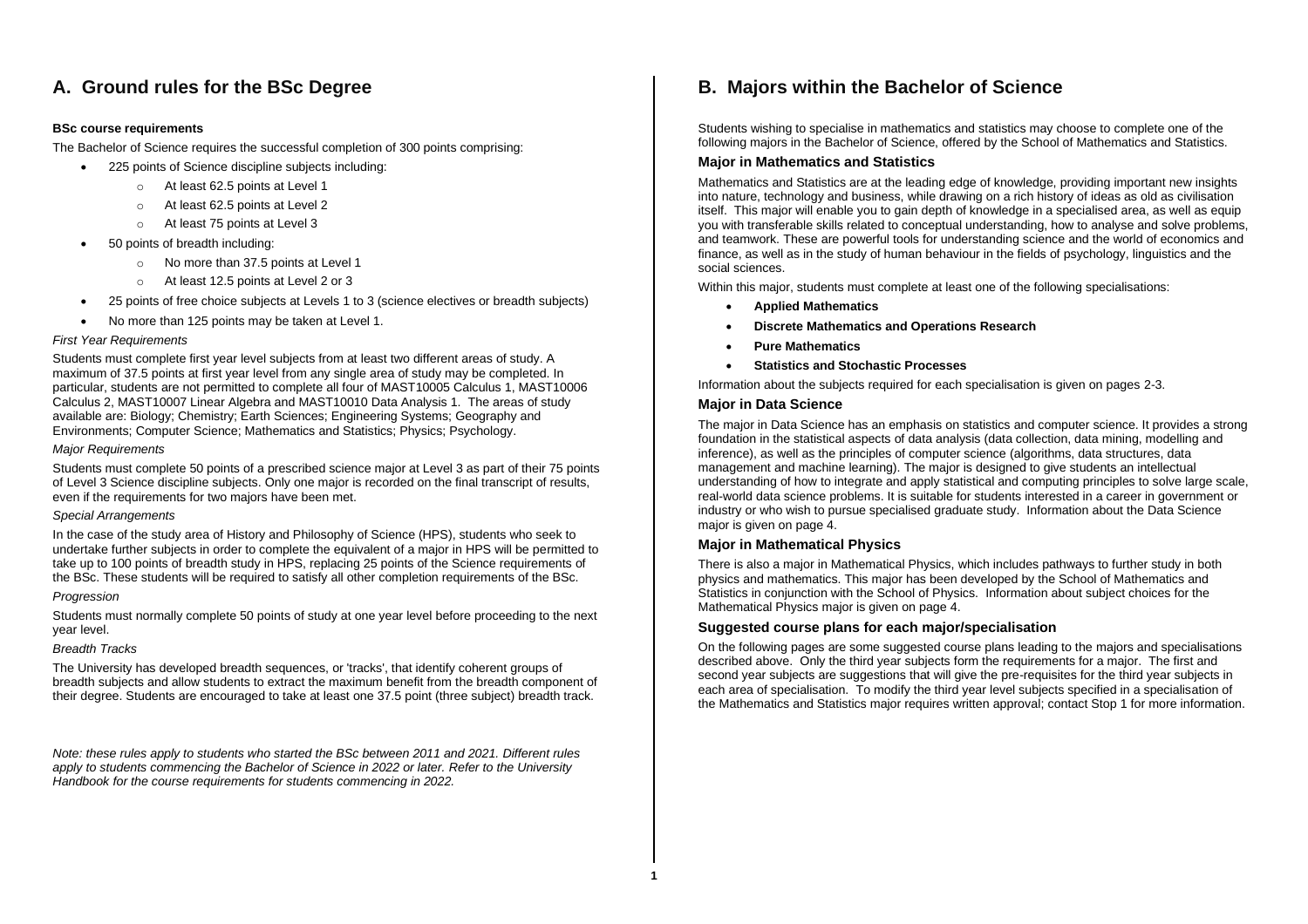# <span id="page-5-0"></span>**Mathematics and Statistics Major**

For more information contact the major co-ordinator: Dr Marcy Robertson

# <span id="page-5-1"></span>**Applied Mathematics Specialisation**

Can we predict how an ecological system will evolve as a result of changes in environmental conditions? How will a chemical process behave with changing inputs? How does a financial system react to variations in economic or political situations?

All of these real life systems are incredibly complicated. Increasing our understanding of how they operate requires the development of reliable and accurate mathematical models. These can help explain observations in chemical, physical, biological or financial systems allowing us to describe and predict their future behaviour under certain conditions. The discipline of applied mathematics is largely devoted to the development of principles and techniques that will allow us to solve the mathematical problems that arise from the construction of these models.

One of the projects undertaken in the School involved a non-flying moth, Bombyx mori. The moth fans its wings solely to enhance the sampling of chemicals scents in the environment. A mathematical model was developed for the airflow around antennae hairs to understand how insects sample a scent.

# **First year**

One of the first year mathematics and statistics pathways (see page 9)

#### **Second year**

Real Analysis *or* Real Analysis: Advanced Vector Calculus *or* Vector Calculus: Advanced

Differential Equations

*Plus one of*

COMP20005 Engineering Computation \*

PHYC20013 Laboratory and Computational Physics \*

COMP10001 Foundations of Computing \* †

# **Third year (major)**

Complex Analysis Numerical Methods and Scientific Computing

*Plus two of* 

Applied Mathematical Modelling Biological Modelling and Simulation Methods of Mathematical Physics Stochastic Modelling

#### **Note:**

\* Students who can provide evidence of competence in computer programming are not required to take these subjects. Evidence could include passing a relevant Year 12 subject, or a statement of achievement from a relevant MOOC, or passing a programming competency test administered by another University of Melbourne School. For full details see the Handbook entry for MAST30028 Numerical Methods and Scientific Computing.

† COMP10001 may be taken in first year.

# <span id="page-5-2"></span>**Discrete Mathematics and Operations Research Specialisation**

Many businesses and large complex organisations face difficult decisions on a daily basis. For example, a manufacturing company may have to decide how much of each product it should be making at each point in time, how many products of each type it should keep in inventory, by what modes of transport and by what routes it should distribute its product, which workers should be rostered on which shifts, when it should replace or repair its equipment and so on. The decisions made may interact with each other and have complex repercussions that are difficult to evaluate. Each decision involves making a trade-off between competing activities, often vying for limited resources.

Operations research and discrete mathematics provide a scientific approach to support this decision-making. Operations research involves formulating mathematical models and developing or applying mathematical tools to obtain the optimal solution. Algorithm development, whereby the most efficient mathematical solutions are programmed on a computer, is a primary topic within discrete mathematics, and also a major area of research in the School. Consulting work is conducted in these fields for business, industry, government and community groups.

#### **First year**

One of the first year mathematics and statistics pathways (see page 9)

#### **Second year**

Real Analysis *or* Real Analysis: Advanced Discrete Maths and Operations Research *Plus one of* Probability Probability for Statistics **Third year (major)** Complex Analysis Discrete Mathematics Techniques in Operations Research *Plus one of*  Decision Making Graph Theory Linear Statistical Models Stochastic Modelling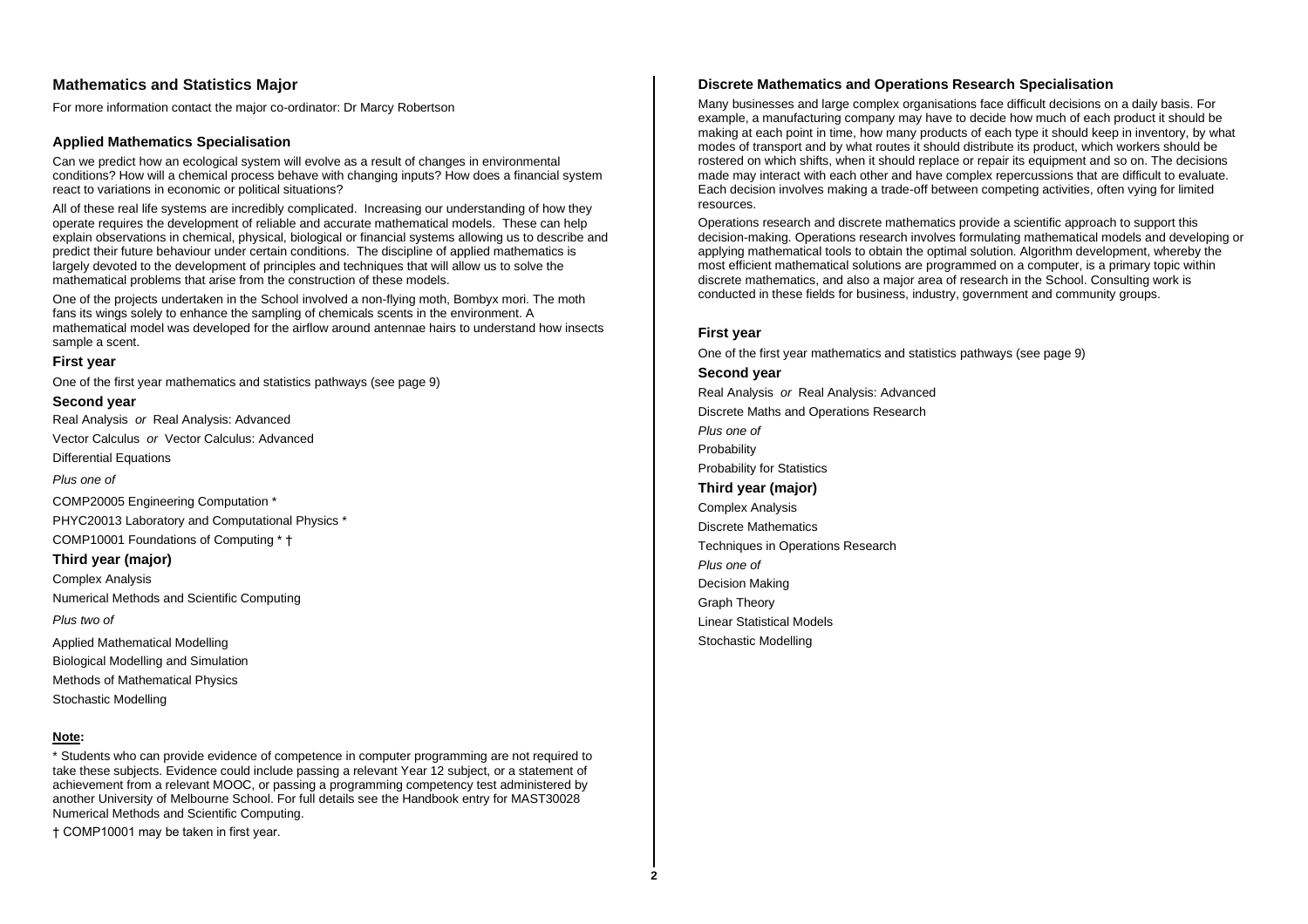# <span id="page-6-0"></span>**Pure Mathematics Specialisation**

Mathematics is both an art and a science, and pure mathematics is its foundation. Pure mathematics is the study of the basic concepts that underlie all mathematical applications. Much of pure mathematics was developed to solve practical problems from physics or other sciences. For example, differential geometry was developed in response to the needs of mapmakers. Topology, the study of geometrical structures, was developed to study aspects of physics and today has applications in genetics. Calculus was invented to solve the problems of geometry and mechanics. Algebra has its roots in ancient methods for solving equations.

Of course mathematical theories are also studied for their own sake and some of these have found application much later on. An example of this is number theory, which is now used to ensure the secure transmission of data.

Pure mathematics is as vigorous and lively now as at any time in history. At the University of Melbourne we are involved in developing new methods and techniques for solving theoretical and practical problems in the areas of topology, geometry, analysis and algebra.

# **First year**

One of the first year mathematics and statistics pathways (see page 9)

#### **Second year**

Real Analysis *or* Real Analysis: Advanced Vector Calculus *or* Vector Calculus: Advanced Group Theory and Linear Algebra **Third year (major)** Complex Analysis Algebra Metric and Hilbert Spaces *Plus one of* 

Graph Theory Geometry

Discrete Mathematics

# <span id="page-6-1"></span>**Statistics and Stochastic Processes Specialisation**

Abstract models cannot capture the full complexity of the environment, the marketplace, or biological entities. So, knowledge about these systems is always uncertain, and decision-making is always risky.

Applied statistics develops, tests, and deploys tools that measure, control, and reduce uncertainty. Fast computers, modern computer languages, and advanced graphics are integral to applied statistics and have led to an explosion in the variety and complexity of techniques that are now used. Applied statistics comprises experimental design, estimation of model parameters, testing of models, testing of hypotheses and the use of models to make predictions about the future. Statistics is applied everywhere, from testing cures for cancer to constructing better models of bushfire behaviour.

Stochastic processes provide models for the random processes that are a crucial part of our environment. They are essential to understanding the behaviour of complex systems such as financial markets, living organisms, populations of individuals, genetics, evolution, the Internet, epidemics, queues, networks, and earthquakes. Researchers in stochastic processes at Melbourne develop new models for these random phenomena and explore their properties.

#### **First year**

One of the first year mathematics and statistics pathways (see page 9)

# **Second year**

Real Analysis *or* Real Analysis: Advanced **Statistics** *Plus one of* Probability Probability for Statistics **Third year (major)** Linear Statistical Models Stochastic Modelling *Plus at least one of*  Probability for Inference Modern Applied Statistics *Plus (if only one of the subjects Probability for Inference and Modern Applied Statistics was chosen)* Any other level-3 MAST subject offered by the School of Mathematics and Statistics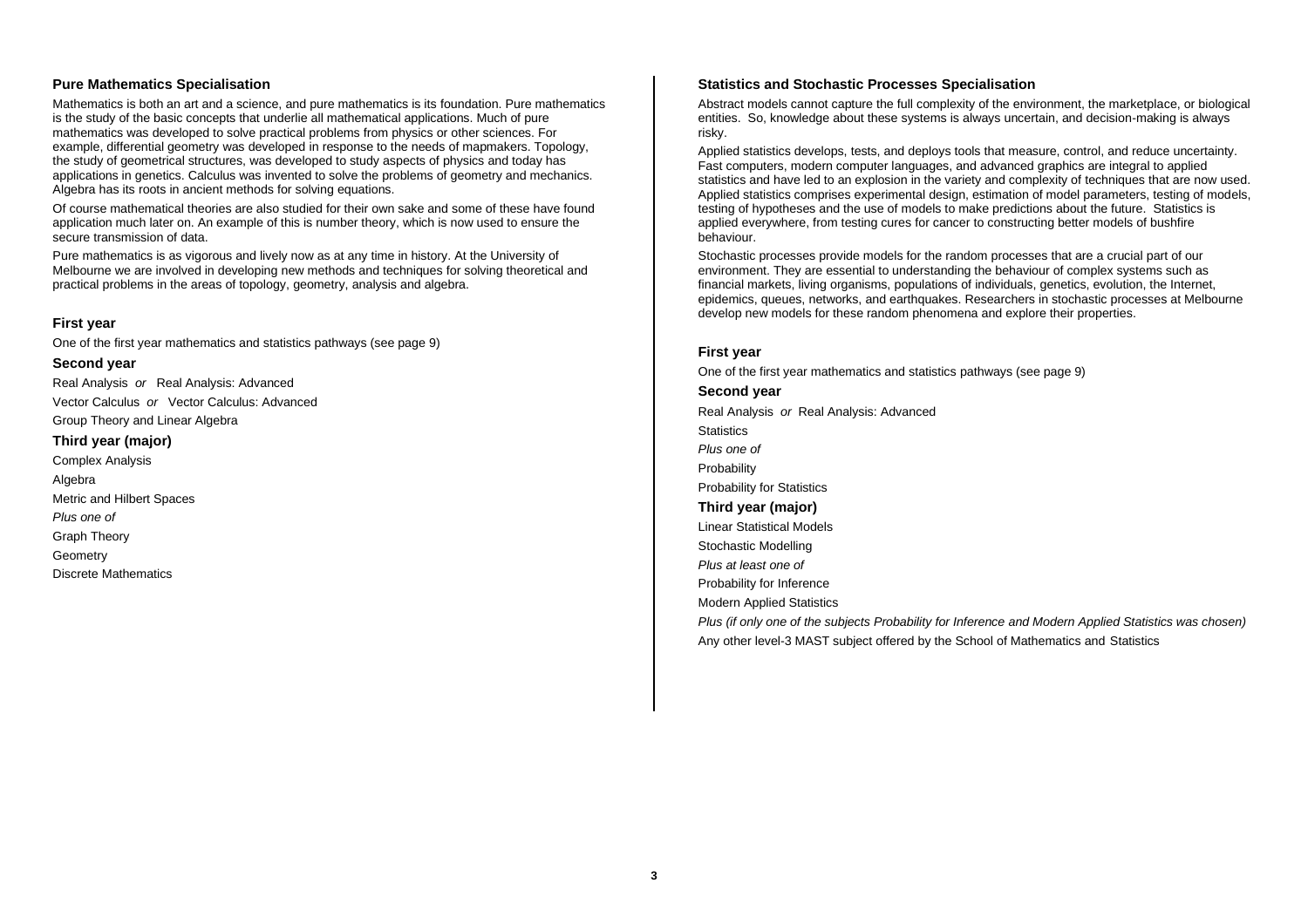# <span id="page-7-0"></span>**Data Science Major**

For more information contact the major co-ordinator: Dr Nathan Ross

The major in Data Science has an emphasis on statistics and computer science. It provides a strong foundation in the statistical aspects of data analysis (data collection, data mining, modelling and inference), as well as the principles of computer science (algorithms, data structures, data management and machine learning). The major is designed to give students an intellectual understanding of how to integrate and apply statistical and computing principles to solve large scale, real-world data science problems. It is suitable for students interested in a career in government or industry or who wish to pursue specialised graduate study.

# **First year**

One of the first year mathematics and statistics pathways (see page 9) *Plus*  COMP10001 Foundations of Computing COMP10002 Foundations of Algorithms

# **Second year**

MAST20005 Statistics COMP20008 Elements of Data Processing *Plus one of* MAST20004 Probability MAST20006 Probability for Statistics

# **Third year (major)**

MAST30025 Linear Statistical Models MAST30027 Modern Applied Statistics MAST30034 Applied Data Science COMP30027 Machine Learning

# <span id="page-7-1"></span>**Mathematical Physics Major**

For more information contact the major co-ordinator: Dr Thomas Quella

Since before the dawn of science, humankind has strived to understand and predict natural physical phenomena such as the motion of the planets, weather patterns and the melting and freezing of water. Mathematical physics is concerned with describing these natural phenomena in a precise way using abstract mathematical models of the real world. Isaac Newton invented calculus to justify his universal law of gravitation and Albert Einstein used Minkowski and Riemannian geometries to give precise mathematical meaning to his theories of special and general relativity. Remarkably, mathematics is the natural language to describe physics and, just as importantly, the discovery of many of the most beautiful objects in mathematics were inspired by physics.

A common theme within this discipline is statistical mechanics, which describes the thermodynamic behaviour and phase transitions of large complex systems by averaging the behaviour of individual components. Specific projects in the School apply these methods to study the diverse behaviours of fluids, magnets, polymers, percolation, random matrices and random walks.

#### **First year**

One of the first year mathematics and statistics pathways (see page 9) *Plus one of* PHYC10001 Physics 1 (Advanced) PHYC10003 Physics 1 PHYC10005 Physics 1: Fundamentals *Plus one of* PHYC10002 Physics 2 (Advanced) PHYC10004 Physics 2: Physical Science and Technology PHYC10006 Physics 2: Life Sciences & Environment

#### **Second year**

MAST20026 Real Analysis *or* MAST20033 Real Analysis: Advanced MAST20009 Vector Calculus *or* MAST20032 Vector Calculus: Advanced PHYC20012 Quantum and Thermal Physics PHYC20013 Laboratory and Computational Physics 2 PHYC20015 Special Relativity and Electromagnetism *Plus one of* MAST20022 Group Theory and Linear Algebra MAST20030 Differential Equations **Third year (major)** MAST30021 Complex Analysis PHYC30018 Quantum Physics *Plus one of* MAST30026 Metric and Hilbert Spaces MAST30031 Methods of Mathematical Physics *Plus one of* PHYC30016 Electrodynamics PHYC30017 Statistical Physics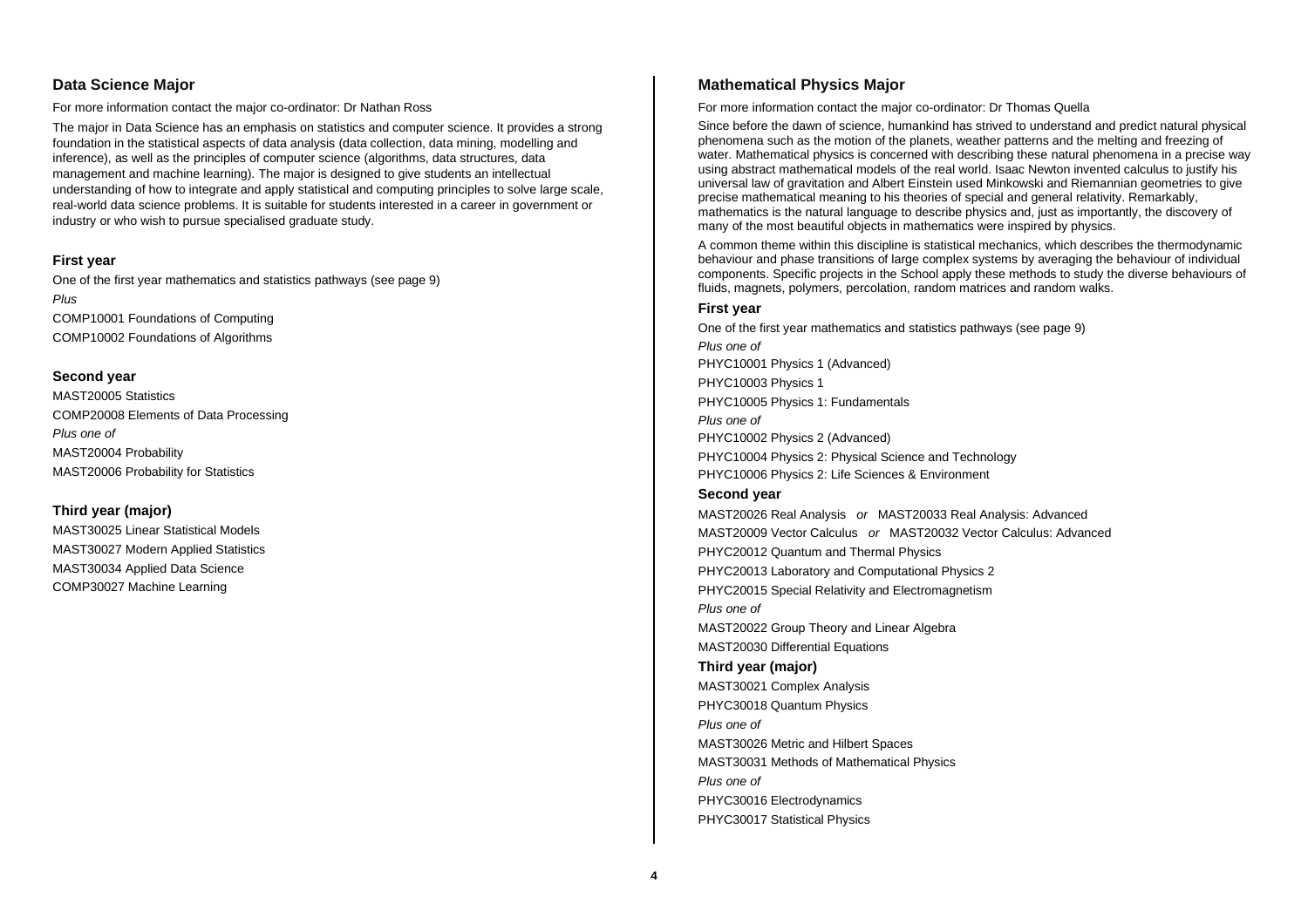# <span id="page-8-0"></span>**Computing electives for Mathematics and Statistics majors**

In many areas of employment for Mathematics and Statistics majors, as well as further study in many areas of mathematics and statistics, modern computing skills are an important requirement. The Computing and Software Systems (CSS) major offers level-2 subjects as one pathway to a CSS major in third year. Any of these subjects would provide useful computing electives for Mathematics and Statistics majors, whether taken in second or third year.

The pathway starting from level-2 subjects is the combination:

# **Second year**

*Semester 1:*

COMP20005 Engineering Computation

Note: Engineering Systems Design 2 is given as a recommended background for this subject, but is not required for Mathematics and Statistics majors. This subject satisfies the computing prerequisite for the core Applied Mathematics subject MAST30028 Numerical Methods and Scientific Computing.

*Semester 2:*

COMP20003 Algorithms and Data Structures

and/or

SWEN20003 Object-oriented Software Development

# **First year electives**

Note that students may do the above subjects without doing first year computer science subjects. If students wish to include first year computing subjects, suitable options are

COMP10001 Foundations of Computing

COMP10002 Foundations of Algorithms

# <span id="page-8-1"></span>**C. Third-year opportunities in Mathematics and Statistics**

Outstanding students majoring in Mathematics and Statistics, Data Science or Mathematical Physics or completing a Diploma in Mathematical Sciences may be eligible to undertake an undergraduate research project through the Faculty of Science's general subject SCIE30001 Science Research Project.

These students may also be eligible to take one MAST-coded masters-level subject during their undergraduate degree through the Mathematics and Statistics Graduate Extension Program. This subject may then be credited towards a subsequent Master of Science in Mathematics and Statistics or Data Science.

For more details of these programs and eligibility criteria, see

https://ms.unimelb.edu.au/study/current-students/third-year-opportunities

In addition, there is also the Mathematics and Statistics Vacation Scholarship program that allows second- and third-year students to undertake a paid undergraduate research project during the summer semester. Information about the Vacation Scholarship program is available at

https://ms.unimelb.edu.au/engage/vacation-scholarships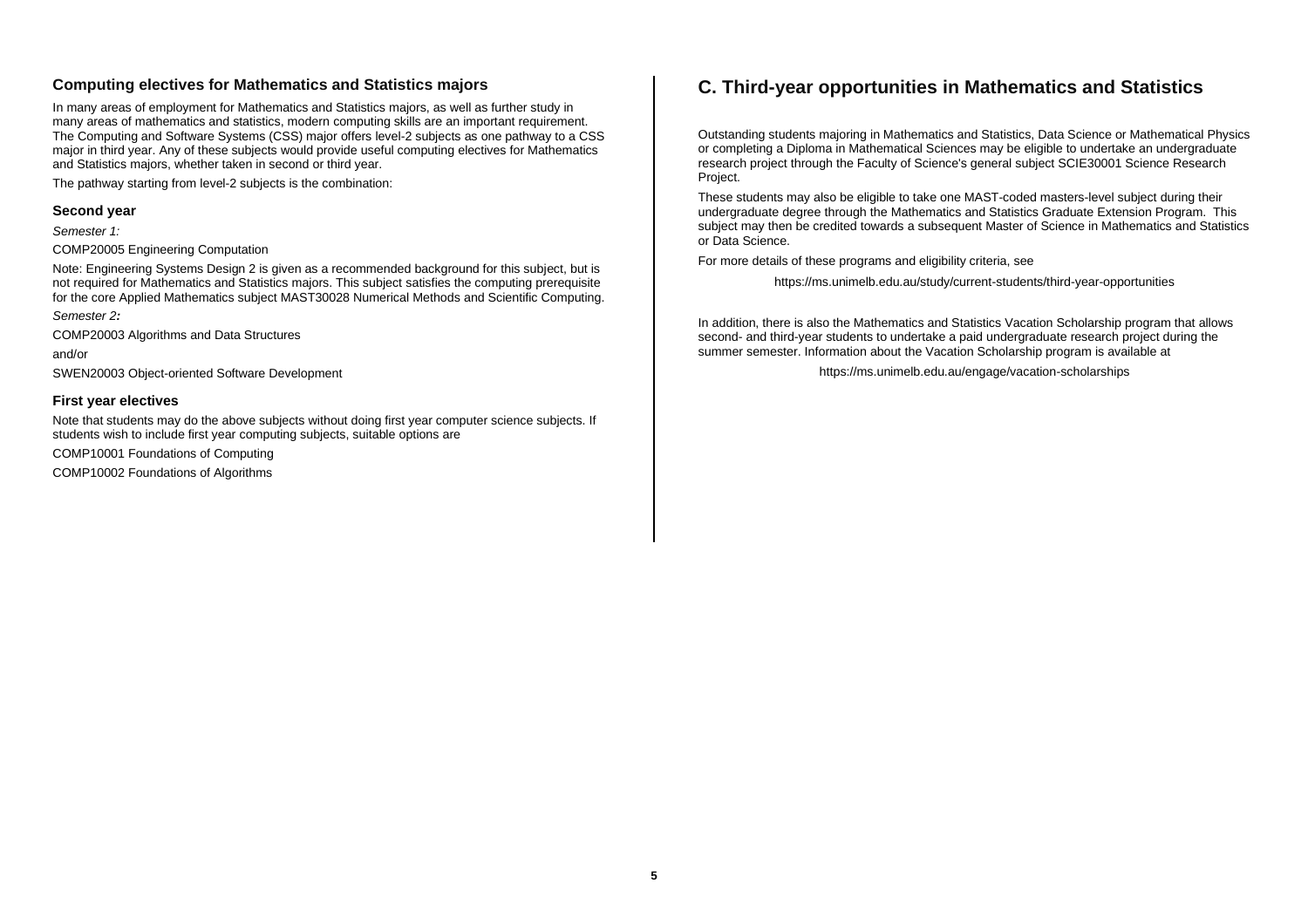# <span id="page-9-0"></span>**D. Diploma in Mathematical Sciences**

The Diploma in Mathematical Sciences provides a way for students to complete the equivalent of a Major in Mathematics and Statistics in a concurrent diploma alongside a major in another area as part of a bachelor degree.

The Diploma in Mathematical Sciences is available in combination with the Bachelor of Science, Commerce, Biomedicine, Arts, Design and Music. Students enrolled in the Bachelor of Science majoring in Mathematics and Statistics, Data Science or Mathematical Physics are not permitted to complete a Diploma in Mathematical Sciences.

Students undertaking a Diploma must complete a minimum of 350 points and a maximum of 400 points for their bachelor degree plus the Diploma including at least 100 points of Mathematics and Statistics subjects.

Within the Diploma, students will complete the requirements of the mathematics and statistics major from the Bachelor of Science. Students must complete one of the four specialisations in the major in Mathematics and Statistics:

- Applied Mathematics
- Discrete Mathematics and Operations Research
- Pure Mathematics
- Statistics and Stochastic Processes

The Diploma may be taken in a variety of 'Fast Track' modes or by adding the full 100 points (i.e. one full year) to their degree. The mode of undertaking the diploma will depend on each student's particular circumstances and study preferences, including whether they meet the criteria for permission to overload. The overload policy requires a particular level of performance/achievement be attained for permission to overload. Fast Track modes will involve cross crediting of up to 50 points and/or overloading in one, two or all three years of the course.

Students may apply for entry at any time from the start of their degree to the commencement of their final semester. The Diploma is subject to a competitive selection process. It is recommended that students complete their first year of study including two subjects from those on which the Diploma is built before applying. These two subjects will be classified as breadth in some degrees and core in others. Performance in these subjects will be considered in the competitive selection process for the Diploma.

Under some degree programs and some areas of major studies it is not possible to do two first year subjects in the mathematics and statistics major in first year. Students in this situation will need to apply for entry at the commencement of first year. In this case, students must have completed VCE Mathematical Methods 3/4 or equivalent. Entry will be competitive, based on achievement in VCE Mathematical Methods 3/4 (or equivalent) and, if taken, VCE Specialist Mathematics 3/4 or equivalent.

Note that in some cases students will be required to complete a total of 125 points of mathematics and statistics study to complete a maths sequence as required by the Diploma. Note that only 100 points of this 125 points of study can be completed in the Diploma and therefore any additional points required must be completed within the bachelors degree or via the Community Access Program.

For sample course pathways, visit

https://ms.unimelb.edu.au/study/mslc/course-advice

# <span id="page-9-1"></span>**E. Mathematics and Statistics to complement major studies in other disciplines**

Students planning to major in another discipline will also benefit by taking some mathematics and statistics subjects in their degree to complement their major studies. Mathematics and statistics subjects that complement major studies in other disciplines are shown below.

# <span id="page-9-2"></span>**Enabling mathematics education**

Prospective secondary school mathematics teachers must take a minimum of two mathematics and statistics subjects at the Level 1 and two mathematics and statistics subjects at Level 2. However, for greater flexibility of choice in second year and a richer knowledge base, students are advised to take three mathematics and statistics subjects at Level 1, three mathematics and statistics subjects at Level 2, and some subjects at Level 3. Any of the subjects listed below would be very useful for students wishing to teach mathematics.

#### **First year**

One of the first year mathematics and statistics pathways (see page 9) Data Analysis 1 **Second year** Real Analysis Vector Calculus Discrete Maths and Operations Research Probability for Statistics **Third year**

Graph Theory

Discrete Mathematics

# <span id="page-9-3"></span>**Enhancing biological, environmental and social sciences studies**

Students who are interested in the biological, environmental or social sciences are advised to take at least one unit in mathematics and one unit in statistics. The subjects Data Analysis 1 and Analysis of Biological Data are very useful for students who will be involved in designing experiments and collecting and analysing data.

#### **First year**

Calculus 1

Calculus 2

Data Analysis 1

#### **Second year**

Analysis of Biological Data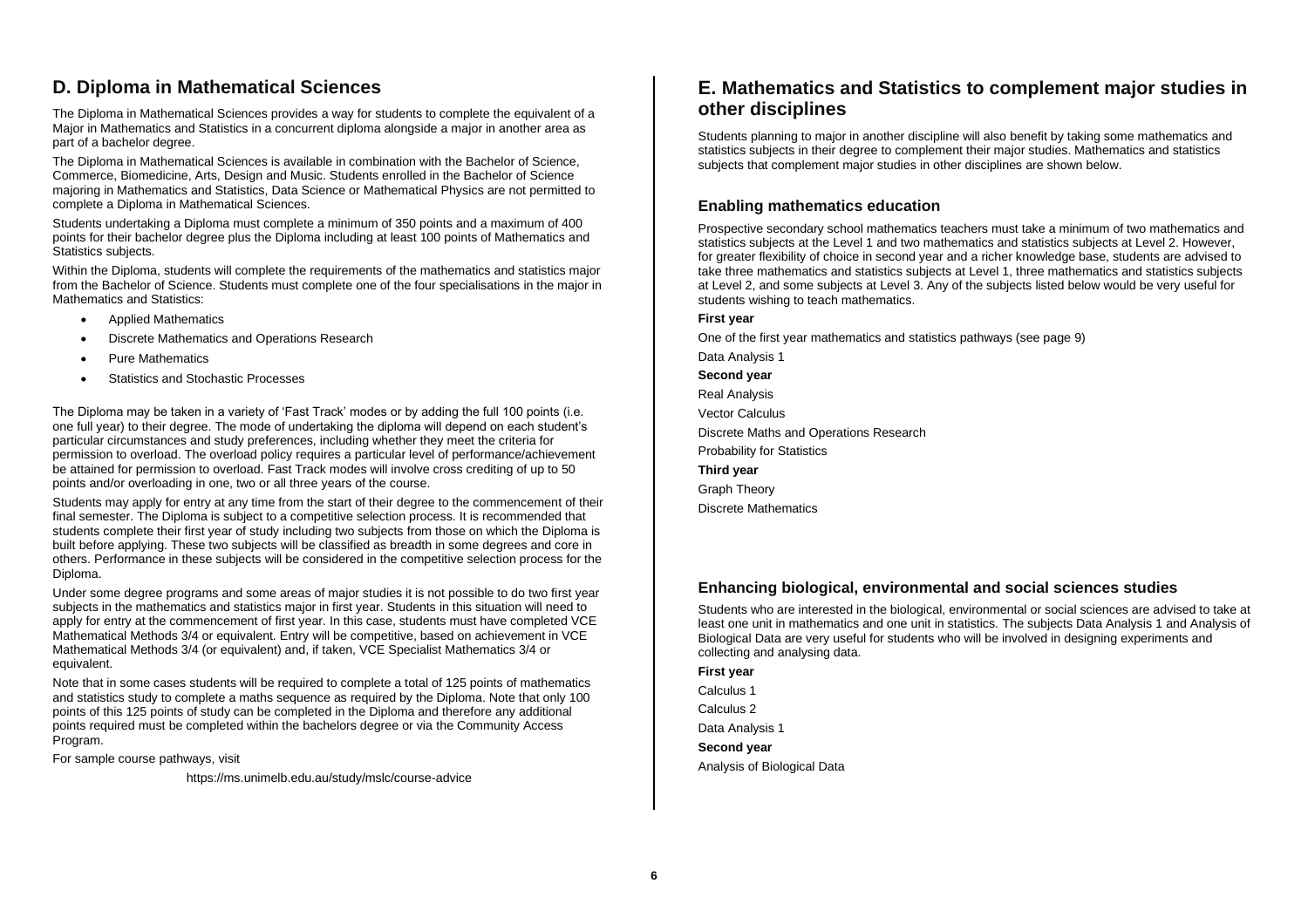# <span id="page-10-0"></span>**Enabling further studies in bioinformatics**

Bioinformatics is a multidisciplinary area of study involving mathematics and statistics, computer science and biology. There are increasing research and employment opportunities in this area.

Students with a major in mathematics and statistics are eligible to apply for entry to the Master of Science (Bioinformatics), provided they have completed the equivalent of Probability for Statistics and Statistics. The first year of the Masters degree will then consist of subjects from computer science, genetics and physiology. Mathematics and statistics students that wish to pursue further studies in bioinformatics should take the following subjects.

**First year Second year Second year** One of the first year mathematics Probability for Statistics and statistics pathways (see page 9) Statistics

# <span id="page-10-1"></span>**Enhancing computer science applications**

Students taking major studies in computer science would benefit from studying subjects that are included in the specialisations of operations research and discrete mathematics. Below is a list of subjects that complement studies in computer science.

| <b>First year</b>          | Second year                            | Third year           |
|----------------------------|----------------------------------------|----------------------|
| One of the first year      | Real Analysis                          | Graph Theory         |
| mathematics and statistics | Probability                            | Discrete Mathematics |
| pathways (see page 9)      | Discrete Maths and Operations Research | Decision Making      |

# <span id="page-10-2"></span>**Enhancing studies in the physical sciences**

Students who major in physics are required to take the mathematics subjects listed below or equivalent subjects.

Students who are interested in taking further elective subjects in mathematics would benefit from taking more subjects listed in the mathematical physics major.

and statistics pathways (see page 9) *Plus one of*

#### **First year Second year Second year**

One of the first year mathematics Vector Calculus *or* Vector Calculus: Advanced Real Analysis *or* Real Analysis: Advanced Differential Equations

# <span id="page-10-3"></span>**Enhancing commerce applications**

Students enrolled in a Bachelor of Commerce interested in finance, economic theory, econometrics and business decision-making would benefit from studying any of the subjects listed below.

#### **First year core subjects**

One of the first year mathematics and statistics pathways (see page 9)

# **Second year core subjects**

Probability for Statistics **Statistics** Real Analysis

#### **Second and third year electives**

*The following subjects are useful for economic theory:* Vector Calculus Group Theory and Linear Algebra Complex Analysis Algebra Metric and Hilbert Spaces **Geometry** *The following subjects are useful for econometrics:* Linear Statistical Models Stochastic Modelling Probability for Inference Modern Applied Statistics *The following subjects are useful for business decision-making:* Discrete Maths and Operations Research Complex Analysis Decision Making Discrete Mathematics Techniques in Operations Research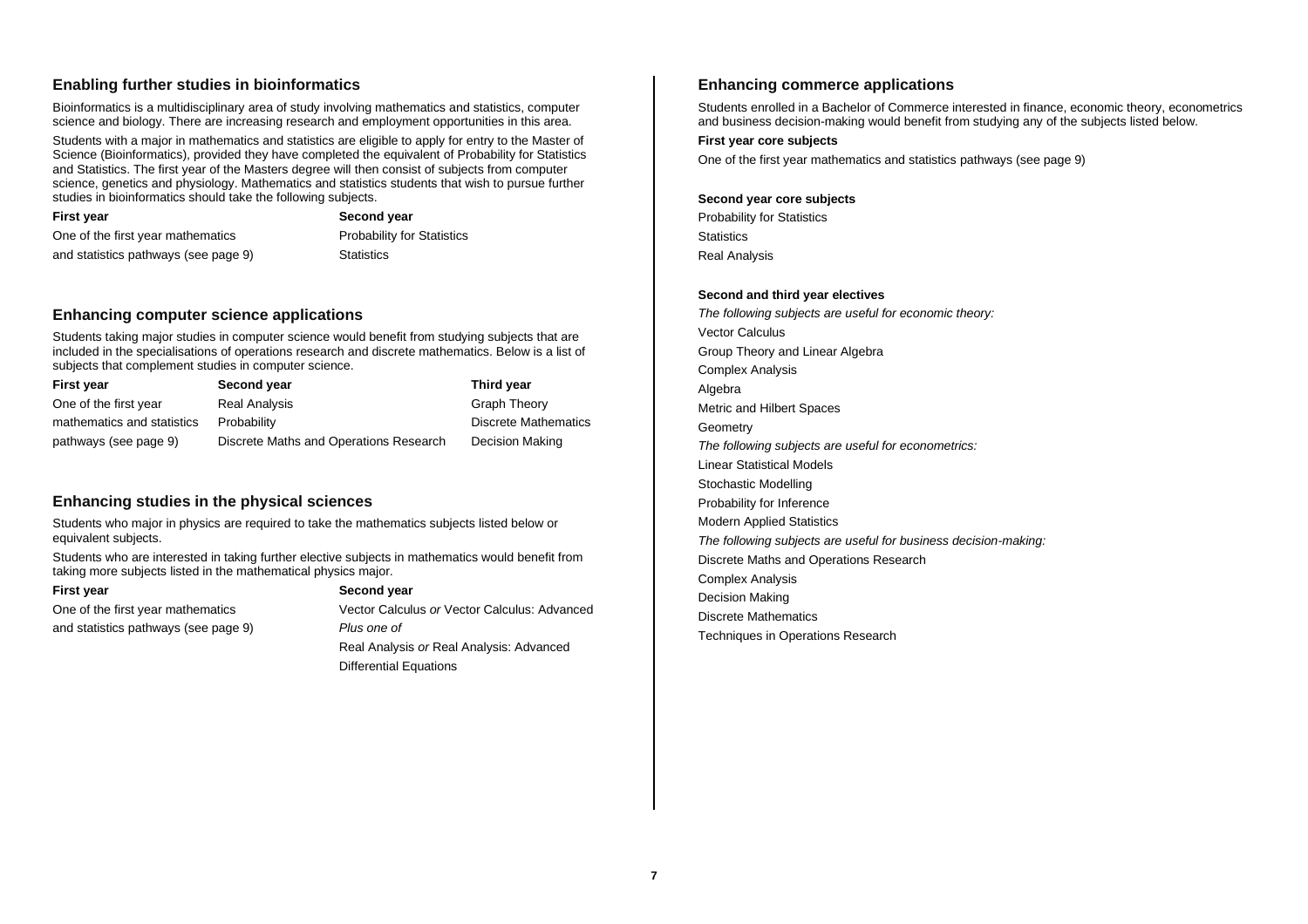# <span id="page-11-0"></span>**Mathematics options for engineering systems majors**

Students completing one of the engineering systems majors are required to take the core mathematics subjects listed below.

#### **First year core subjects (all streams)**

One of the first year mathematics and statistics pathways (see page 9)

#### **Second year core subjects for Bioengineering, Biomedical, Biomolecular, Chemical, Civil, Environmental, Mechanical and Mechatronics Systems**

Engineering Mathematics *Or both of* Vector Calculus# Differential Equations#

#### **Second year core subjects for Electrical Systems**

Engineering Mathematics *Or* Real Analysis

#### **Elective subjects for engineering systems majors**

Students interested in taking mathematics subjects to complement one of the engineering systems majors would benefit from taking any of the subjects listed below.

#### **Second year**

Real Analysis Vector Calculus# Discrete Maths and Operations Research **Probability** Differential Equations#

#### **Third year**

Complex Analysis Numerical Methods and Scientific Computing Applied Mathematical Modelling

#### **Note:**

# Students who want to get credit for Engineering Mathematics and either or both of Differential Equations and Vector Calculus must take Engineering Mathematics before Differential Equations or Vector Calculus.

# <span id="page-11-1"></span>**Breadth**

Mathematics and statistics subjects can be taken as breadth in the Bachelor of Arts, Bachelor of Commerce, Bachelor of Design and Bachelor of Music degrees.

The School offers one first year level University breadth subject UNIB10006 Critical Thinking with Data. Information about this subject can be found on page 18. University Breadth Subjects examine current critical issues using techniques and approaches from multiple disciplines across faculties. University breadth subjects are available to all students in the Bachelors of Science, Commerce, Biomedicine, Design, Arts and Music.

The School has three breadth tracks to assist students with choosing breadth subjects that form a coherent set of study: accelerated mathematics, mathematics and statistics, mathematics for economics. Details about the breadth tracks are available in the 2022 University Handbook.

To find out what breadth subjects are permitted in the Bachelor of Science or any other degree, see the University Handbook website or the direct link:

https://breadth.unimelb.edu.au/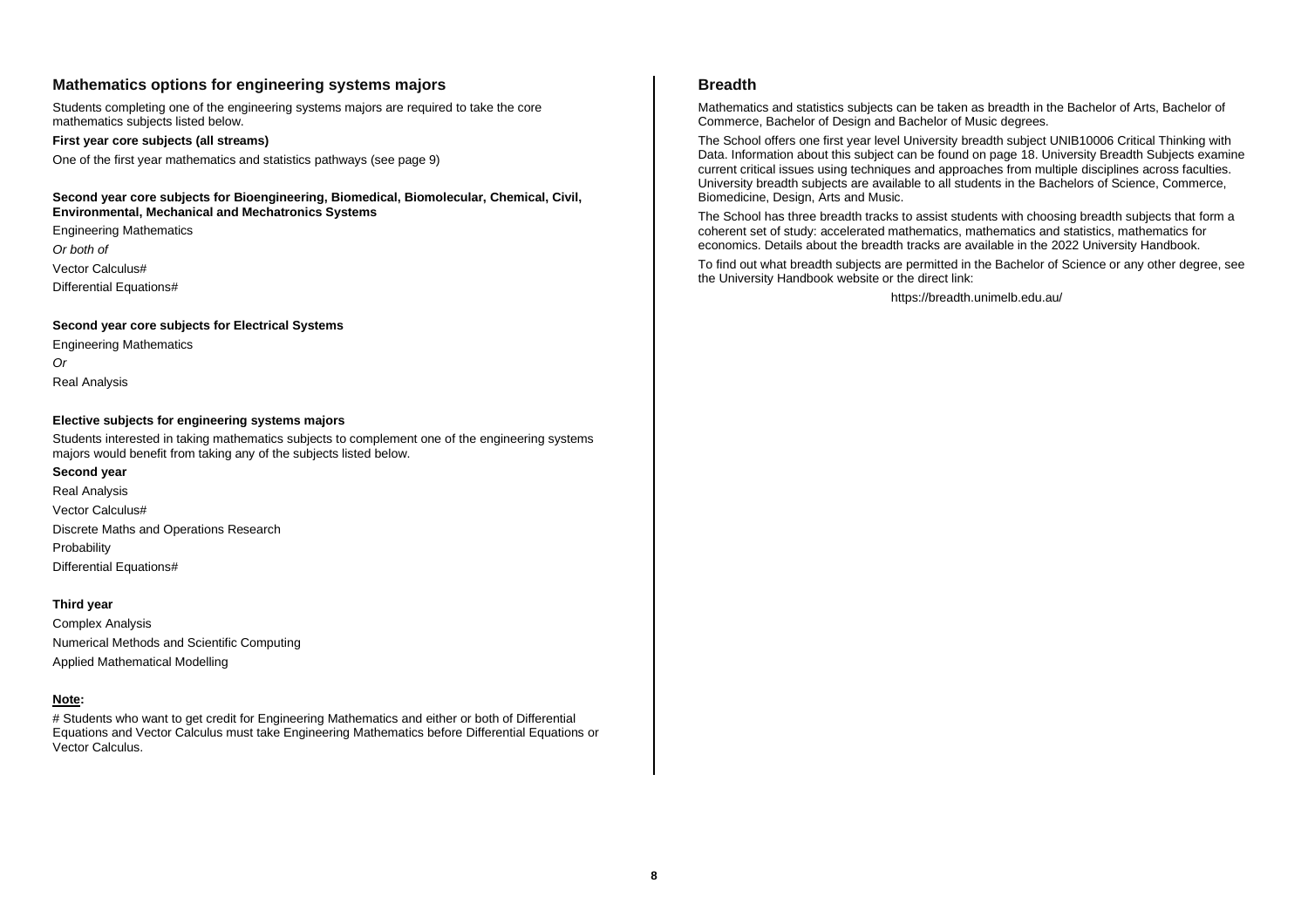# <span id="page-12-0"></span>**F. First Year Mathematics and Statistics Pathways**

Students intending to continue to level-2 (second-year) mathematics and statistics should take one of the first-year mathematics and statistics pathways below. Which pathway(s) you can take depends on the level of mathematics that you completed at school and on your grades.

Completing one of these pathways satisfies the prerequisites for level-2 mathematics and statistics subjects.

The information below is intended for students commencing in semester 1. Students commencing mid-year are recommended to seek individual course advice. Students who have completed secondary school outside Victoria or who have completed the International Baccalaureate should seek advice from a course advisor about what first year level mathematics subjects are appropriate for their background.

# **MAST10005 Calculus 1 Stream**

*For students who completed VCE Mathematical Methods 3/4 but not VCE Specialist Mathematics 3/4, or achieved a VCE Specialist Mathematics 3/4 study score ≤ 29, or equivalent.*

In this pathway, students take three first-year mathematics subjects:

• MAST10005 Calculus 1 *(semester 1 and 2)* MAST10006 Calculus 2 *(semester 1, 2 and summer)* MAST10007 Linear Algebra *(semester 1, 2 and summer)*

**Note:** Students with a study score of 29 may choose to do either Calculus 1 or Calculus 2. Students with a study score of 27 or 28 may choose to do Linear Algebra concurrently with Calculus 1.

Students who achieve a MAST10005 grade ≥ 80 can take MAST10021 Calculus 2: Advanced instead of MAST10006 Calculus 2 and/or MAST10022 Linear Algebra: Advanced instead of MAST10007 Linear Algebra if they wish.

Students who start their mathematics at the level of Calculus 1 are strongly advised to take Calculus 2 in semester 2 of first year and Linear Algebra over summer to retain full choice in the specialisations they can complete in the mathematics and statistics major. If Linear Algebra and/or Calculus 2 are not taken until semester 1 of second year, then it is not possible to complete a specialisation in Applied Mathematics or Pure Mathematics within 3 years.

Bachelor of Science students are permitted to complete a maximum of three level-1 Mathematics and Statistics subjects. They are **not** permitted to complete all four of MAST10005 Calculus 1, MAST10006 Calculus 2, MAST10007 Linear Algebra and MAST10010 Data Analysis 1.

#### **Standard Stream**

*For students with a study score ≥ 29 in VCE Specialist Mathematics 3/4 or equivalent.*

Our flagship first-year subjects cover the essential material with a focus on computation and applications. They are perfect for students who need to know mathematics in their chosen major or who want to broaden their education.

In this pathway, students take two first-year mathematics subjects:

- MAST10006 Calculus 2 (*semester 1, 2 and summer)*
- MAST10007 Linear Algebra (*semester 1, 2 and summer)*

Bachelor of Science students in this stream can also take MAST10010 Data Analysis 1 *(semester 2)* if they wish.

# **Advanced Stream**

*For students with a study score ≥ 36 in VCE Specialist Mathematics 3/4 or equivalent.*

The advanced stream is for students who want to understand the core first-year material in greater depth than would be possible in MAST10006/10007 or MAST10008/10009. This stream features more emphasis on mathematical proof, formal logic and communication than the accelerated or standard streams. It is designed for strong students interested in the beauty of formal mathematics, particularly those who intend to study higher level mathematics, statistics, physics and mathematical physics.

In this pathway, students take two first-year mathematics subjects:

- MAST10022 Linear Algebra: Advanced *(semester 1)*
- MAST10021 Calculus 2: Advanced *(semester 2)*

Bachelor of Science students in this stream can also take MAST10010 Data Analysis 1 *(semester 2)* if they wish.

Students taking this stream are encouraged to continue to the second-year advanced subjects MAST20032 Vector Calculus: Advanced and/or MAST20033 Real Analysis: Advanced.

#### **Accelerated Stream**

*For students with a study score ≥ 38 in VCE Specialist Mathematics 3/4 or equivalent.*

The accelerated stream is for strong students who want to quickly cover the core first-year mathematics material as well as the equivalent of a second-year subject MAST20026 Real Analysis in two semesters. This rapid treatment also has more emphasis on mathematical proof than MAST10006 and MAST10007. This stream is highly recommended for Bachelor of Commerce students looking to major in Actuarial Studies.

In this pathway, students take two first-year mathematics subjects:

- MAST10008 Accelerated Mathematics 1 *(semester 1)*
- MAST10009 Accelerated Mathematics 2 *(semester 2)*

Bachelor of Science students in this stream can also take MAST10010 Data Analysis 1 *(semester 2)* if they wish.

The subjects in this stream are equivalent, in content, to the standard stream subjects MAST10006 Calculus 2 and MAST10007 Linear Algebra, plus the level-2 subject MAST20026 Real Analysis. Students who complete the accelerated stream do not take MAST20026 Real Analysis in their second year.

Students with a Specialist Mathematics 3/4 study score of 35-37 may apply to sit an additional test, the Advanced Placement Test (APT), to seek entry to the accelerated stream. Potential APT candidates should contact the APT co-ordinator Dr Anthony Morphett for information.

#### **Introductory Stream (Bachelor of Arts, Design and Music only)**

Students in the Bachelor of Arts, Bachelor of Design, or Bachelor of Music who have completed VCE Mathematical Methods 1/2 only, or have a study score < 25 in VCE Mathematical Methods 3/4, can take an additional subject MAST10012 Introduction to Mathematics. After completing MAST10012, students can proceed to the MAST10005 Calculus 1 stream and/or MAST10010 Data Analysis 1.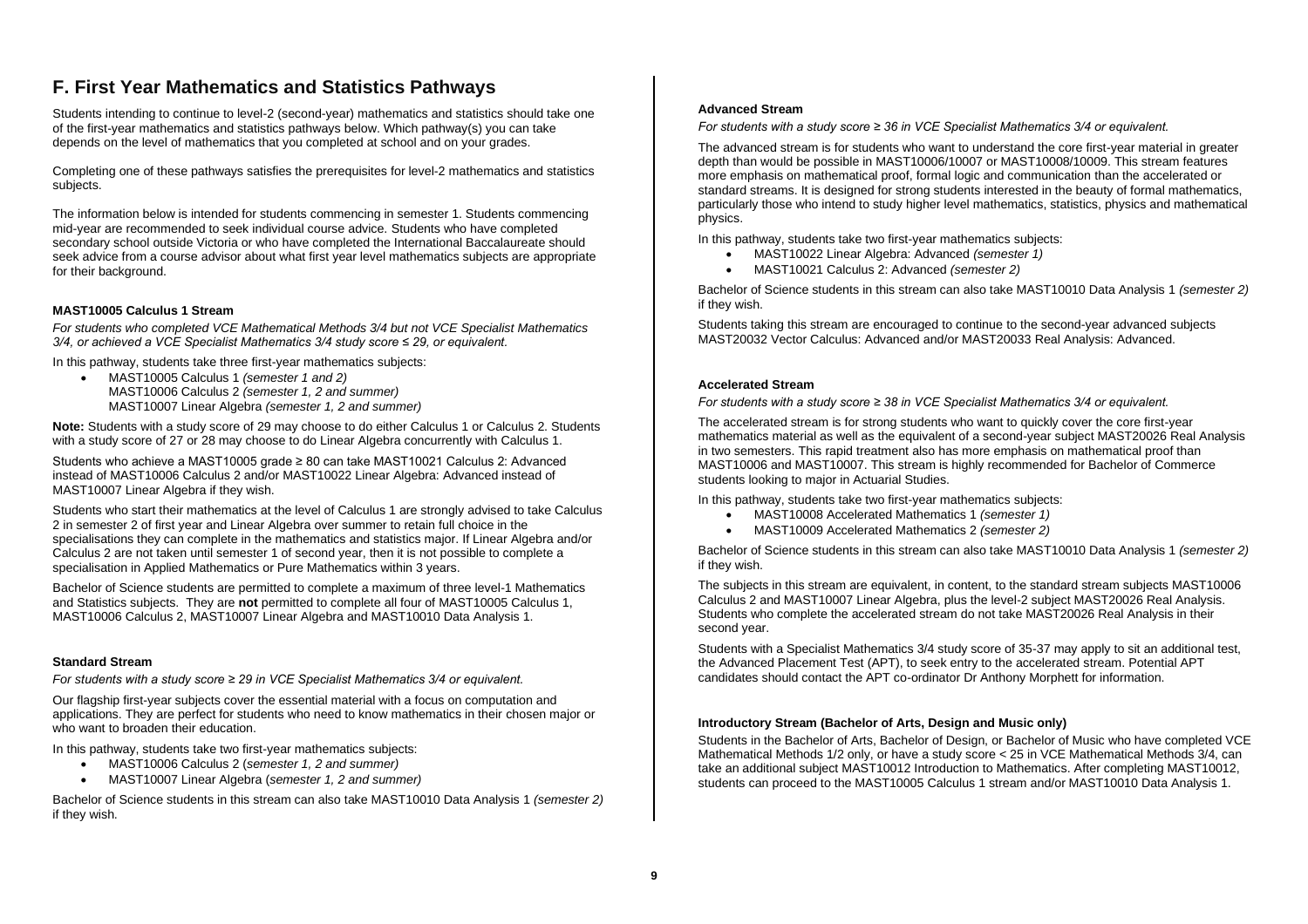# <span id="page-13-0"></span>**G. Subjects offered by the School of Mathematics and Statistics**

# <span id="page-13-1"></span>**Level-1 subject choices**

The School of Mathematics and Statistics is offering the following level-1 subjects in 2022.

|                                                        | <b>Subject</b>                                     | <b>Semester</b> | <b>Entry requirements</b>                                             |
|--------------------------------------------------------|----------------------------------------------------|-----------------|-----------------------------------------------------------------------|
| <b>Introductory</b><br><b>Stream</b>                   | MAST10012 Introduction to Mathematics              | 1               | VCE Mathematical Methods 1/2<br>or equivalent                         |
|                                                        | MAST10005 Calculus 1                               | 1, 2            | VCE Mathematical Methods 3/4<br>(study score $\geq$ 25) or equivalent |
| <b>Standard</b><br><b>Mathematics</b><br><b>Stream</b> | MAST10006 Calculus 2                               | 1, 2,<br>summer | VCE Specialist Maths 3/4<br>(study score $\geq$ 29) or equivalent     |
|                                                        | MAST10007 Linear Algebra                           | 1.2.<br>summer  | VCE Specialist Maths 3/4<br>(study score $\geq$ 27) or equivalent     |
| Advanced<br><b>Mathematics</b>                         | MAST10022 Linear Algebra: Advanced                 | 1               | VCE Specialist Maths 3/4<br>(study score $\geq$ 36) or equivalent     |
| <b>Stream</b>                                          | MAST10021 Calculus 2: Advanced                     | 2               | VCE Specialist Maths 3/4<br>(study score $\geq$ 36) or equivalent     |
| Accelerated<br><b>Mathematics</b>                      | <b>MAST10008 Accelerated Mathematics 1</b>         | 1               | VCE Specialist Maths 3/4<br>(study score $\geq$ 38) or equivalent     |
| <b>Stream</b>                                          | <b>MAST10009 Accelerated Mathematics 2</b>         | $\mathfrak{p}$  | VCE Specialist Maths 3/4<br>(study score $\geq$ 38) or equivalent     |
| <b>Statistics</b>                                      | MAST10010 Data Analysis 1                          | $\mathfrak{p}$  | VCE Mathematical Methods 3/4<br>(study score $\geq$ 25) or equivalent |
| <b>Bachelor of</b><br><b>Biomedicine</b>               | MAST10011 Experimental Design and<br>Data Analysis | 1               | Entry to BBiomed                                                      |
| <b>Foundation</b><br><b>Subjects</b>                   | MAST10016 Mathematics for<br><b>Biomedicine</b>    | $\mathfrak{p}$  | Entry to BBiomed                                                      |
| <b>Breadth</b>                                         | UNIB10006 Critical Thinking with Data              | 1               |                                                                       |

# <span id="page-13-2"></span>**Level-2 subject choices**

At level-2, the School of Mathematics and Statistics offers subjects in pure and applied mathematics, probability and statistics, discrete maths and operations research. Students may focus on a single area or pursue interests in several areas. This may be in the form of recommended combinations of subjects at level-2 and level-3 for one of the mathematics and statistics specialisations, or subject choices to support studies in other majors or courses.

The level-2 subjects offered by the School of Mathematics and Statistics in 2022 are listed in the table below. For detailed information on prerequisites and credit exclusions, see the individual subject entries.

|                          | MAST20006 Probability for Statistics             |
|--------------------------|--------------------------------------------------|
| Semester 1 only          | MAST20031 Analysis of Biological Data            |
|                          | MAST20032 Vector Calculus: Advanced              |
|                          | MAST20033 Real Analysis: Advanced                |
|                          | MAST20004 Probability                            |
| Semester 1 and 2         | MAST20009 Vector Calculus                        |
|                          | MAST20026 Real Analysis                          |
|                          | MAST20018 Discrete Maths and Operations Research |
| Semester 2 only          | MAST20022 Group Theory and Linear Algebra        |
|                          | <b>MAST20030 Differential Equations</b>          |
| Semester 2 and summer    | MAST20005 Statistics                             |
| Semester 1, 2 and summer | <b>MAST20029 Engineering Mathematics</b>         |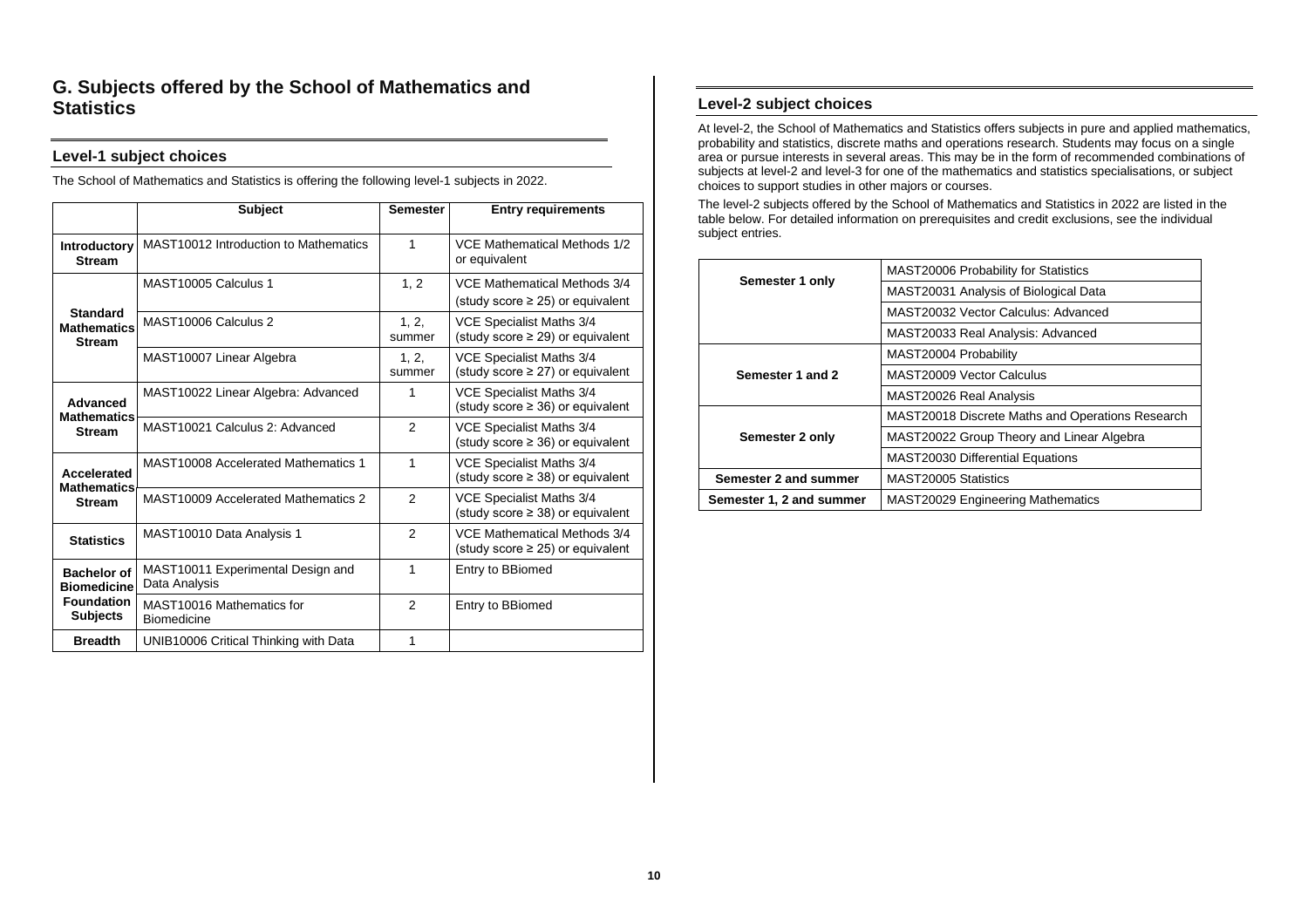# <span id="page-14-0"></span>**Brief Subject Descriptions for Second Year**

# **MAST20004 Probability**

Almost all real-life processes involve elements of randomness, so it is very important to be able to describe and model such situations. Probability theory is part of mathematics concerned with modeling and analyzing random phenomena. It provides foundation for statistics, which is essential to all human activities involving data analysis, and has numerous applications in sciences and industry, ranging from DNA analysis to telecommunications and stock trading. This subject offers grounding in probability theory and its applications.

# **MAST20005 Statistics**

Statistics concerns the collection and analysis of data to make inferences about the parameters of a probability model. This subject introduces the mathematical theory underlying modern statistical inference. In particular, it demonstrates that many commonly used statistical procedures arise as applications of a common theory. Distribution free and Bayesian statistical methods are also introduced, along with the statistical computing software needed to implement statistical procedures.

# **MAST20006 Probability for Statistics**

This subject develops the probability theory that is necessary to understand statistical inference. Properties of probability are reviewed, random variables are introduced, and probability models are systematically developed. Methods for studying the distributions of functions of random variables are also developed along with techniques to obtain the exact and approximate distributions of sums of random variables.

# **MAST20009 Vector Calculus**

Vector calculus extends the ideas and tools of calculus to apply to scalar and vector fields, which represent quantities such as temperature, velocity fields or magnetic fields. It generalizes derivatives and integrals to vector differential operators, line, surface and volume integrals and relates them by various integral theorems. Curvilinear coordinates are introduced and used to evaluate integrals. Vector calculus is an important tool for many applications in physics and engineering such as electromagnetism, fluid mechanics and quantum mechanics.

# **MAST20018 Discrete Maths and Operations Research**

This subject introduces operations research methods, which are used in business and industry to optimize processes and resource allocation, using mathematical techniques such as linear programming implemented using the simplex method. It also introduces the area of discrete mathematics as applied to social sciences, covering how mathematical reasoning can be used in scheduling, graph theory, matchings and fair division.

#### **MAST20022 Group Theory and Linear Algebra**

This subject introduces the theory of groups, which is at the core of modern algebra, and which has applications in many parts of mathematics, chemistry, computer science and theoretical physics. It also develops the theory of linear algebra, building on material in earlier subjects and providing both a basis for later mathematics studies and an introduction to topics that have important applications in science and technology.

#### **MAST20026 Real Analysis**

Real analysis is a branch of mathematics that deals with real functions and sequences, including convergence and limits of sequences of real numbers, continuity, smoothness and related properties of real-valued functions, and differential and integral calculus. It is a critically important tool in mathematics and statistics. It is a starting point for areas such as complex analysis and functional analysis. This is a corner-stone subject for students whose studies involve mathematical sciences.

# **MAST20029 Engineering Mathematics**

This subject introduces important mathematical methods required in engineering such as manipulating vector differential operators, computing multiple integrals and using integral theorems. A range of ordinary and partial differential equations are solved by a variety of methods and their solution behaviour is interpreted. The subject also introduces sequences and series including the concepts of convergence and divergence.

#### **MAST20030 Differential Equations**

Differential equations arise as common models in the physical, mathematical, biological and engineering sciences. This subject covers linear differential equations, both ordinary and partial, using concepts from linear algebra to understand the structure of the general solutions. It balances basic theory with concrete applications.

#### **MAST20031 Analysis of Biological Data**

This subject introduces fundamental concepts in data science for biology, with emphasis on modern statistical methods. Drawing on real biological problems and datasets, as well as drawing on data collected by the class, the lectures cover foundational concepts in experimental design and statistical modelling. The subject emphasises hands-on problem solving. As well as a solid grounding in statistical methodology, students will also develop practical skills, develop capacity to design experiments, collect data, and analyse those data using the R statistical environment.

#### **MAST20032 Vector Calculus: Advanced**

This subject covers the material presented in MAST20009 Vector Calculus plus additional material designed to provide deeper insight into interesting areas of calculus and has a greater emphasis on mathematical rigour and proof. This subject studies the fundamental concepts of functions of several variables and vector calculus.

#### **MAST20033 Real Analysis: Advanced**

This subject introduces the field of mathematical analysis both with a careful theoretical framework as well as selected applications. Many of the important results are proved rigorously and students are introduced to methods of proof such as mathematical induction and proof by contradiction.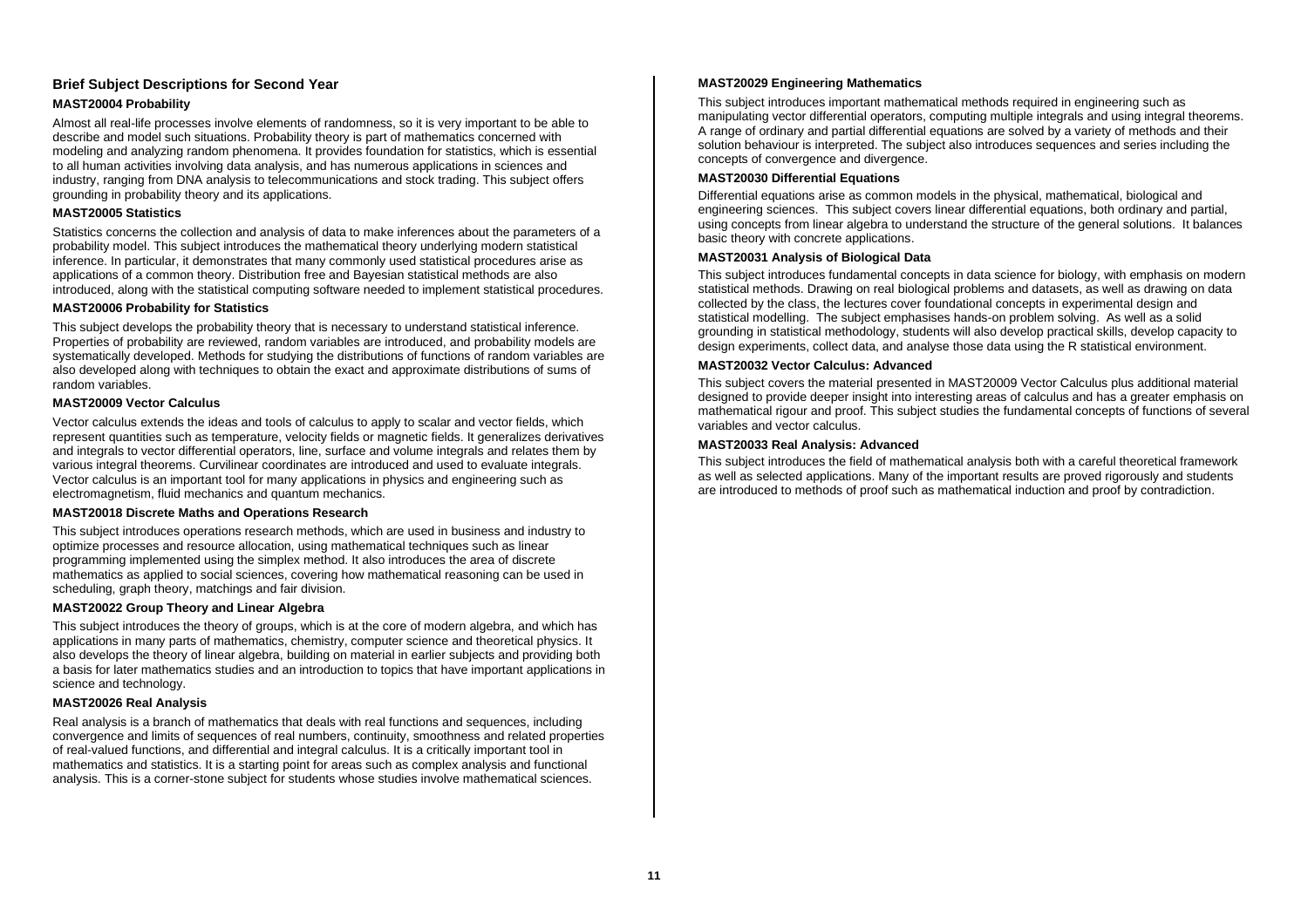# <span id="page-15-0"></span>**Level-3 subject choices**

The level-3 subjects offered by the School of Mathematics and Statistics in 2022 are listed in the table below. For detailed information on prerequisites and credit exclusions, see the individual subject entries.

|                  | MAST30005 Algebra                                    |
|------------------|------------------------------------------------------|
|                  | MAST30011 Graph Theory                               |
|                  | MAST30013 Techniques in Operations Research          |
| Semester 1 only  | MAST30020 Probability for Inference                  |
|                  | MAST30025 Linear Statistical Models                  |
|                  | MAST30030 Applied Mathematical Modelling             |
|                  | MAST30032 Biological Modelling and Simulation        |
| Semester 1 and 2 | MAST30021 Complex Analysis                           |
|                  | MAST30001 Stochastic Modelling                       |
|                  | <b>MAST30012 Discrete Mathematics</b>                |
|                  | MAST30022 Decision Making                            |
|                  | MAST30024 Geometry                                   |
| Semester 2 only  | MAST30026 Metric and Hilbert Spaces                  |
|                  | <b>MAST30027 Modern Applied Statistics</b>           |
|                  | MAST30028 Numerical Methods and Scientific Computing |
|                  | MAST30031 Methods of Mathematical Physics            |
|                  | MAST30033 Statistical Genomics                       |
|                  | MAST30034 Applied Data Science                       |

# <span id="page-15-1"></span>**Brief Subject Descriptions for Third Year**

#### **MAST30001 Stochastic Modelling**

Stochastic processes occur widely in diverse areas such as finance, telecommunications, genetics, chemistry, speech pathology and more. This subject introduces and develops the theory of stochastic processes with an emphasis on Markov chains, and illustrates this theory using a range of examples from the real world.

#### **MAST30005 Algebra**

Algebra has a long history of important applications throughout mathematics, science and engineering, and is also studied for its intrinsic beauty. In this subject we study the algebraic laws satisfied by familiar objects such as integers, polynomials and matrices. Abstraction simplifies and unifies our understanding of these structures and enables us to apply our results more broadly. Students will gain experience with abstract algebraic concepts and methods. General structural results are proved and algorithms developed to determine the invariants they describe.

#### **MAST30011 Graph Theory**

This subject is an introduction to the modern field of graph theory. It emphasises the relationship between proving theorems in mathematics and the construction of algorithms to find the solutions of mathematical problems, within the context of graph theory. The subject provides material that supplements other areas of study such as operations research and computer science.

#### **MAST30012 Discrete Mathematics**

This is a core subject on discrete mathematics and is independent of the second year subject Discrete Maths and Operations Research. The subject consists of five main topics, three of which are bijective aspects of permutations and combinations, recursive structures relating to the Fibonacci sequence, and combinatorics of the Rubik cube. This material is of broad relevance to higher level mathematics, and offers a view of applied mathematics distinct from continuum modelling.

#### **MAST30013 Techniques in Operations Research**

This subject introduces a number of basic techniques of operations research. It develops the formulation of operations research models and algorithms with application in production planning, scheduling, inventory management and capital budgeting. Case studies and projects are undertaken and computer packages utilized.

#### **MAST30020 Probability for Inference**

This subject provides a bridge between introductory probability and the more rigorous measure theoretic approach. Probability is developed in the framework of measure theory but the emphasis is on the concepts and techniques required for advanced probability, stochastic processes and statistics.

#### **MAST30021 Complex Analysis**

Complex analysis is a core subject in pure and applied mathematics, as well as the physical and engineering sciences. While it is true that physical phenomena are given in terms of real numbers and real variables, it is often too difficult and sometimes not possible, to solve the algebraic and differential equations used to model these phenomena without introducing complex numbers and complex variables and applying the powerful techniques of complex analysis.

#### **MAST30022 Decision Making**

This subject introduces the essential features of decision-making situations encountered in operations research investigations through the development of basic mathematical approaches. It shows how to construct formal mathematical models for practical decision-making situations such as two-person games, multi-objective optimisation problems and stochastic decision problems. It shows students further uses of linear programming and introduces dynamic programming techniques.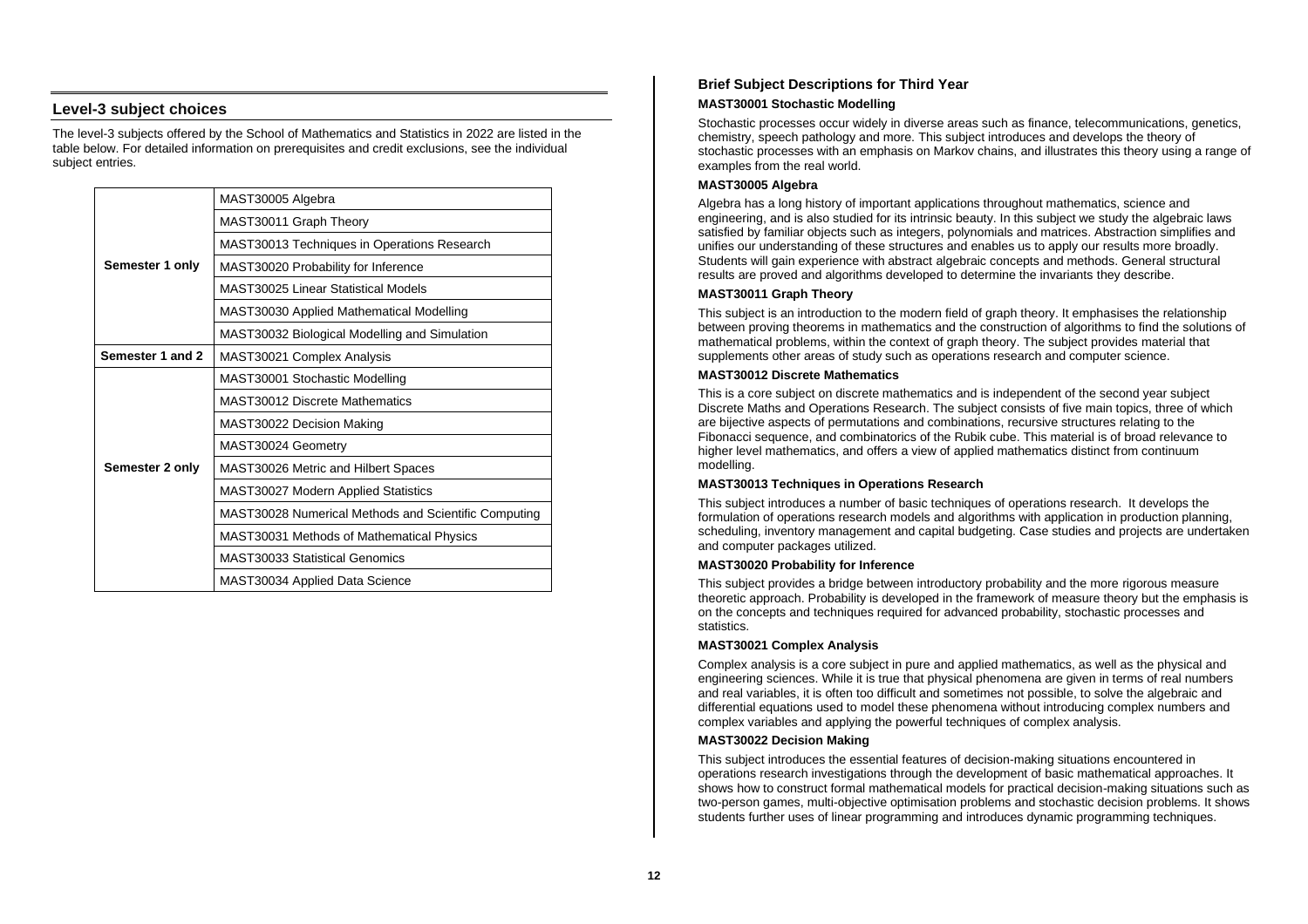#### **MAST30024 Geometry**

This subject introduces three areas of geometry that play a key role in many branches of mathematics and physics. In differential geometry, calculus and the concept of curvature will be used to study the shape of curves and surfaces. In topology, geometric properties that are unchanged by continuous deformations will be studied to find a topological classification of surfaces. In algebraic geometry, curves and surfaces defined by polynomial equations will be explored. Remarkable connections between these areas will be discussed.

#### **MAST30025 Linear Statistical Models**

Linear models are central to the theory and practice of modern statistics. They are used to model a response as a linear factor of explanatory variables and are the most widely used statistical models in practice. Starting with examples from a range of application areas this subject develops an elegant unified theory that is illustrated on a variety of common models and experimental designs.

#### **MAST30026 Metric and Hilbert Spaces**

This core subject provides a basis for further studies in modern analysis, geometry, topology, differential equations and quantum mechanics. It introduces the idea of a metric space with a general distance function, and the resulting concepts of convergence, continuity, completeness and compactness. The subject also introduces Hilbert spaces: infinite dimensional vector spaces (typically function spaces) equipped with an inner product that allows geometric ideas to be used to study these spaces and the linear maps between them.

#### **MAST30027 Modern Applied Statistics**

Modern applied statistics combines the power of modern statistical computing packages and theoretical statistics. It extends linear models to allow responses that are not normally distributed or whose mean is a non-linear function of predictors. It also makes extensive use of computer intensive techniques to explore the sampling distribution of estimators.

#### **MAST30028 Numerical Methods and Scientific Computing**

Most mathematical problems arising from the physical sciences, engineering, life sciences and finance are sufficiently complicated to require computational methods for their solution. This subject introduces students to the process of numerical approximation and computer simulation, applied to simple and commonly encountered stochastic or deterministic models. An emphasis is on the development and implementation of algorithms for the solution of continuous problems including aspects of their efficiency, accuracy and stability.

#### **MAST30030 Applied Mathematical Modelling**

This subject demonstrates how the mathematical modelling process naturally gives rise to certain classes of ordinary and partial differential equations in many contexts. This includes the modelling of infectious diseases, the flow of traffic and the dynamics of fluids. It advances the student's knowledge of the modelling process, as well as addressing important mathematical ideas in deterministic modelling and the challenges of system non-linearity.

#### **MAST30031 Methods of Mathematical Physics**

This subject builds on, and extends earlier, related undergraduate subjects with topics that are useful to applied mathematics, mathematical physics and physics students, as well as pure mathematics students interested in applied mathematics and mathematical physics. These include special functions, such as Legendre and Bessel functions, more general formulations of vector calculus using differential forms, Hilbert spaces, and Lie groups and algebras.

#### **MAST30032 Biological Modelling and Simulation**

This subject introduces the concepts of mathematical and computational modelling of biological systems, and how they are applied to data in order to study the underlying drivers of observed behaviour. The subject emphasises the role of abstraction and simplification of biological systems and requires an understanding of the underlying biological mechanisms. Combined with an introduction to sampling-based methods for statistical inference, students will learn how to identify common patterns in the rich and diverse nature of biological phenomena and appreciate how the modelling process leads to new insight into biological phenomena.

#### **MAST30033 Statistical Genomics**

This subject introduces the biology and technology underlying modern genomics data, features of the resulting data types including the frequency and patterns of error and missingness, and the statistical methods used to analyse them. It will include hands-on data analysis using R software. The material covered will span the following four areas: introduction to genomics technology and the resulting data, population genetics including stochastic models and statistical inference, association analysis including tests of association and major sources of confounding, and heritability and prediction both in human genetics and for animal and plant breeding.

#### **MAST30034 Applied Data Science**

This subject is the capstone subject for the data science major. The subject combines statistical reasoning and practical computing skills to solve challenging problems with big data. Students work in groups to formulate and implement a major project in data science.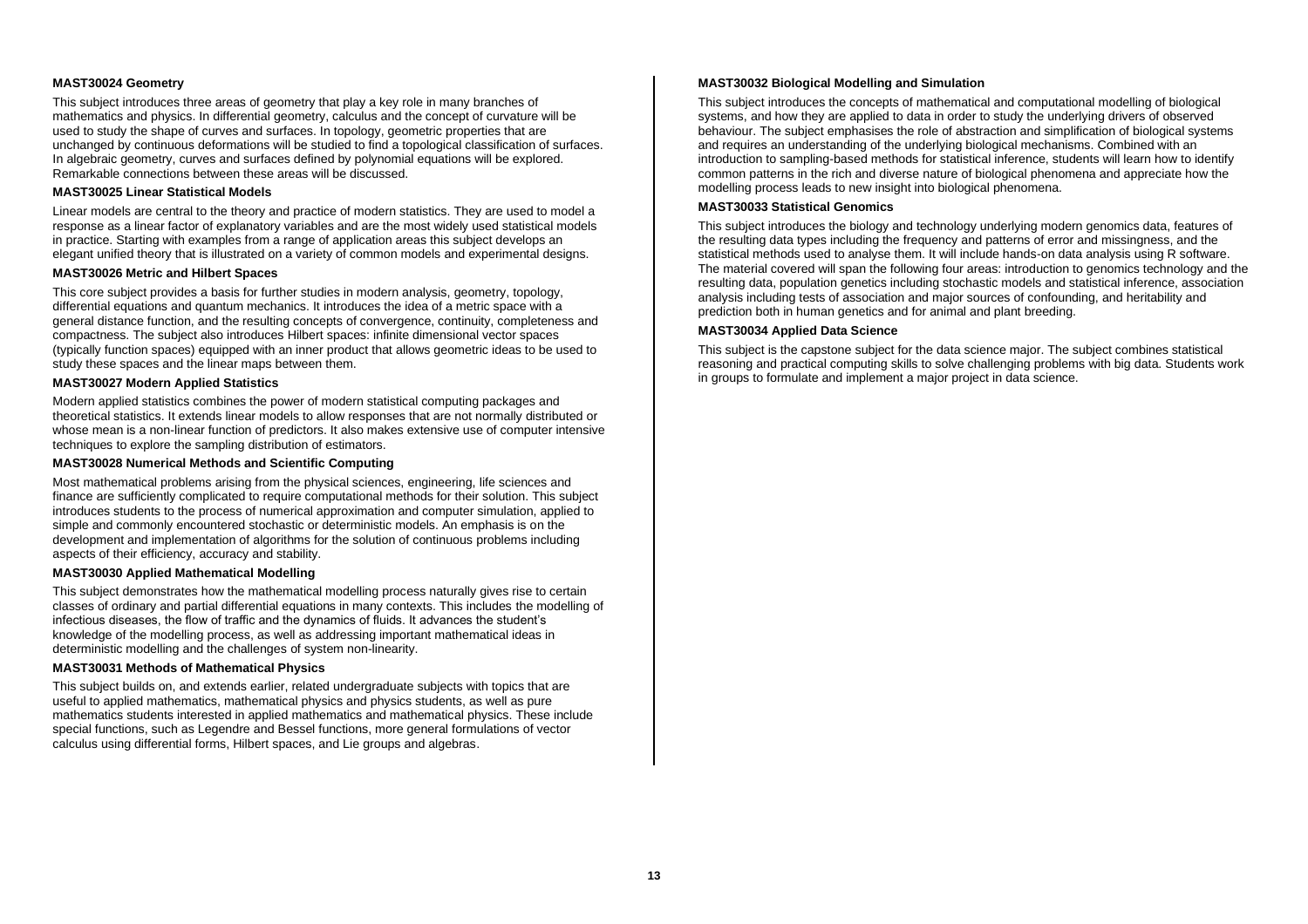# <span id="page-17-0"></span>**Detailed Subject Descriptions**

*Please refer to the University handbook for further information about these subjects, including contact persons and recommended texts.*

# <span id="page-17-1"></span>**Level-1 subjects**

# **MAST10005 Calculus 1**

# **Credit points: 12.5**

**Prerequisites:** A study score of 25 or more in VCE Mathematical Methods 3/4 or equivalent, or MAST10012 Introduction to Mathematics, or both of MAST10014 Foundation Mathematics 1 and MAST10015 Foundation Mathematics 2.

**Note:** Students with a study score of 30 or more in VCE Specialist Mathematics 3/4 or equivalent may not enrol in this subject for credit. Such students should enrol in one of MAST10006 Calculus 2, MAST10007 Linear Algebra, MAST10008 Accelerated Mathematics 1, MAST10009 Accelerated Mathematics 2, MAST10021 Calculus 2: Advanced or MAST10022 Linear Algebra: Advanced.

Students with a study score of 29 in VCE Specialist Mathematics 3/4 or equivalent, are eligible to enrol in MAST10005 Calculus 1, MAST10006 Calculus 2 or MAST10007 Linear Algebra. Such students should seek course advice before completing their enrolment.

**Credit Exclusions:** Students who have completed any of the following may not enrol in this subject for credit:

- MAST10006 Calculus 2
- MAST10008 Accelerated Mathematics 1
- MAST10009 Accelerated Mathematics 2
- MAST10019 Calculus Extension Studies
- MAST10021 Calculus 2: Advanced
- MAST10022 Linear Algebra: Advanced

Students may not enrol in MAST10005 Calculus 1 and MAST10006 Calculus 2 concurrently.

Bachelor of Science students are permitted to complete a maximum of three first year level Mathematics and Statistics subjects. They are not permitted to complete all of MAST10005, MAST10006, MAST10007 and MAST10010.

**Contact Hours:** 3 x one hour lectures per week, 1 x one hour practice class per week, 1 x one hour workshop per week. *(Semester 1 and 2)*

**Description:** This subject extends students' knowledge of functions and calculus and introduces them to the topics of vectors and complex numbers. Students will be introduced to new functions such as the inverse trigonometric functions and learn how to extend the techniques of differentiation to these. Integration techniques will be applied to solving first order differential equations.

Differential calculus: graphs of functions of one variable, trigonometric functions and their inverses, derivatives of inverse trigonometric functions, implicit differentiation, related rates. Integral calculus: integration by trigonometric and algebraic substitutions and partial fractions with application to areas and volumes. Ordinary differential equations: solution of simple first order differential equations arising from applications such as population modelling. Vectors: dot product, scalar and vector projections, plane curves specified by vector equations. Complex numbers: arithmetic of complex numbers, sketching regions in the complex plane, De Moivre's Theorem, roots of polynomials, the Fundamental Theorem of Algebra.

**Assessment:** Eight to ten assignments (written or online) due at regular intervals during semester amounting to a total of up to 50 pages (20%), and a 3-hour written examination in the examination period (80%). Up to one third of the assignment based assessment will be completed online.

# **MAST10006 Calculus 2**

# **Credit points: 12.5**

**Prerequisites:** A study score of at least 29 in VCE Specialist Mathematics 3/4, or equivalent, or one of

- MAST10005 Calculus 1
- MAST10007 Linear Algebra

**Note:** Students with a study score of 40 or more in VCE Specialist Mathematics 3/4 are strongly encouraged to enrol in both of MAST10008 Accelerated Mathematics 1 and MAST10009 Accelerated Mathematics 2 or both of MAST10021 Calculus 2: Advanced and MAST10022 Linear Algebra: Advanced instead of MAST10006 Calculus 2 and MAST10007 Linear Algebra.

Students with a study score of 29 in VCE Specialist Mathematics 3/4 or equivalent, are eligible to enrol in MAST10005 Calculus 1, MAST10006 Calculus 2 or MAST10007 Linear Algebra. Such students should seek course advice before completing their enrolment.

**Credit Exclusions:** Students may only gain credit for one of

- MAST10006 Calculus 2
- MAST10009 Accelerated Mathematics 2
- MAST10019 Calculus Extension Studies
- MAST10021 Calculus 2: Advanced

Students may not enrol in MAST10005 Calculus 1 and MAST10006 Calculus 2 concurrently.

Bachelor of Science students are permitted to complete a maximum of three first year level Mathematics and Statistics subjects. They are not permitted to complete all of MAST10005, MAST10006, MAST10007 and MAST10010.

**Contact Hours:** Semester 1 and 2: 3 x one hour lectures per week, 1 x one hour practice class per week.

Summer semester: 6 x one hour lectures per week, 2 x one hour practice classes per week

**Description:** This subject will extend knowledge of calculus from school. Students are introduced to hyperbolic functions and their inverses, the complex exponential and functions of two variables. Techniques of differentiation and integration will be extended to these cases. Students will be exposed to a wider class of differential equation models, both first and second order, to describe systems such as population models, electrical circuits and mechanical oscillators. The subject also introduces sequences and series including the concepts of convergence and divergence.

Calculus topics include: intuitive idea of limits and continuity of functions of one variable, sequences, series, hyperbolic functions and their inverses, level curves, partial derivatives, chain rules for partial derivatives, directional derivative, tangent planes and extrema for functions of several variables. Complex exponential topics include: definition, derivative, integral and applications. Integration topics include: techniques of integration and double integrals. Ordinary differential equations topics include: first order (separable, linear via integrating factor) and applications, second order constant coefficient (particular solutions, complementary functions) and applications.

**Assessment**: Semester 1 and 2: Eight to ten assignments (written or online) due at regular intervals during semester (approximately 30 hours total, worth 20%), and a 3-hour written examination in the examination period (80%). Up to one third of the assignment based assessment will be completed online.

Summer semester: 4 to 5 assignments (written or online) due at regular intervals during semester (approximately 30 hours total, worth 20%), and a 3-hour written examination in the examination period (80%). Up to one third of the assignment based assessment will be completed online.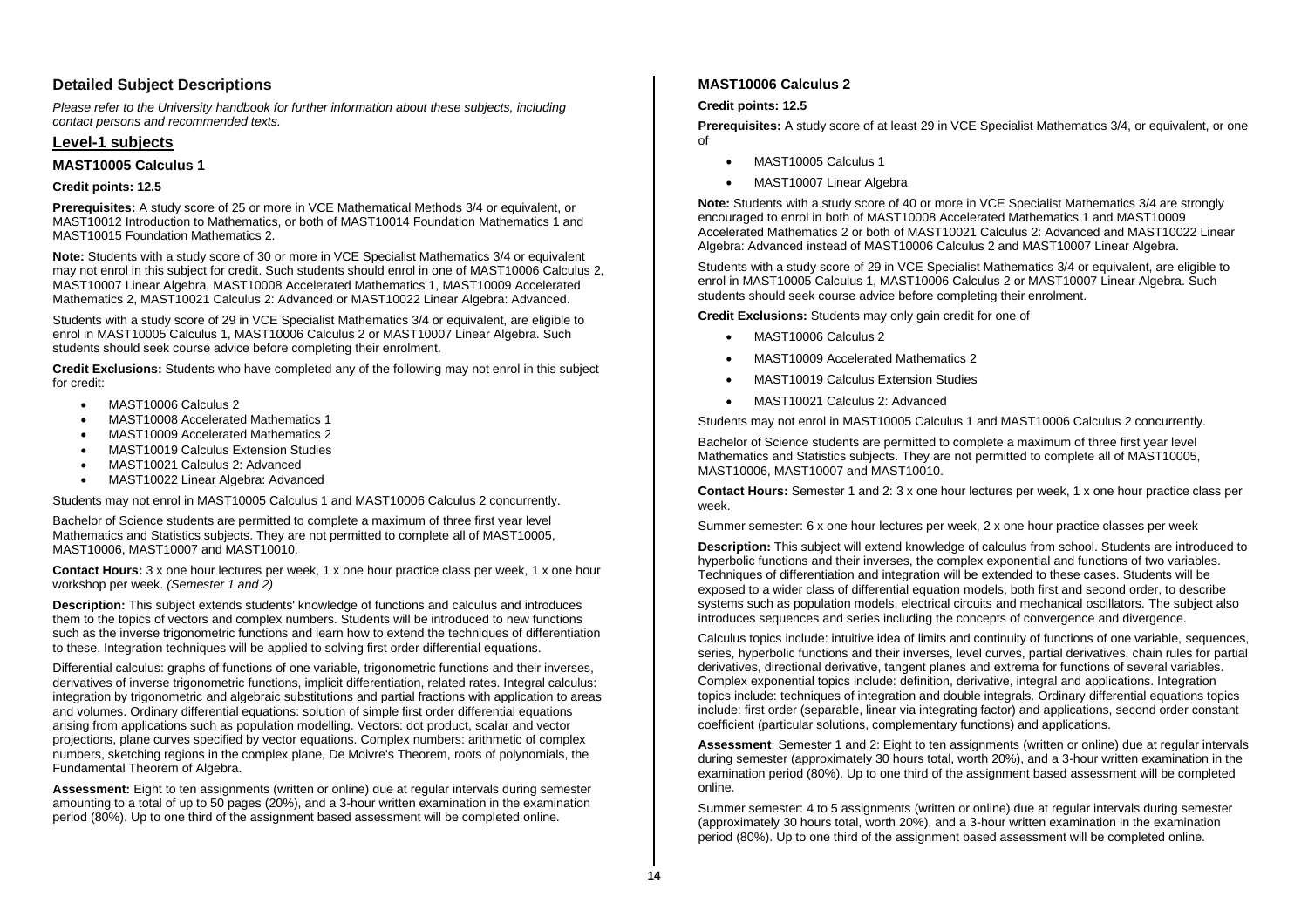# **MAST10007 Linear Algebra**

#### **Credit points: 12.5**

**Prerequisites:** A study score of at least 27 in VCE Specialist Mathematics 3/4, or equivalent, or one of

- MAST10005 Calculus 1
- MAST10006 Calculus 2

**Note:** Students with a study score of 40 or more in VCE Specialist Mathematics 3/4 are strongly encouraged to enrol in both of MAST10008 Accelerated Mathematics 1 and MAST10009 Accelerated Mathematics 2 or both of MAST10021 Calculus 2: Advanced and MAST10022 Linear Algebra: Advanced instead of MAST10006 Calculus 2 and MAST10007 Linear Algebra.

Students with a study score of 29 in VCE Specialist Mathematics 3/4 or equivalent, are eligible to enrol in MAST10005 Calculus 1, MAST10006 Calculus 2 or MAST10007 Linear Algebra. Such students should seek course advice before completing their enrolment.

**Credit Exclusions:** Students may only gain credit for one of

- MAST10007 Linear Algebra
- MAST10008 Accelerated Mathematics 1
- MAST10018 Linear Algebra Extension Studies
- MAST10022 Linear Algebra: Advanced

Bachelor of Science students are permitted to complete a maximum of three first year level Mathematics and Statistics subjects. They are not permitted to complete all of MAST10005, MAST10006, MAST10007 and MAST10010.

**Contact Hours:** Summer Semester: 6 x one hour lectures per week, 2 x one hour practice classes per week, 2 x one hour computer laboratory classes per week.

Semester 1 and 2: 3 x one hour lectures per week, 1 x one hour practice class per week, 1 x one hour computer laboratory class per week *(Semester 1, 2 and summer)*

**Description:** This subject gives a solid grounding in key areas of modern mathematics needed in science and technology. It develops the concepts of vectors, matrices and the methods of linear algebra. Students should develop the ability to use the methods of linear algebra and gain an appreciation of mathematical proof. Little of the material here has been seen at school and the level of understanding required represents an advance on previous studies.

Systems of linear equations, matrices and determinants; vectors in real n-space, cross product, scalar triple product, lines and planes; vector spaces, linear independence, basis, dimension; linear transformations, eigenvalues, eigenvectors; inner products, least squares estimation, symmetric and orthogonal matrices.

**Assessment:** Semester 1 and 2: Eight to ten assignments (written or online) due at regular intervals during semester amounting to a total of up to 25 pages (20%), one 45-minute computer laboratory test held at the end of semester (10%), and a 3-hour written examination in the examination period (70%). To pass the subject a mark of at least 40% is required on the written examination. Up to one third of the assignment based assessment will be completed online.

Summer semester: Five assignments, either written or online, due at weekly intervals during semester amounting to a total of up to 25 pages (20%), one 45-minute computer laboratory test held at the end of semester (10%), and a 3-hour written examination in the examination period (70%). To pass the subject a mark of at least 40% is required on the written examination. Up to two of the five assignment based assessments will be completed online.

# **MAST10008 Accelerated Mathematics 1**

**Note:** This subject, along with MAST10009 Accelerated Mathematics 2, forms the accelerated stream of first-year mathematics. The accelerated stream is suitable for students with a high level of achievement in VCE Specialist Mathematics 3/4 or equivalent who want to quickly cover the core first-year mathematics material as well as the equivalent of a second-year subject MAST20026 Real Analysis in two semesters. This rapid treatment also has more emphasis on mathematical proof than MAST10006 and MAST10007. This stream is highly recommended for Bachelor of Commerce students looking to major in Actuarial Studies.

This subject, together with MAST10009 Accelerated Mathematics 2 is equivalent in content to the three subjects

- MAST10006 Calculus 2
- MAST10007 Linear Algebra
- MAST20026 Real Analysis

# **Credit points: 12.5**

**Prerequisites:** A study score of at least 38 in VCE Specialist Mathematics 3/4 or equivalent, or

- MAST10009 Accelerated Mathematics 2 or
- permission from the Director of the Mathematics and Statistics Learning Centre

**Credit Exclusions:** Students may only gain credit for one of

- MAST10007 Linear Algebra
- MAST10008 Accelerated Mathematics 1
- MAST10018 Linear Algebra Extension Studies
- MAST10022 Linear Algebra: Advanced

**Contact Hours:** 4 x one hour lectures per week, 1 x one hour practice class per week, 1 x one hour computer laboratory class per week *(Semester 1)*

**Description:** This subject develops the concepts of vectors, matrices and the methods of linear algebra and introduces students to differentiation and integration of functions of two variables. Students will be exposed to methods of mathematical proof. Little of the material here has been seen at school and the level of understanding required represents an advance on previous studies. Underlying concepts developed in lectures will be reinforced in computer laboratory classes.

Topics covered include systems of linear equations, matrices and determinants, vector geometry, lines and planes, vector spaces, subspaces, linear independence, bases, dimension, inner products, linear transformations, eigenvalues and eigenvectors, complex eigenvalues and exponentials as well as techniques of proof, partial derivatives, chain rule for partial derivatives, directional derivatives, tangent planes, extrema for functions of several variables and double integrals.

**Assessment:** Six assignments, either written or online, due at regular intervals during semester amounting to a total of up to 25 pages (15%, equally weighted), a 45-minute computer laboratory test held at the end of semester (5%), and a 3-hour written examination in the examination period (80%)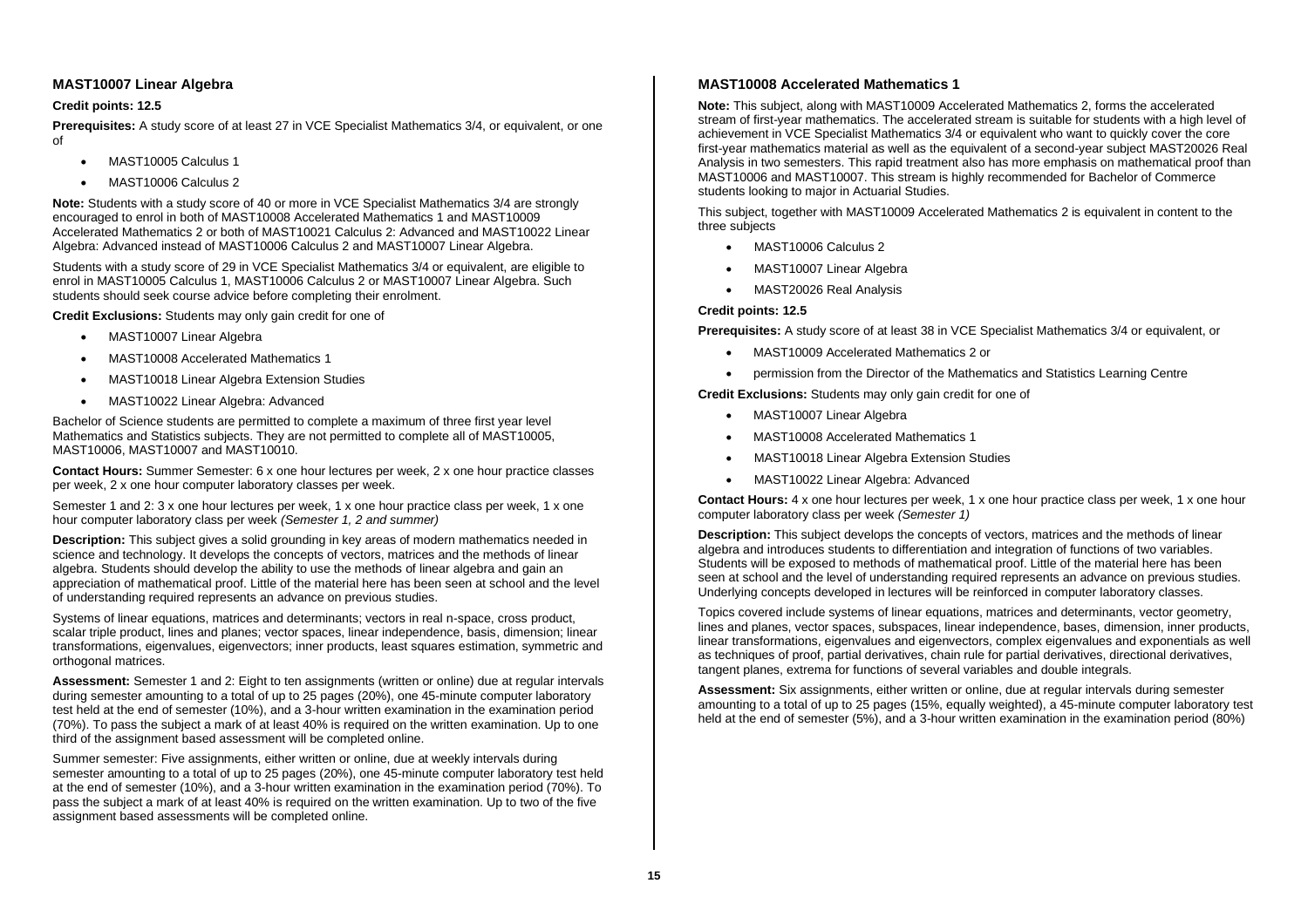# **MAST10009 Accelerated Mathematics 2**

**Note:** This subject, along with MAST10008 Accelerated Mathematics 1, forms the accelerated stream of first-year mathematics. The accelerated stream is suitable for students with a high level of achievement in VCE Specialist Mathematics 3/4 or equivalent who want to quickly cover the core first-year mathematics material as well as the equivalent of a second-year subject MAST20026 Real Analysis in two semesters. This rapid treatment also has more emphasis on mathematical proof than MAST10006 and MAST10007. This stream is highly recommended for Bachelor of Commerce students looking to major in Actuarial Studies.

This subject, together with MAST10008 Accelerated Mathematics 1 is equivalent in content to the three subjects

- MAST10006 Calculus 2
- MAST10007 Linear Algebra
- MAST20026 Real Analysis

#### **Credit points: 12.5**

**Prerequisites:** A study score of at least 38 in VCE Specialist Mathematics 3/4 or equivalent, or MAST10008 Accelerated Mathematics 1, or permission from the Director of the Mathematics and Statistics Learning Centre

**Credit Exclusions:** Students may only gain credit for one of

- MAST10006 Calculus 2
- MAST10009 Accelerated Mathematics 2
- MAST10019 Calculus Extension Studies
- MAST10021 Calculus 2: Advanced

Students may only gain credit for one of

- MAST10009 Accelerated Mathematics 2
- MAST20026 Real Analysis
- MAST20033 Real Analysis: Advanced

**Contact Hours:** 4 x one hour lectures per week, 1 x one hour practice class per week. *(Semester 2)*

**Description:** This subject develops fundamental concepts and principles in mathematical analysis. Students should gain skills in the practical techniques of differential calculus, integral calculus and infinite series, and study selected applications of these techniques in mathematical modelling.

Topics covered: rigorous discussion of limits of sequences and of real-valued functions, continuity and differentiability; Mean Value Theorem and applications; Taylor polynomials; Riemann integration, techniques of integration and applications, improper integrals; infinite series, with applications to power series representations of elementary functions and their generation by Taylor series and to the representation of periodic functions by Fourier series; first order differential equations, second order linear differential equations with constant coefficients and selected applications.

**Assessment:** Two or three written assignments due at regular intervals during semester amounting to a total of up to 25 pages (10%), a 45-minute written test held mid-semester (10%), and a 3-hour written examination in the examination period (80%).

# **MAST10010 Data Analysis 1**

#### **Credit points: 12.5**

**Prerequisites:** A study score of 25 or more in VCE Mathematical Methods 3/4 or equivalent, or MAST10012 Introduction to Mathematics, or both of MAST10014 Foundation Mathematics 1 and MAST10015 Foundation Mathematics 2.

**Credit Exclusions:** Students may only gain credit for one of

- MAST10010 Data Analysis 1
- MAST10011 Experimental Design and Data Analysis
- ECON10005 Quantitative Methods 1

Students who have completed the following may not enrol in this subject for credit

• MAST20005 Statistics

**Note:** Bachelor of Science students are permitted to complete a maximum of three first year level Mathematics and Statistics subjects. They are not permitted to complete all of MAST10005, MAST10006, MAST10007 and MAST10010.

**Contact Hours:** 3 x one hour lectures per week, 1 x one hour practice class per week, 1 x one hour computer laboratory class per week. *(Semester 2)*

**Description:** This subject lays the foundations for an understanding of the fundamental concepts of probability and statistics required for data analysis. Students should develop expertise in some of the statistical techniques commonly used in the design and analysis of experiments, and will gain experience in the use of a major statistical computing package. They should develop skills in collecting random samples, data description, basic statistical inference including parametric and nonparametric tests to compare population proportions and means, data manipulation and statistical computing. The methods will be illustrated using applications from science, engineering and commerce. Descriptive statistics, data manipulation and the implementation of the statistical procedures covered in lectures will be reinforced in the computer laboratory classes.

Sampling; introduction to experimental design; review of simple probability; estimation; confidence intervals; hypothesis testing including types of errors and power; inferences about means and proportions based on single and independent samples; matched pairs designs; introduction to nonparametric methods; contingency tables; regression; and analysis of variance.

**Assessment:** Ten online quizzes due at weekly intervals during semester (10%), two written assignments due during semester amounting to a total of up to 25 pages (10%), one 45-minute computer based test at the end of semester (10%), and a 3-hour written examination in the examination period (70%).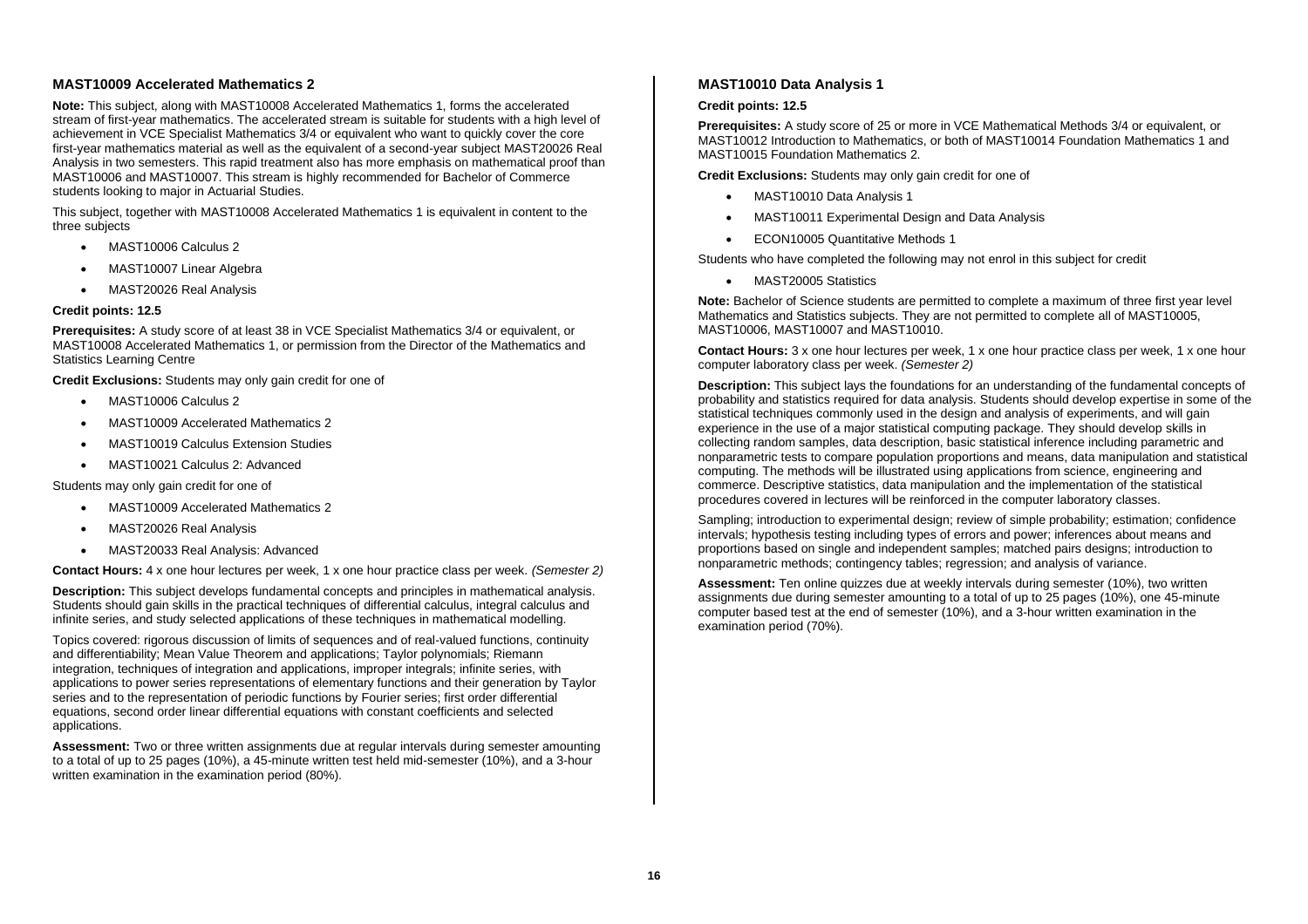# **MAST10021 Calculus 2: Advanced**

**Note:** This subject, along with MAST10022 Linear Algebra: Advanced, forms the advanced stream of first-year mathematics. The advanced stream is suitable for students with a high level of achievement in VCE Specialist Mathematics 3/4 or equivalent and who want to understand the core first-year material in greater depth than would be possible in MAST10006/10007 or MAST10008/10009. This stream features more emphasis on mathematical proof, formal logic and communication than the accelerated or standard streams. It is designed for strong students interested in the beauty of formal mathematics, particularly those who intend to study higher level mathematics, statistics, physics and mathematical physics.

#### **Credit Points: 12.5**

#### **Prerequisites:** One of:

- A study score of at least 36 in VCE Specialist Mathematics 3/4, or equivalent
- MAST10005 Calculus 1 with a mark of at least 80%
- MAST10007 Linear Algebra with a mark of at least 75%
- MAST10018 Linear Algebra Extension Studies with a mark of at least 75%
- MAST10022 Linear Algebra: Advanced

**Credit Exclusions:** Students may only gain credit for one of

- MAST10006 Calculus 2
- MAST10009 Accelerated Mathematics 2
- MAST10019 Calculus Extension Studies
- MAST10021 Calculus 2: Advanced

**Contact Hours:** 3 x one hour lectures per week, 1 x one hour practice class per week *(Semester 2)*

**Description:** This subject covers the same material as MAST10006 Calculus 2, but to a greater depth including a greater emphasis on mathematical rigour and proof.

Students are introduced to the complex exponential function, even and odd functions and functions of two or more variables. Techniques of differentiation and integration will be extended to these cases. Students will be exposed to a wider class of differential equation models, both first and second order, to describe systems such as population models, electrical circuits and mechanical oscillators. The subject also introduces sequences and series including the concepts of convergence and divergence. In addition to the intuitive understanding of convergence, students will see the mathematical definition of convergence.

Calculus topics include: limits and continuity of functions of one variable, sequences, series, hyperbolic functions and their inverses, level curves, partial derivatives, chain rules for partial derivatives, directional derivative, tangent planes and extrema for functions of several variables. Complex exponential topics include: definition, derivative, integral and applications. Integration topics include: techniques of integration and double integrals. Ordinary differential equations topics include: first order (separable, linear via integrating factor) and applications, second order constant coefficient (particular solutions, complementary functions) and applications.

**Assessment:** Eight to ten assignments (written or online) due at regular intervals during semester (approximately 30 hours in total, worth 20%), and a 3-hour written examination in the examination period (80%). Up to one third of the assignment based assessment will be completed online.

# **MAST10022 Linear Algebra: Advanced**

**Note:** This subject, along with MAST10021 Calculus 2: Advanced, forms the advanced stream of first-year mathematics. The advanced stream is suitable for students with a high level of achievement in VCE Specialist Mathematics 3/4 or equivalent and who want to understand the core first-year material in greater depth than would be possible in MAST10006/10007 or MAST10008/10009. This stream features more emphasis on mathematical proof, formal logic and communication than the accelerated or standard streams. It is designed for strong students interested in the beauty of formal mathematics, particularly those who intend to study higher level mathematics, statistics, physics and mathematical physics.

#### **Credit Points: 12.5**

**Prerequisites:** One of:

- A study score of at least 36 in VCE Specialist Mathematics 3/4, or equivalent
- MAST10005 Calculus 1 with a mark of at least 80%
- MAST10006 Calculus 2 with a mark of at least 75%
- MAST10019 Calculus Extension Studies with a mark of at least 75%
- MAST10021 Calculus 2: Advanced

**Credit Exclusions:** Students may only gain credit for one of

- MAST10007 Linear Algebra
- MAST10008 Accelerated Mathematics 1
- MAST10018 Linear Algebra Extension Studies
- MAST10022 Linear Algebra: Advanced

**Contact Hours:** 3 x one hour lectures per week, 1 x one hour practice class per week, 1 x one hour computer laboratory class per week *(Semester 1)*

**Description:** This subject covers the same material as MAST10007 Linear Algebra, but to a greater depth including a greater emphasis on mathematical rigour and proof.

This subject gives a solid grounding in key areas of modern mathematics needed in science and technology. It develops the concept of a vector space, including linear transformations, matrices and the methods of linear algebra. There will be an emphasis on the axiomatic treatment of vector spaces, linear transformations, and inner product spaces.

Students will develop the ability to use the methods of linear algebra and gain an appreciation of mathematical proof including the ability to prove results about vector spaces.

Topics covered include: systems of linear equations; matrices and determinants; vectors in real nspace, cross product, lines and planes; general vector spaces; linear independence; bases and dimension; linear transformations; eigenvalues and eigenvectors; inner product spaces; symmetric and orthogonal matrices; diagonalisation of linear transformations and matrices.

**Assessment:** Eight to ten assignments (written or online) due at regular intervals during semester (approximately 15 hours in total, 20%), one 45-minute computer laboratory test held at the end of semester (10%), and a 3-hour written examination in the examination period (70%). Up to one third of the assignment based assessment will be completed online. To pass the subject a mark of at least 40% is required on the written examination.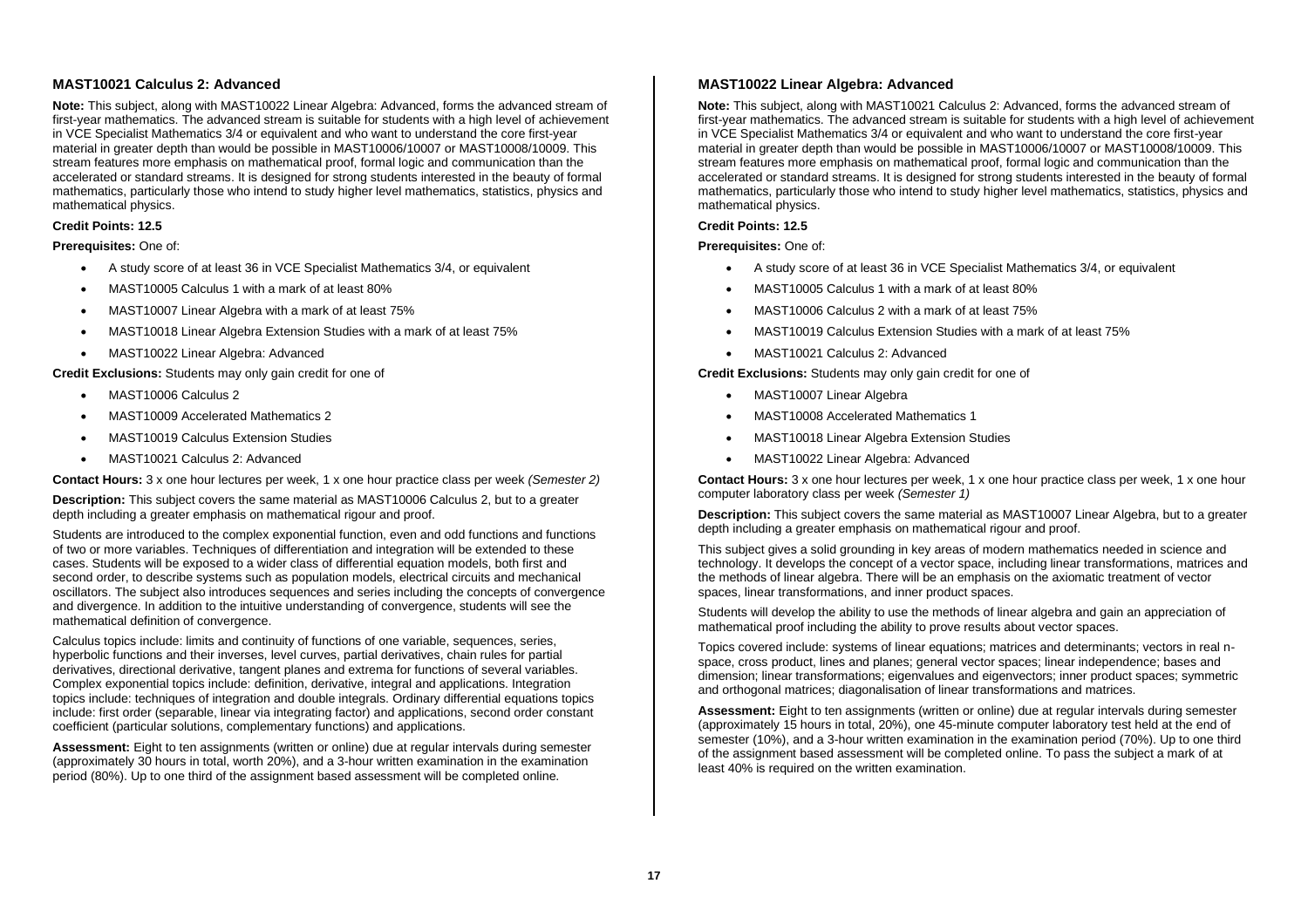# **UNIB10006 Critical Thinking with Data**

**Credit points: 12.5**

**Prerequisites:** None

# **Credit Exclusions:** None

**Contact Hours:** 3 x one hour lectures per week, 1 x one hour practice class per week. *(Semester 1)*

**Description:** This subject teaches students to become critical users of data-based evidence. Future journalists, political scientists, sociologists, lawyers, health professionals, psychologists, environmental scientists, business people, engineers, scientists and teachers will develop skills in identifying the strengths and weaknesses of arguments and reports based on quantitative evidence, and learn to evaluate reasoning that uses probabilistic ideas.

Data-based evidence is found in the media, in academic research and in many aspects of everyday life. The subject examines ways of judging the quality of quantitative information, and the strength of conclusions drawn from it, including concerns in establishing causality. It discusses how variability may be characterised and modelled in a wide variety of settings including public opinion, health, sport, legal disputes, and the environment. It covers good and bad ways of examining evidence in data. The subject deals with judging the likelihood of events, common pitfalls in thinking about probability, measuring risk in medical contexts and quantifying uncertainty in conclusions. It describes how data-based evidence can contribute to the accumulation of knowledge.

**Assessment:** Six short assignments due at regular intervals during semester: three written amounting to a total of up to 600 words and three assessed on-line (30%), 10 weekly on-line revision quizzes (5%), a group project involving production of a poster and a 4-minute oral presentation due after mid-semester (10%), one 1200 word written assignment due at the end of semester (15%), and a 2 hour written examination in the examination period (40%).

# <span id="page-21-0"></span>**Level-2 subjects**

# **MAST20004 Probability**

**Note:** Students undertaking Actuarial Studies should take MAST20004 Probability in semester 1, instead of MAST20006 Probability for Statistics.

**Credit Points: 12.5** 

**Prerequisites:** One of

- MAST10006 Calculus 2 (with a mark of at least 60)
- MAST10009 Accelerated Mathematics 2
- MAST10019 Calculus Extension Studies (with a mark of at least 60)
- MAST10021 Calculus 2: Advanced (with a mark of at least 60)

Plus one of

- MAST10007 Linear Algebra
- MAST10008 Accelerated Mathematics 1
- MAST10018 Linear Algebra Extension Studies
- MAST10022 Linear Algebra: Advanced

**Credit Exclusions:** Students may only gain credit for one of

- MAST20004 Probability
- MAST20006 Probability for Statistics

**Contact Hours:** 3 x one hour lectures per week, 1 x one hour practice class per week, and 1 x one hour computer laboratory class per week *(Semester 1 and 2)*

**Description:** This subject offers a thorough grounding in the basic concepts of mathematical probability and probabilistic modelling. Topics covered include random experiments and sample spaces, probability axioms and theorems, discrete and continuous random variables/distributions (including measures of location, spread and shape), expectations and generating functions, independence of random variables and measures of dependence (covariance and correlation), methods for deriving the distributions of transformations of random variables or approximations for them (including the central limit theorem).

The probability distributions and models discussed in the subject arise frequently in real world applications. These include a number of widely used one- and two-dimensional (particularly the bivariate normal) distributions and also fundamental probability models such as Poisson processes and Markov chains.

**Assessment:** Four written assignments due at regular intervals during semester amounting to a total of up to 50 pages (20%), and a 3-hour written examination in the examination period (80%).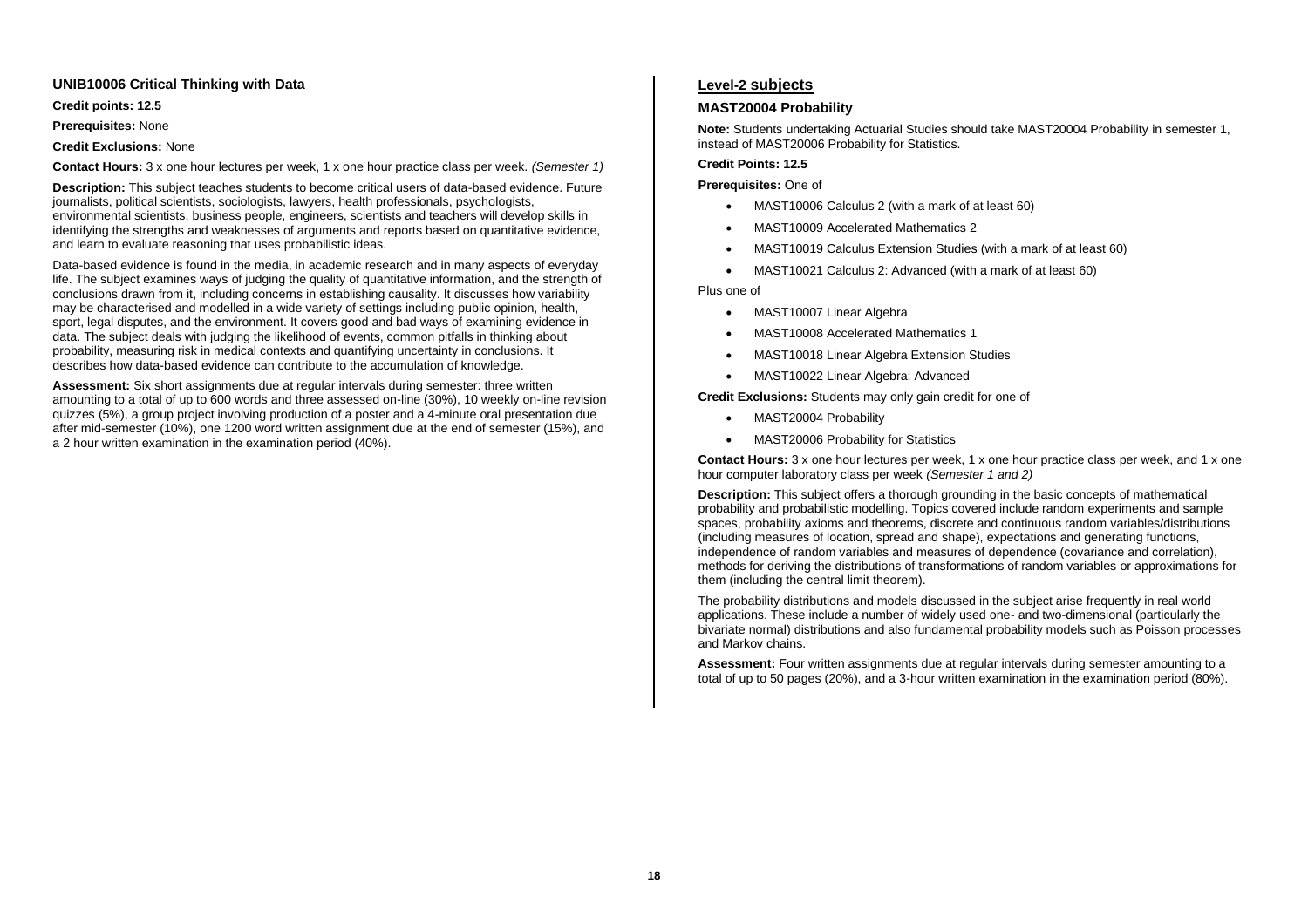# **MAST20005 Statistics**

#### **Credit Points: 12.5**

**Prerequisites:** One of

- MAST20004 Probability
- MAST20006 Probability for Statistics

**Credit Exclusions:** Passing MAST20005 Statistics precludes subsequent credit for either of

- MAST10010 Data Analysis 1
- MAST10011 Experimental Design and Data Analysis

**Contact Hours:** 3 x one hour lectures per week, 1 x one hour practice class per week, and 1 x onehour computer laboratory class per week *(Semester 2)*

6 x 1 hour lectures per week, 2 x one hour practice classes per week, and 2 x one hour computer laboratory classes per week. *(Summer semester)*

**Description:** This subject introduces the basic elements of statistical modelling, computation and data analysis. It is an entry point to further study of both mathematical and applied statistics, as well as broader data science.

Students will develop the ability to fit statistical models to data, estimate parameters of interest and test hypotheses. Both classical and Bayesian approaches will be covered. The importance of the underlying mathematical theory of statistics and the use of modern statistical software will be emphasised.

Concepts covered include: descriptive statistics, random sample, statistical inference, point estimation, interval estimation, properties of estimators, maximum likelihood, confidence intervals, hypothesis testing and Bayesian inference. Applications covered include: exploratory data analysis, inference for samples from univariate distributions, simple linear regression, correlation, goodnessof-fit tests and analysis of variance.

**Assessment:** Semester 2: Three written assignments due at regular intervals during semester amounting to a total of up to 50 pages (20%), a 45-minute computer laboratory test held at the end of semester (10%), and a 3-hour written examination in the examination period (70%).

Summer semester: Two written assignments due at regular intervals during semester amounting to a total of up to 50 pages (20%), a 45-minute computer laboratory test held at the end of semester (10%), and a 3-hour written examination in the examination period (70%).

# **MAST20006 Probability for Statistics**

**Note:** Students undertaking Actuarial Studies should take MAST20004 Probability instead of MAST20006 Probability for Statistics.

**Credit Points: 12.5** 

**Prerequisites:** One of

- MAST10006 Calculus 2
- MAST10009 Accelerated Mathematics 2
- MAST10019 Calculus Extension Studies
- MAST10021 Calculus 2: Advanced

Plus one of

- MAST10007 Linear Algebra
- MAST10008 Accelerated Mathematics 1
- MAST10010 Data Analysis 1
- MAST10011 Experimental Design and Data Analysis
- MAST10018 Linear Algebra Extension Studies
- MAST10022 Linear Algebra: Advanced

**Credit Exclusions:** Students may only gain credit for one of

- MAST20004 Probability
- MAST20006 Probability for Statistics

**Contact Hours:** 3 x one hour lectures per week, 1 x one hour practice class per week, and 1 x one hour computer laboratory class per week *(Semester 1)*

**Description:** This subject develops the probability theory that is necessary to understand statistical inference. Properties of probability are reviewed, random variables are introduced, and their properties are developed and illustrated through common univariate probability models. Models for the joint behaviour of random variables are introduced, along with conditional probability and Markov chains. Methods for obtaining the distributions of functions of random variables are considered along with techniques to obtain the exact and approximate distributions of sums of random variables. These methods will be illustrated through some well known normal approximations to discrete distributions and by obtaining the exact and approximate distributions of some commonly used statistics. Computer packages are used for numerical and theoretical calculations but no programming skills are required.

**Assessment:** Five written assignments due at regular intervals during semester amounting to a total of up to 50 pages (20%), a 45-minute computer laboratory test held at the end of semester (10%), and a 3-hour written examination in the examination period (70%).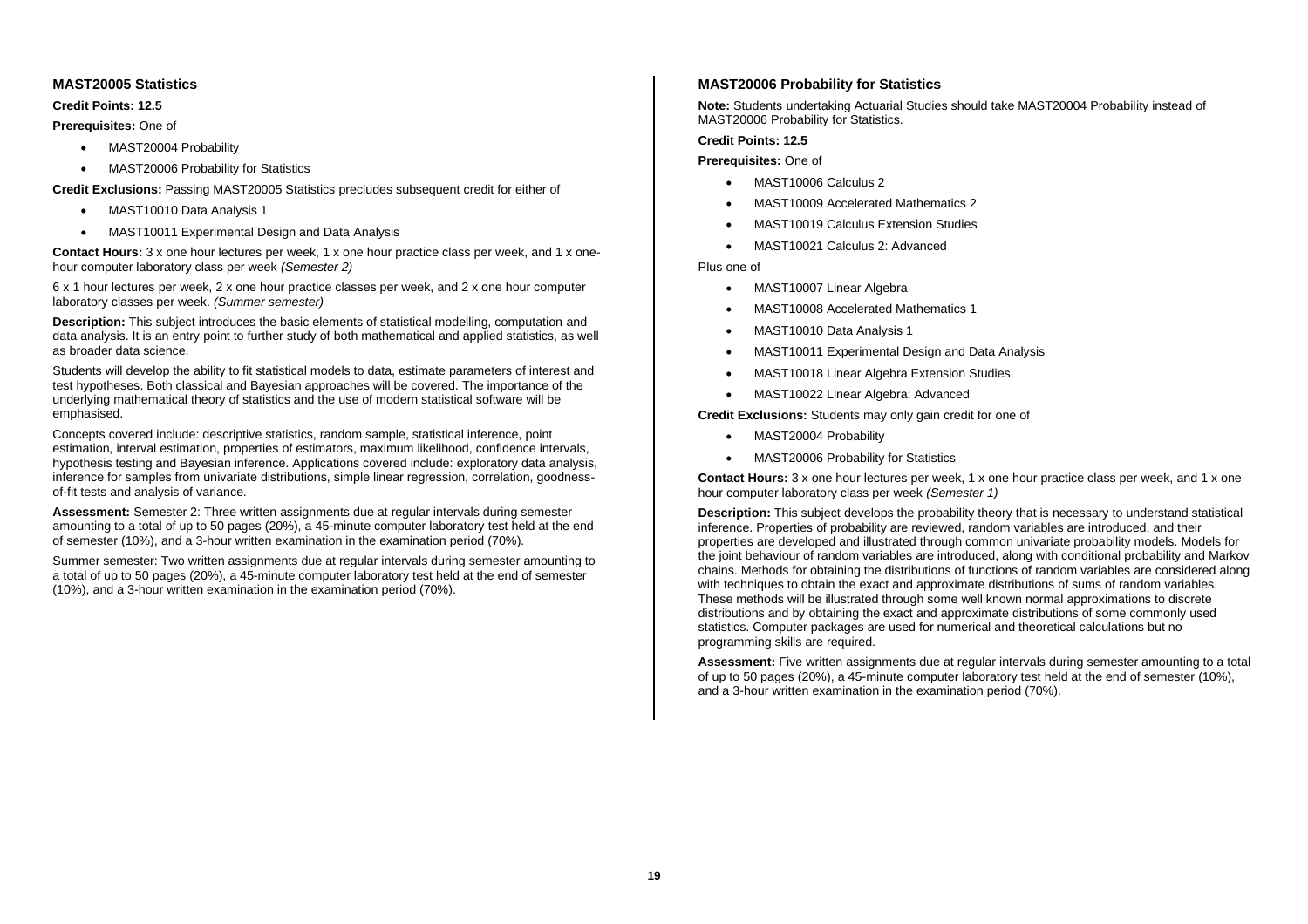# **MAST20009 Vector Calculus**

**Note:** Vector Calculus can be taken after passing Engineering Mathematics. Vector Calculus cannot be taken in the same semester as Engineering Mathematics. Students cannot take Engineering Mathematics after passing Vector Calculus.

#### **Credit Points: 12.5**

**Prerequisites:** One of

- MAST10006 Calculus 2
- MAST10009 Accelerated Mathematics 2
- MAST10019 Calculus Extension Studies
- MAST10021 Calculus 2: Advanced

# Plus one of

- MAST10007 Linear Algebra
- MAST10008 Accelerated Mathematics 1
- MAST10018 Linear Algebra Extension Studies
- MAST10022 Linear Algebra: Advanced

**Credit Exclusions:** Students may only gain credit for one of

- MAST20009 Vector Calculus
- MAST20032 Vector Calculus: Advanced

Passing MAST20009 Vector Calculus precludes subsequent credit for MAST20029 Engineering Mathematics.

**Contact Hours:** 3 x one hour lectures per week, 1 x one hour practice class per week *(Semester 1 and 2*)

**Description:** This subject studies the fundamental concepts of functions of several variables and vector calculus. It develops the manipulation of partial derivatives and vector differential operators. The gradient vector is used to obtain constrained extrema of functions of several variables. Line, surface and volume integrals are evaluated and related by various integral theorems. Vector differential operators are also studied using curvilinear coordinates.

Functions of several variables topics include limits, continuity, differentiability, the chain rule, Jacobian, Taylor polynomials and Lagrange multipliers. Vector calculus topics include vector fields, flow lines, curvature, torsion, gradient, divergence, curl and Laplacian. Integrals over paths and surfaces topics include line, surface and volume integrals; change of variables; applications including averages, moments of inertia, centre of mass; Green's theorem, Divergence theorem in the plane, Gauss' divergence theorem, Stokes' theorem; and curvilinear coordinates.

**Assessment:** Three to five written assignments due at regular intervals during semester amounting to a total of up to 50 pages (20%), and a 3-hour written examination in the examination period (80%).

# **MAST20018 Discrete Maths and Operations Research**

# **Credit Points: 12.5**

**Prerequisites:** One of

- MAST10006 Calculus 2
- MAST10009 Accelerated Mathematics 2
- MAST10019 Calculus Extension Studies
- MAST10021 Calculus 2: Advanced

Plus one of

- MAST10007 Linear Algebra
- MAST10008 Accelerated Mathematics 1
- MAST10018 Linear Algebra Extension Studies
- MAST10022 Linear Algebra: Advanced

#### **Credit Exclusions:** None

**Contact Hours:** 3 x one hour lectures per week, 1 x one hour practice class per week *(Semester 2)*

**Description:** This subject introduces the essential features of Operations Research methods, and also introduces the area of Discrete Mathematics with a focus on applications. Operations Research topics include mathematical modelling, linear programming, simplex methods, and duality theory. Discrete mathematics topics include scheduling, graph theory, assignments and matchings, and fair division. The subject material has a common theme of applications of mathematics in realistic settings encountered in the business world, industry and day-to-day life.

**Assessment:** Four written assignments due at regular intervals during semester amounting to a total of up to 50 pages (20%), and a 3-hour written examination in the examination period (80%).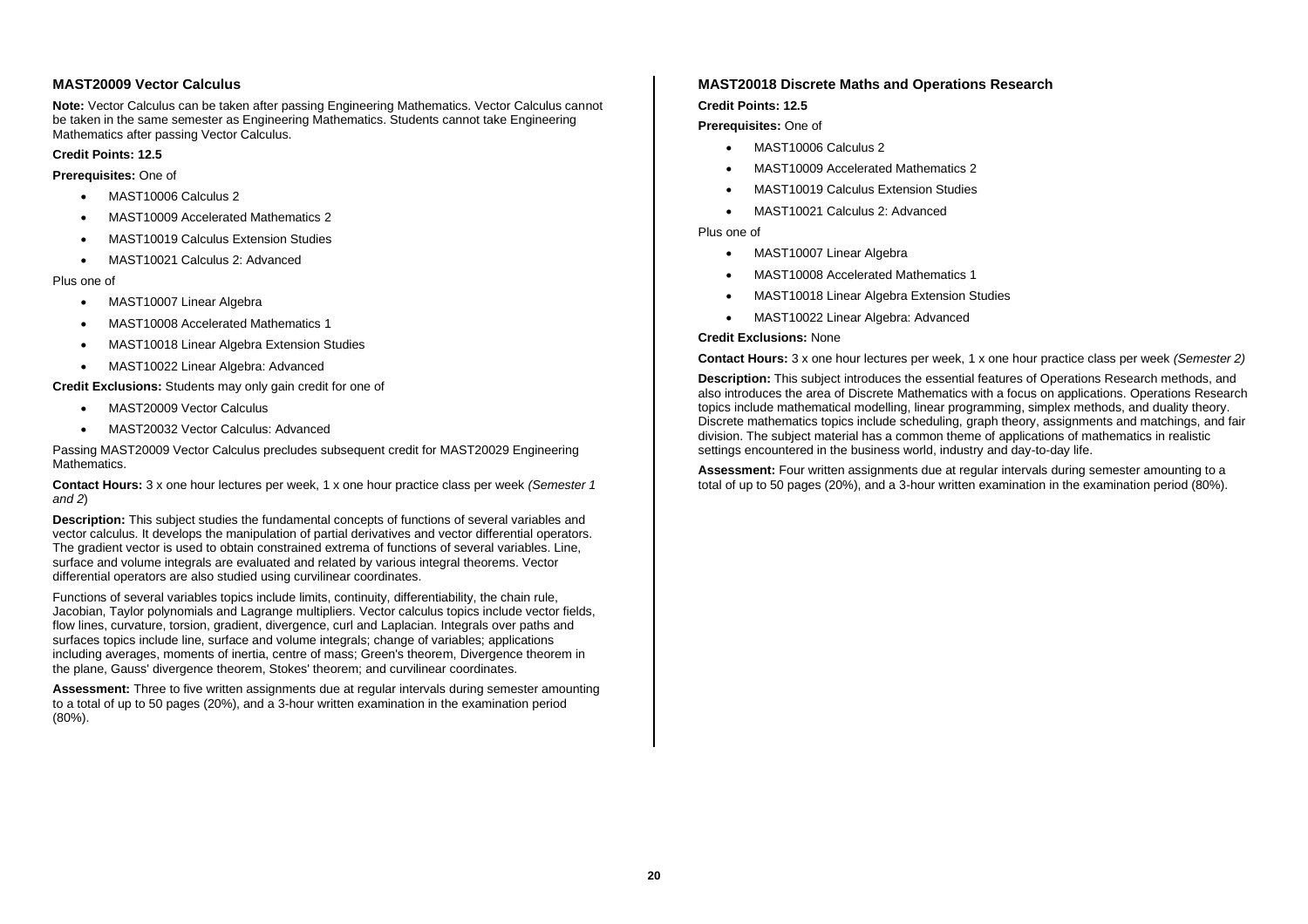# **MAST20022 Group Theory and Linear Algebra**

**Credit Points: 12.5**

#### **Prerequisites:**

MAST10008 Accelerated Mathematics 1

Or

- one of
	- MAST10007 Linear Algebra
	- MAST10018 Linear Algebra Extension Studies
	- MAST10022 Linear Algebra: Advanced

and one of

- MAST10009 Accelerated Mathematics 2
- MAST20026 Real Analysis
- MAST20033 Real Analysis: Advanced

# **Credit Exclusions:** None

**Contact Hours:** 3 x one hour lectures per week, 1 x one hour practice class per week *(Semester 2)*

**Description:** This subject introduces the theory of groups, which is at the core of modern algebra, and which has applications in many parts of mathematics, chemistry, computer science and theoretical physics. It also develops the theory of linear algebra, building on material in earlier subjects and providing both a basis for later mathematics studies and an introduction to topics that have important applications in science and technology.

Topics include: modular arithmetic and RSA cryptography; abstract groups, homomorphisms, normal subgroups, quotient groups, group actions, symmetry groups, permutation groups and matrix groups; theory of general vector spaces, inner products, linear transformations, spectral theorem for normal matrices, Jordan normal form.

**Assessment:** Three written assignments due at regular intervals during semester amounting to a total of up to 50 pages (20%), and a 3-hour written examination in the examination period (80%).

# **MAST20026 Real Analysis**

**Note:** The subject was previously known as MAST20026 Real Analysis with Applications.

# **Credit Points: 12.5**

**Prerequisites:** One of

- MAST10006 Calculus 2
- MAST10019 Calculus Extension Studies
- MAST10021 Calculus 2: Advanced

Plus one of

- MAST10007 Linear Algebra
- MAST10008 Accelerated Mathematics 1
- MAST10018 Linear Algebra Extension Studies
- MAST10022 Linear Algebra: Advanced

**Credit Exclusions:** Students may only gain credit for one of

- MAST10009 Accelerated Mathematics 2
- MAST20026 Real Analysis
- MAST20033 Real Analysis: Advanced

**Contact Hours:** 3 x one hour lectures per week, 2 x one hour practice classes per week *(Semester 1 and 2)*

**Description:** This subject introduces the field of mathematical analysis both with a careful theoretical framework as well as selected applications. Many of the important results are proved rigorously and students are introduced to methods of proof such as mathematical induction and proof by contradiction.

The important distinction between the real numbers and the rational numbers is emphasized and used to motivate rigorous notions of convergence and divergence of sequences, including the Cauchy criterion. These ideas are extended to cover the theory of infinite series, including common tests for convergence and divergence. A similar treatment of continuity and differentiability of functions of a single variable leads to applications such as the Mean Value Theorem and Taylor's theorem. The definitions and properties of the Riemann integral allow rigorous proof of the Fundamental Theorem of Calculus. The convergence properties of sequences and series are explored, to power series representations of elementary functions and their generation by Taylor series. Fourier series are introduced as a way to represent periodic functions.

**Assessment:** Four to six written assignments due at regular intervals during semester amounting to a total of up to 50 pages (20%), and a 3-hour written examination in the examination period (80%).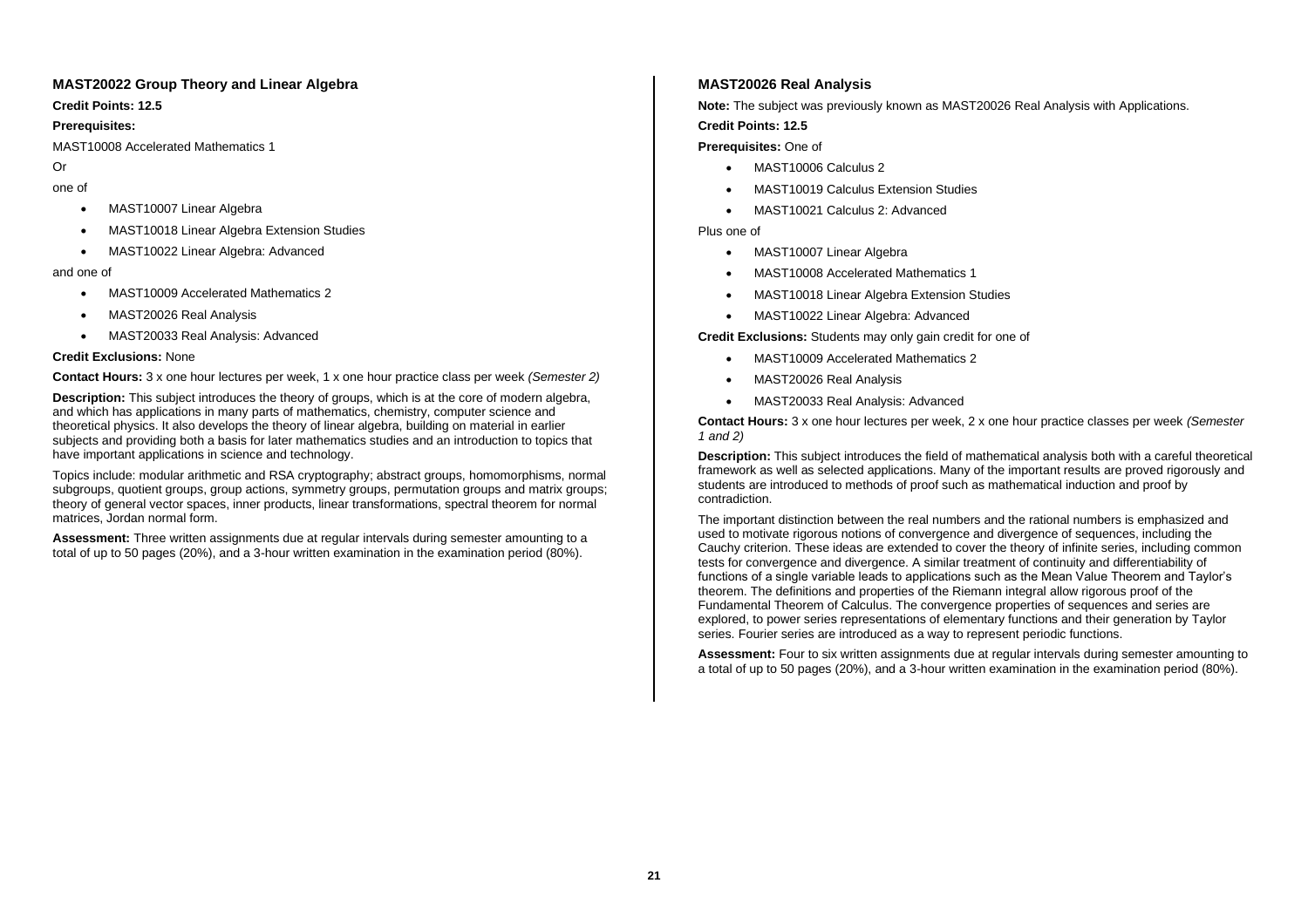# **MAST20029 Engineering Mathematics**

**Note:** This subject is intended only for students pursuing an Engineering Systems major, who do not wish to take any further study in Mathematics and Statistics or Physics. Other students, including those wanting to supplement their Engineering Systems major with further study in Mathematics and Statistics or Physics, should seek advice.

#### **Credit Points: 12.5**

**Prerequisites:** One of

- MAST10006 Calculus 2
- MAST10009 Accelerated Mathematics 2
- MAST10019 Calculus Extension Studies
- MAST10021 Calculus 2: Advanced

#### Plus one of

- MAST10007 Linear Algebra
- MAST10008 Accelerated Mathematics 1
- MAST10018 Linear Algebra Extension Studies
- MAST10022 Linear Algebra: Advanced
- Or
- Enrolment in the Master of Engineering

#### **Credit Exclusions:**

Students who have completed MAST20009 Vector Calculus may not enrol in MAST20029 Engineering Mathematics for credit.

Concurrent enrolment in both MAST20029 Engineering Mathematics and MAST20009 Vector Calculus is not permitted.

Students who have completed MAST20030 Differential Equations may not enrol in MAST20029 Engineering Mathematics for credit.

Concurrent enrolment in both MAST20029 Engineering Mathematics and MAST20030 Differential Equations is not permitted.

Vector Calculus can be taken after passing Engineering Mathematics.

**Contact Hours:** Summer: 6 x 1 hours lectures per week, 2 x one hour practice classes per week. Semester 1 and 2: 3 x one hour lectures per week, 1 x one hour practice class per week.

**Description:** This subject introduces important mathematical methods required in engineering such as manipulating vector differential operators, computing multiple integrals and using integral theorems. A range of ordinary and partial differential equations are solved by a variety of methods and their solution behaviour is interpreted. The subject also introduces sequences and series including the concepts of convergence and divergence.

Topics include: Vector calculus, including Gauss' and Stokes' Theorems; sequences and series; Fourier series, Laplace transforms; systems of homogeneous ordinary differential equations, including phase plane and linearization for nonlinear systems; second order partial differential equations and separation of variables.

#### **Assessment:**

*Semester 1 and 2:* Three written assignments due at regular intervals during semester amounting to a total of up to 40 pages (15%), a 45 minute written test held mid-semester (15%), and a 3-hour written examination in the examination period (70%).

*Summer semester:* Two written assignments due at regular intervals during semester amounting to a total of up to 40 pages (15%), a 45 minute written test held mid-semester (15%), and a 3-hour written examination in the examination period (70%).

Students must pass the assessment during semester to pass the subject. That is, students must obtain a mark of at least 15% out of 30% for the combined assignment and mid semester test mark to pass the subject. *(Semesters 1, 2 and summer)*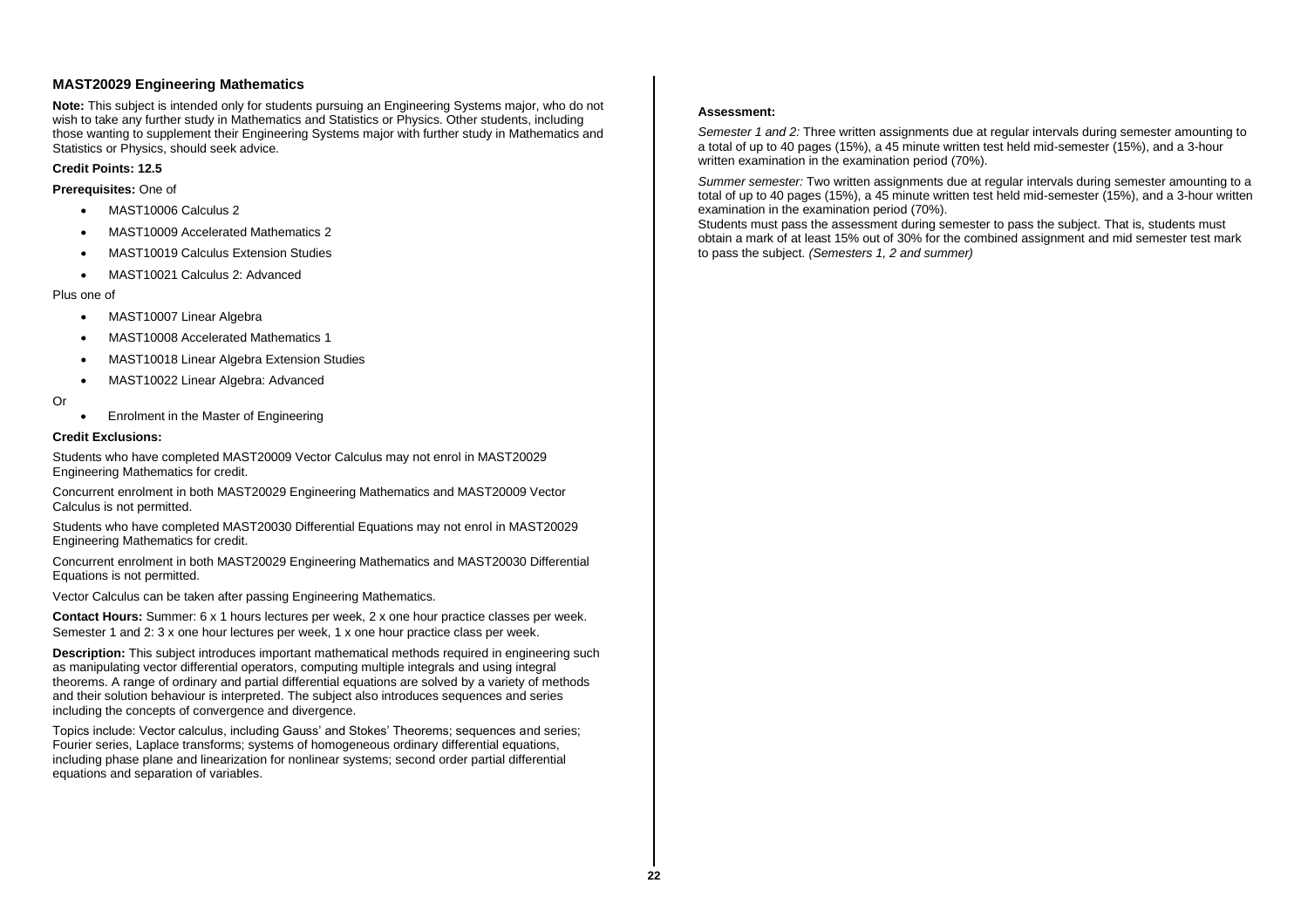# **MAST20030 Differential Equations**

#### **Credit Points: 12.5**

#### **Prerequisites:** One of

- MAST20009 Vector Calculus
- MAST20022 Vector Calculus: Advanced

#### Plus one of

- MAST10007 Linear Algebra
- MAST10008 Accelerated Mathematics 1
- MAST10018 Linear Algebra Extension Studies
- MAST10022 Linear Algebra: Advanced

#### Plus one of

- MAST10006 Calculus 2
- MAST10009 Accelerated Mathematics 2
- MAST10019 Calculus Extension Studies
- MAST10021 Calculus 2: Advanced

# **Credit Exclusions:** Students may only gain credit for one of

- MAST20030 Differential Equations.
- MAST30029 Partial Differential Equations (prior to 2014)

Students may not enrol in MAST20009 Vector Calculus and MAST20030 Differential Equations concurrently.

Passing MAST20030 Differential Equations precludes subsequent credit for MAST20029 Engineering Mathematics.

Concurrent enrolment in both MAST20030 Differential Equations and MAST20029 Engineering Mathematics is not permitted.

Differential Equations can be taken after passing Engineering Mathematics.

**Contact Hours:** 3 x one hour lectures per week, 1 x one hour practice class per week *(Semester 2)*

**Description:** Differential equations arise as common models in the physical, mathematical, biological and engineering sciences. This subject covers linear differential equations, both ordinary and partial, using concepts from linear algebra to understand the structure of the general solutions. It balances basic theory with concrete applications. Topics include:

- linear ordinary differential equations and initial-value problems, including systems of first-order linear ordinary differential equations;

- Taylor series solutions of linear ordinary differential equations;
- Laplace transform methods for solving dynamical models with discontinuous inputs;

- boundary-value problems for linear ordinary differential equations and their interpretation in terms of eigenvalues and eigenfunctions;

- Fourier series solutions of certain linear partial differential equations on spatially bounded domains using separation of variables and eigenfunction expansion;

- Fourier transform solutions of certain linear partial differential equations on unbounded spatial domains.

**Assessment:** Two or three written assignments due at regular intervals during semester amounting to a total of up to 50 pages (30%), and a 3-hour written examination in the examination period (70%).

# **MAST20031 Analysis of Biological Data**

# **Credit Points: 12.5**

**Prerequisites:** One of the following level-1 biology or biomedicine subjects:

BIOL10001, BIOL10002, BIOL10006, BIOL10008, BIOL10009, BIOL10010, BIOL10011, BIOM10002, BIOL10003 (prior to 2021), BIOL10004 (prior to 2021), BIOL10005 (prior to 2021),

Or selection of the Environmental specialisation (formal) in the MC-ENG Master of Engineering

**Recommended background knowledge:** 25 points of first year Biology subjects

#### **Credit Exclusions:** None

**Contact Hours:** 2 x one hour online lectures per week, 1 x one hour interactive lecture per week, 1 x one hour tutorial per week, 1 x one hour computer laboratory class per week *(Semester 1)*

**Description:** A capacity to interpret data is fundamental to making informed decisions in everyday life. The design of experiments, analysis, and interpretation of biological data also lie at the very heart of the scientific enterprise. You cannot be a scientist without an understanding of data and design. This subject introduces you to fundamental concepts in data science for biology, with emphasis on modern statistical methods. Drawing on real biological problems and datasets, as well as drawing on data collected by the class, the lectures cover foundational concepts in experimental design and statistical modelling. The subject emphasises hands-on problem solving. As well as a solid grounding in statistical methodology, you will also develop practical skills, developing your capacity to design experiments, collect data, and analyse those data using the R statistical environment.

**Assessment:** Weekly online review quizzes, 15 minutes each, of which only 10 need to be completed (5%); six online tests, 45 minutes each, held fortnightly throughout semester (15%); three assignments, 400 words each, due in weeks 5, 9 and 11 (25%); and a 2-hour examination in the examination period (55%).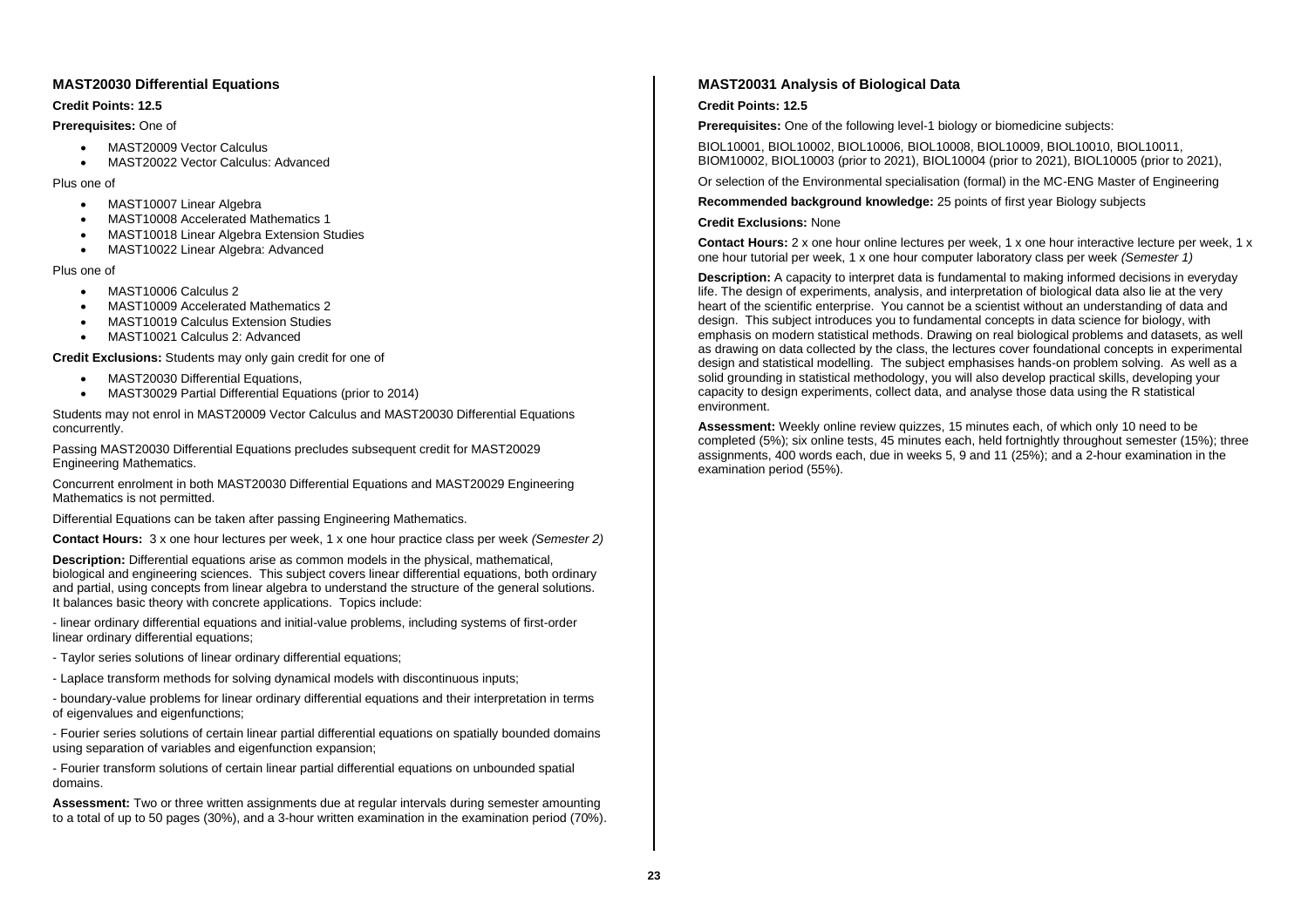# **MAST20032 Vector Calculus: Advanced**

# **Credit Points: 12.5**

# **Prerequisites:** One of

- MAST10006 Calculus 2 (with a mark of at least 75)
- MAST10009 Accelerated Mathematics 2
- MAST10019 Calculus Extension Studies (with a mark of at least 75)
- MAST10021 Calculus 2: Advanced

# Plus one of

- MAST10007 Linear Algebra (with a mark of at least 75)
- MAST10008 Accelerated Mathematics 1
- MAST10018 Linear Algebra Extension Studies (with a mark of at least 75)
- MAST10022 Linear Algebra: Advanced

**Credit Exclusions:** Students may only gain credit for one of

- MAST20009 Vector Calculus
- MAST20032 Vector Calculus: Advanced

**Contact Hours:** 3 x one hour lectures per week, 1 x one hour practice class per week *(Semester 1)*

**Description:** This subject covers the material presented in MAST20009 Vector Calculus plus additional material designed to provide deeper insight into interesting areas of calculus and has a greater emphasis on mathematical rigour and proof.

This subject studies the fundamental concepts of functions of several variables and vector calculus. It develops the manipulation of partial derivatives and vector differential operators. The gradient vector is used to obtain constrained extrema of functions of several variables. Line, surface and volume integrals are evaluated and related by various integral theorems. Vector differential operators are also studied using curvilinear coordinates.

Functions of several variables topics include: limits, continuity, differentiability, the chain rule, Jacobian, implicit and inverse function theorems, Taylor polynomials and Lagrange multipliers. Vector calculus topics include: vector fields, flow lines, curvature, torsion, gradient, divergence, curl and Laplacian. Integrals over paths and surfaces topics include line, surface and volume integrals; change of variables; applications including moments of inertia, centre of mass; Green's theorem, Divergence theorem in the plane, Gauss' divergence theorem, Stokes' theorem; and curvilinear coordinates. Possible additional topics include differential geometry of surfaces.

**Assessment:** Three to five written assignments due at regular intervals during semester amounting to a total of up to 30 hours (20%), and a 3-hour written examination in the examination period (80%).

# **MAST20033 Real Analysis: Advanced**

# **Credit Points: 12.5**

# **Prerequisites:** One of

- MAST10006 Calculus 2 (with a mark of at least 75)
- MAST10019 Calculus Extension Studies (with a mark of at least 75)
- MAST10021 Calculus 2: Advanced

# Plus one of

- MAST10007 Linear Algebra (with a mark of at least 75)
- MAST10008 Accelerated Mathematics 1
- MAST10018 Linear Algebra Extension Studies (with a mark of at least 75)
- MAST10022 Linear Algebra: Advanced

**Credit Exclusions:** Students may only gain credit for one of

- MAST10009 Accelerated Mathematics 2
- MAST20026 Real Analysis
- MAST20033 Real Analysis: Advanced

**Contact Hours:** 3 x one hour lectures per week, 2 x one hour practice classes per week *(Semester 1)*

**Description:** This subject introduces the field of mathematical analysis both with a careful theoretical framework as well as selected applications. Many of the important results are proved rigorously and students are introduced to methods of proof such as mathematical induction and proof by contradiction.

The important distinction between the real numbers and the rational numbers is emphasised and used to motivate rigorous notions of convergence and divergence of sequences, including the Cauchy criterion. Various constructions of the real numbers, for example using Dedekind cuts or by completion, are discussed and shown to be equivalent. These ideas are extended to cover the theory of infinite series, including common tests for convergence and divergence. Compactness of the unit interval is established and various consequences of compactness, such as the Extreme Value Theorem, are discussed. A similar treatment of continuity and differentiability of functions of a single variable leads to applications such as the Mean Value Theorem and Taylor's theorem. We define and compare both the Lebesgue and Riemann integral, establish basic properties of both, and discuss the proof of the Fundamental Theorem of Calculus. The convergence properties of sequences and series are explored, with applications to power series representations of elementary functions and their generation by Taylor series. Fourier series are introduced as a way to represent periodic functions. Further topics may include: uniform continuity, equicontinuity, the Arzela-Ascoli theorem, and the Stone-Weierstrass theorem.

**Assessment:** Five written assignments due at regular intervals during semester amounting to a total of up to 30 hours (20%), and a 3-hour written examination in the examination period (80%).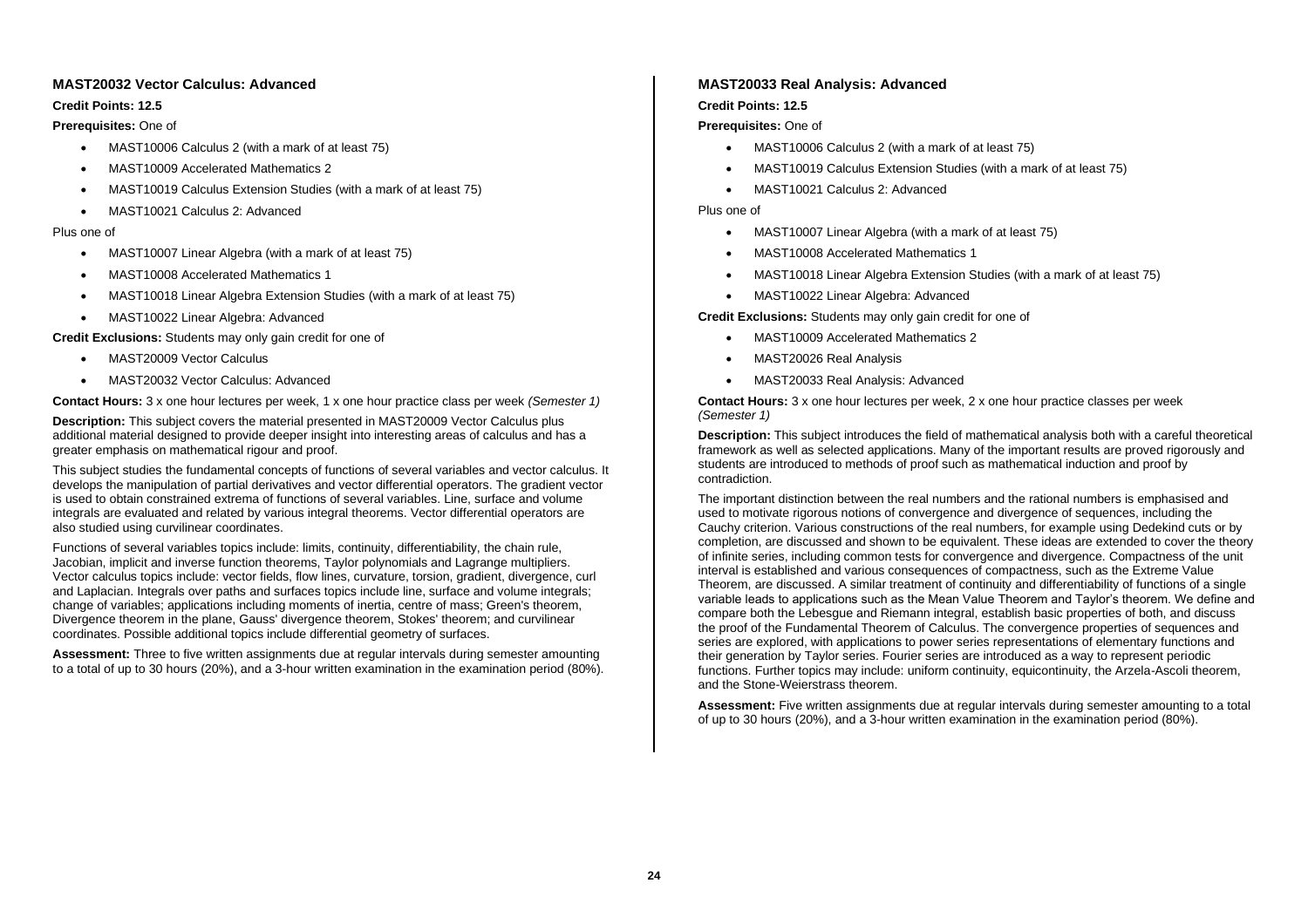# <span id="page-28-0"></span>**Level-3 subjects**

# **MAST30001 Stochastic Modelling**

# **Credit Points: 12.5**

**Prerequisites:** One of

- MAST10009 Accelerated Mathematics 2
- MAST20026 Real Analysis
- MAST20033 Real Analysis: Advanced

Plus one of

- MAST20004 Probability
- MAST20006 Probability for Statistics

# **Credit Exclusions:** None

**Contact Hours:** 3 x one hour lectures per week, 1 x one hour practice class per week *(Semester 2)*

**Description:** Stochastic processes occur in finance as models for asset prices, in telecommunications as models for data traffic, in computational biology as hidden Markov models for gene structure, in chemistry as models for reactions, in manufacturing as models for assembly and inventory processes, in biology as models for the growth and dispersion of plant and animal populations, in speech pathology and speech recognition and many other areas.

This course introduces the theory of stochastic processes including Poisson processes, Markov chains in discrete and continuous time, and renewal processes. These processes are illustrated using examples from real-life situations. It then considers in more detail important applications in areas such as queues and networks (the foundation of telecommunication models), finance, and genetics.

**Assessment:** Two written assignments due mid-semester and at the end of semester amounting to a total of up to 50 pages (20%), and a 3-hour written examination in the examination period (80%).

# **MAST30005 Algebra**

**Credit Points: 12.5** 

**Prerequisites:** MAST20022 Group Theory and Linear Algebra

# **Credit Exclusions:** None

**Contact Hours:** 3 x one hour lectures per week, 1 x one hour practice class per week *(Semester 1)*

**Description:** Algebra has a long history of important applications throughout mathematics, science and engineering, and is also studied for its intrinsic beauty. In this subject we study the algebraic laws satisfied by familiar objects such as integers, polynomials and matrices. This abstraction simplifies and unifies our understanding of these structures and enables us to apply our results to interesting new cases. Students will gain further experience with abstract algebraic concepts and methods. General structural results are proved and algorithms developed to determine the invariants they describe.

**Assessment:** Two or three written assignments due at regular intervals during semester amounting to a total of up to 50 pages (20%), and a 3-hour written examination in the examination period (80%).

# **MAST30011 Graph Theory**

# **Credit Points: 12.5**

**Prerequisites:** One of

- MAST10009 Accelerated Mathematics 2
- MAST20026 Real Analysis
- MAST20033 Real Analysis: Advanced

And any other second year level subject from the School of Mathematics and Statistics

**Credit Exclusions:** None

**Contact Hours:** 3 x one hour lectures per week, 1 x one hour practice class per week *(Semester 1)*

**Description:** Graphs model networks of all types such as telecommunication, transport, computer and social networks. They also model physical structures such as crystals and abstract structures within computer algorithms.

This subject is an introduction to the modern field of graph theory. It emphasises the relationship between proving theorems in mathematics and the construction of algorithms to find the solutions of mathematical problems within the context of graph theory. The subject provides material that supplements other areas of study such as operations research, computer science and discrete mathematics.

**Assessment:** Two written assignments due mid-semester and at the end of semester amounting to a total of up to 50 pages (20%), and a 3-hour written examination in the examination period (80%).

# **MAST30012 Discrete Mathematics**

# **Credit Points: 12.5**

**Prerequisites:** One of

- MAST10009 Accelerated Mathematics 2
- MAST20026 Real Analysis
- MAST20033 Real Analysis: Advanced

And any other second year level subject from the School of Mathematics and Statistics

# **Credit Exclusions:** None

**Contact Hours:** 3 x one hour lectures per week, 1 x one hour practice class per week *(Semester 2)*

**Description:** This subject is concerned with the study of objects, which are finite in number and typically computable. At a computational level one seeks efficient algorithms and methods for construction and counting of the objects.

The main topics to be covered are: enumeration, permutations, designs, finite geometry, words, Ramsey theory and physical combinatorics. Designs are relevant to statistics, Ramsey theory to computer science, and physical combinatorics to mathematical physics. Words are useful for representing and constructing objects and relating combinatorial objects to algebraic structures.

**Assessment:** Three written assignments due at regular intervals during semester amounting to a total of up to 50 pages (20%), and a 3-hour written examination in the examination period (80%).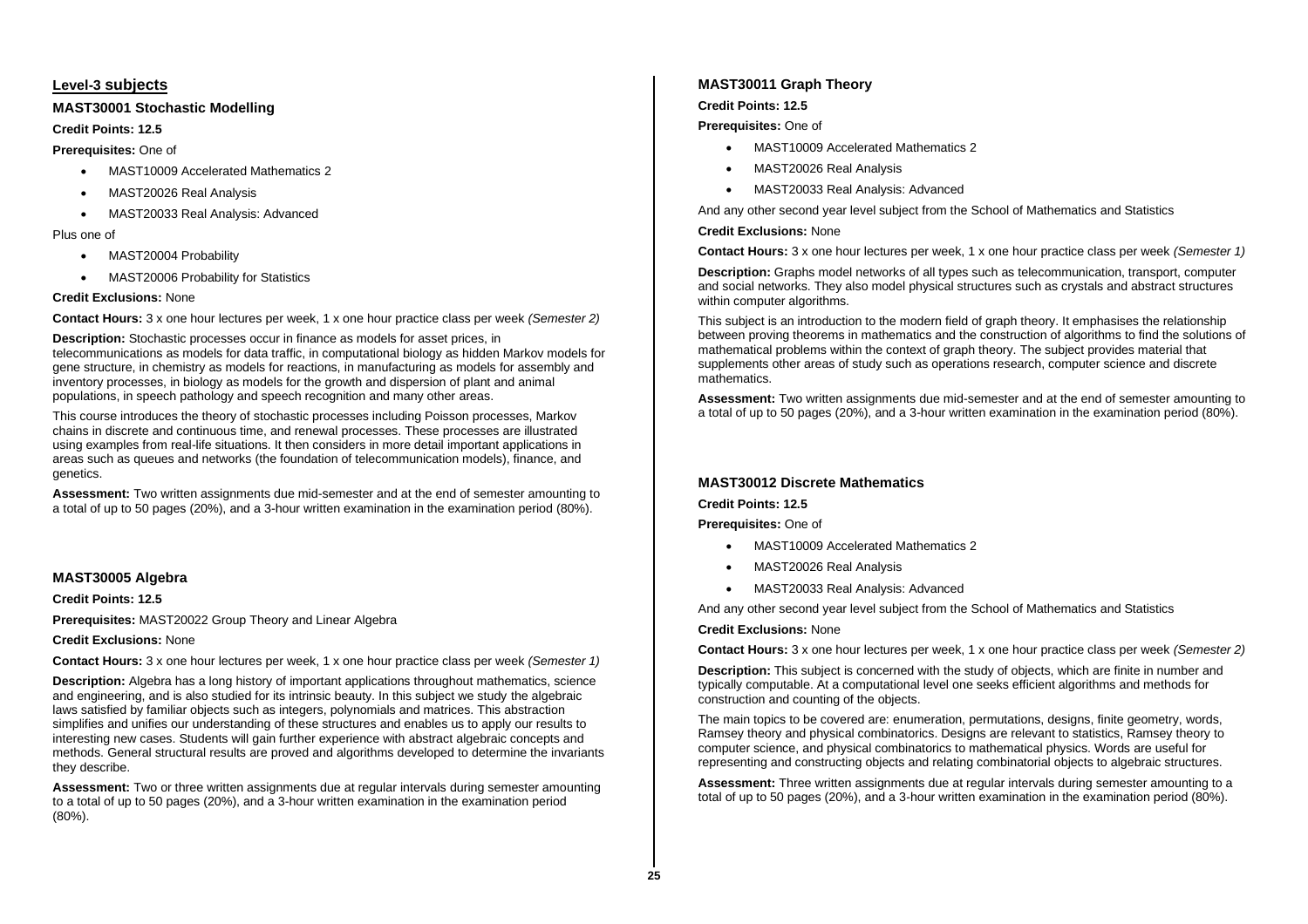# **MAST30013 Techniques in Operations Research**

#### **Credit Points: 12.5**

**Prerequisites:** MAST20018 Discrete Maths and Operations Research

#### **Credit Exclusions:** None

**Contact Hours:** 3 x one hour lectures per week, 1 x one hour practice class per week *(Semester 1)*

**Description:** This subject introduces some major techniques and algorithms for solving nonlinear optimisation problems. Unconstrained and constrained systems will be considered, for both convex and non-convex problems. The methods covered include: interval search techniques, Newton and quasi-Newton methods, penalty methods for nonlinear programs, and methods based on duality. The emphasis is both on being able to apply and implement the techniques discussed, and on understanding the underlying mathematical principles. Examples involve the formulation of operations research models for linear regression, multi-facility location analysis and network flow optimisation.

A significant part of the subject is the project, where students work in groups on a practical operations research problem.

**Assessment:** Three written assignments (due in weeks 4,7, and 10) amounting to a total of up to the equivalent of 800 words (20%), a group project involving a written report of up to 20 pages due at the end of semester (25%) and a 15-minute oral presentation at the end of semester (5%), and a 2-hour written examination in the examination period (50%).

# **MAST30020 Probability for Inference**

#### **Credit Points: 12.5**

**Prerequisites:** One of

- MAST10009 Accelerated Mathematics 2
- MAST20026 Real Analysis
- MAST20033 Real Analysis: Advanced

Plus one of

- MAST20004 Probability
- MAST20006 Probability for Statistics with a grade of H2B or above

#### **Credit Exclusions:** None

**Contact Hours:** 3 x one hour lectures per week, 1 x one hour practice class per week *(Semester 1)*

**Description:** This subject introduces a measure-theoretic approach to probability theory and presents its fundamental concepts and results.

Topics covered include: probability spaces and random variables, expectation, conditional expectation and distributions, elements of multivariate distribution theory, modes of convergence in probability theory, characteristic functions and their application in key limit theorems.

**Assessment:** Ten written assignments due at weekly intervals during semester amounting to a total of up to 40 pages (15%), a 45-minute written test held mid-semester (15%), and a 3-hour written examination in the examination period (70%).

# **MAST30021 Complex Analysis**

#### **Credit Points: 12.5**

**Prerequisites:** One of

- MAST10009 Accelerated Mathematics 2
- MAST20026 Real Analysis
- MAST20033 Real Analysis: Advanced

And any other second year level subject from the School of Mathematics and Statistics.

#### **Credit Exclusions:** None

**Contact Hours:** 3 x one hour lectures per week, 1 x one hour practice class per week *(Semester 1 and 2)*

**Description:** Complex analysis is a core subject in pure and applied mathematics, as well as the physical and engineering sciences. While it is true that physical phenomena are given in terms of real numbers and real variables, it is often too difficult and sometimes not possible, to solve the algebraic and differential equations used to model these phenomena without introducing complex numbers and complex variables and applying the powerful techniques of complex analysis.

Topics include: the topology of the complex plane; convergence of complex sequences and series; holomorphic functions, the Cauchy-Riemann equations, harmonic functions and applications; contour integrals and the Cauchy Integral Theorem; singularities, Laurent series, the Residue Theorem, evaluation of integrals using contour integration, conformal mapping; and aspects of the gamma function.

**Assessment:** Three or four written assignments due at regular intervals during semester amounting to a total of up to 50 pages (20%), and a 3-hour written examination in the examination period (80%).

#### **MAST30022 Decision Making**

#### **Credit Points: 12.5**

**Prerequisites:** MAST20018 Discrete Maths and Operations Research

Plus one of

- MAST20004 Probability
- MAST20006 Probability for Statistics

# **Credit Exclusions:** None

**Contact Hours:** 3 x one hour lectures per week, 1 x one hour practice class per week *(Semester 2)*

**Description:** This subject introduces the essential features of decision-making techniques encountered in operations research, management, industry, business and economics. It shows how to construct formal mathematical models for practical decision-making as encountered in two-person games, multi-objective optimisation problems, stochastic decision problems, group decision and social choice, and decision-making under uncertainty. It shows students further uses of linear programming and introduces dynamic programming techniques.

**Assessment:** Three or four written assignments due at regular intervals during semester amounting to a total of up to 50 pages (20%), and a 3-hour written examination in the examination period (80%).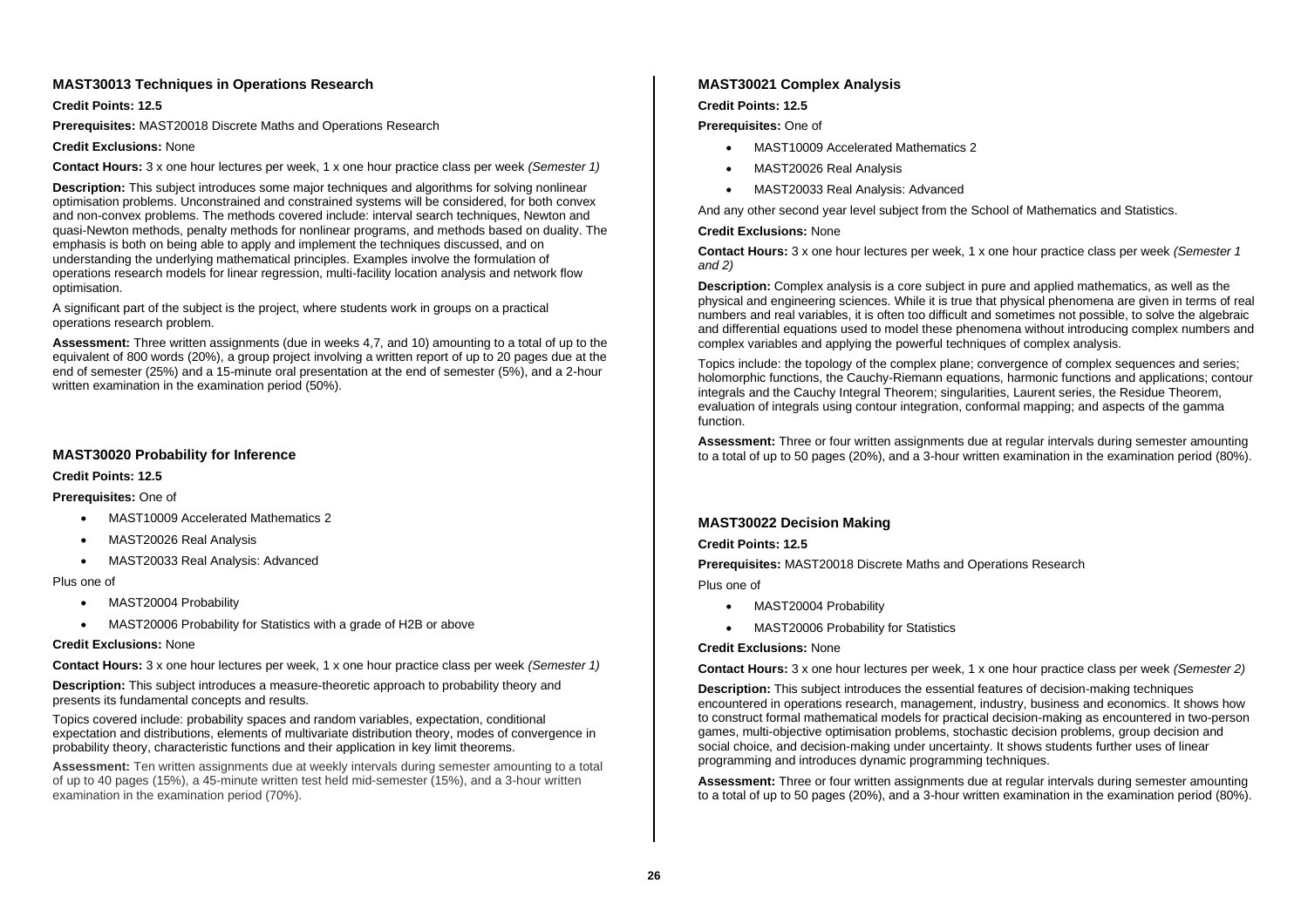# **MAST30024 Geometry**

# **Credit Points: 12.5**

# **Prerequisites:** One of

- MAST20009 Vector Calculus
- MAST20032 Vector Calculus: Advanced

# Plus one of

- MAST10009 Accelerated Mathematics 2
- MAST20026 Real Analysis
- MAST20033 Real Analysis: Advanced

# **Credit Exclusions:** None

**Contact Hours:** 3 x one hour lectures per week, 1 x one hour practice class per week *(Semester 2)*

**Description:** This subject introduces three areas of geometry that play a key role in many branches of mathematics and physics. In differential geometry, calculus and the concept of curvature will be used to study the shape of curves and surfaces. In topology, geometric properties that are unchanged by continuous deformations will be studied to find a topological classification of surfaces. In algebraic geometry, curves defined by polynomial equations will be explored. Remarkable connections between these areas will be discussed.

Topics include: Topological classification of surfaces, Euler characteristic, orientability. Introduction to the differential geometry of surfaces in Euclidean space: smooth surfaces, tangent planes, length of curves, Riemannian metrics, Gaussian curvature, minimal surfaces, Gauss-Bonnet theorem. Complex algebraic curves, including conics and cubics, genus.

**Assessment:** Two or three written assignments due at regular intervals during semester amounting to a total of up to 50 pages (20%), and a 3-hour written examination in the examination period (80%).

# **MAST30025 Linear Statistical Models**

# **Credit Points: 12.5**

**Prerequisites:** MAST20005 Statistics

Plus one of

- MAST10007 Linear Algebra
- MAST10008 Accelerated Mathematics 1
- MAST10018 Linear Algebra Extension Studies
- MAST10022 Linear Algebra: Advanced

# **Credit Exclusions:** None

**Contact Hours:** 3 x one hour lectures per week, 1 x one hour computer laboratory class per week *(Semester 1)*

**Description:** Linear models are central to the theory and practice of modern statistics. They are used to model a response as a linear combination of explanatory variables and are the most widely used statistical models in practice. Starting with examples from a range of application areas this subject develops an elegant unified theory that includes the estimation of model parameters, quadratic forms, hypothesis testing using analysis of variance, model selection, diagnostics on model assumptions, and prediction. Both full rank models and models that are not of full rank are considered. The theory is illustrated using common models and experimental designs.

**Assessment:** Two or three written assignments due at regular intervals during semester amounting to a total of up to 50 pages (20%), and a 3-hour written examination in the examination period (80%).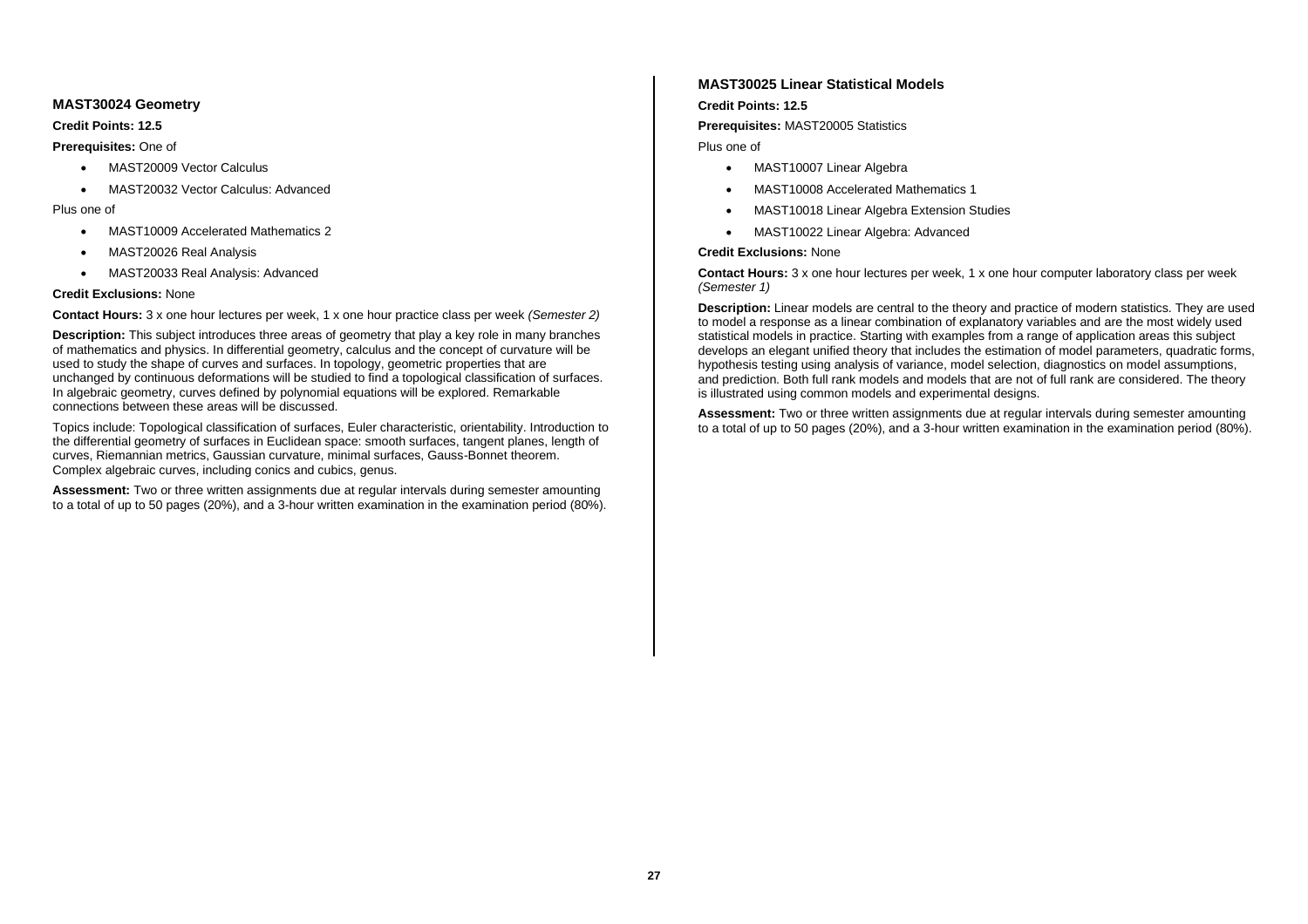# **MAST30026 Metric and Hilbert Spaces**

#### **Credit Points: 12.5**

**Prerequisites:** MAST20022 Group Theory and Linear Algebra

# Plus one of

- MAST10009 Accelerated Mathematics 2
- MAST20026 Real Analysis
- MAST20033 Real Analysis: Advanced

# **Credit Exclusions:** None

**Contact Hours:** 3 x one hour lectures per week, 1 x one hour practice class per week *(Semester 2)*

**Description:** This subject provides a basis for further studies in modern analysis, geometry, topology, differential equations and quantum mechanics. It introduces the idea of a metric space with a general distance function, and the resulting concepts of convergence, continuity, completeness, compactness and connectedness. The subject also introduces Hilbert spaces: infinite dimensional vector spaces (typically function spaces) equipped with an inner product that allows geometric ideas to be used to study these spaces and linear maps between them.

Topics include: metric and normed spaces, limits of sequences, open and closed sets, continuity, topological properties, compactness, connectedness; Cauchy sequences, completeness, contraction mapping theorem; Hilbert spaces, orthonormal systems, bounded linear operators and functionals, applications.

**Assessment:** Two or three written assignments due at regular intervals during semester amounting to a total of up to 50 pages (20%), and a 3-hour written examination in the examination period (80%).

# **MAST30027 Modern Applied Statistics**

# **Credit Points: 12.5**

# **Prerequisites:**

• MAST30025 Linear Statistical Models

**Credit Exclusions:** Students who gain credit for both ACTL30001 Actuarial Modelling 1 and ACTL30004 Actuarial Statistics cannot also gain credit for MAST30027 Modern Applied Statistics.

**Contact Hours:** 3 x one hour lectures per week, 1 x one hour computer laboratory class per week *(Semester 2)*

**Description:** Modern applied statistics combines the power of modern computing and theoretical statistics. This subject considers the computational techniques required for the practical implementation of statistical theory, and includes Bayes and Monte-Carlo methods. The subject focuses on the application of these techniques to generalised linear models, which are commonly used in the analysis of categorical data

**Assessment:** Four written assignments due at regular intervals during semester amounting to a total of up to 70 pages (50%), and a 2-hour written examination in the examination period (50%).

There is a hurdle requirement of a minimum 50% mark on the examination for satisfactory completion.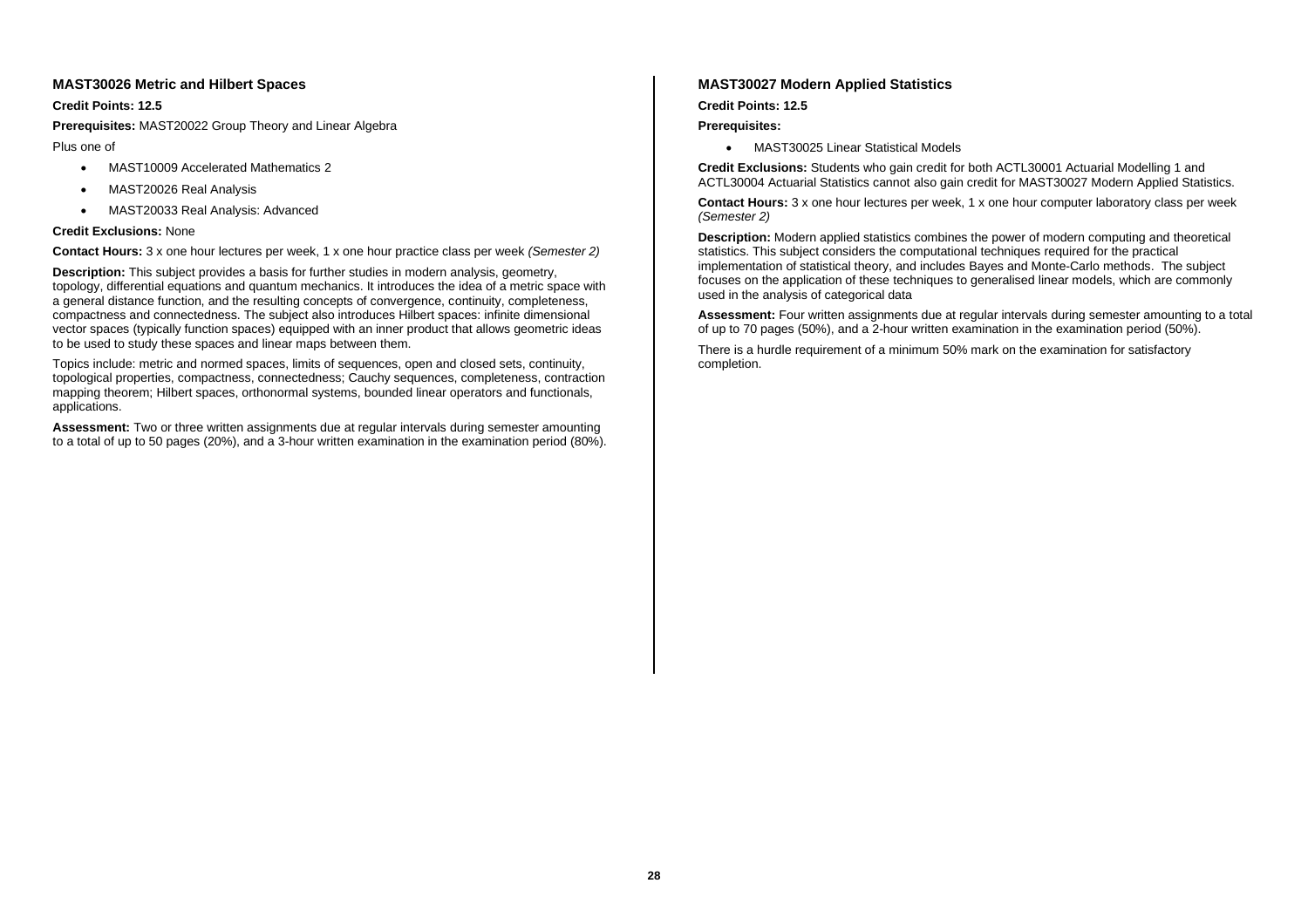# **MAST30028 Numerical Methods and Scientific Computing**

# **Credit Points: 12.5**

# **Prerequisites:** One of

- MAST10009 Accelerated Mathematics 2
- MAST20026 Real Analysis
- MAST20033 Real Analysis: Advanced

# Plus one of

- MAST10007 Linear Algebra
- MAST10008 Accelerated Mathematics 1
- MAST10018 Linear Algebra Extension Studies
- MAST10022 Linear Algebra: Advanced

# Plus one of

- COMP10001 Foundations of Computing
- COMP20005 Engineering Computation
- PHYC20013 Laboratory and Computational Physics 2
- Other evidence of competence in computer programming

Other evidence could include passing a relevant Year 12 school subject, or a statement of achievement from a relevant MOOC, or passing a programming competency test administered by another University of Melbourne School.

# **Credit Exclusions:** None

**Contact Hours:** 2 x one hour lectures and 1 x two hour computer laboratory class per week. *(Semester 2)*

**Description:** Most mathematical problems arising from the physical sciences, engineering, life sciences and finance are sufficiently complicated to require computational methods for their solution. This subject introduces students to the process of numerical approximation and computer simulation, applied to simple and commonly encountered stochastic or deterministic models. An emphasis is on the development and implementation of algorithms for the solution of continuous problems including aspects of their efficiency, accuracy and stability. Topics covered will include simple stochastic simulation, direct methods for linear systems, data fitting of linear and nonlinear models, and timestepping methods for initial value problems.

**Assessment:** Two programming assignments of 20 pages each, worth 20% each (one due midsemester and one due late in semester) and a 3-hour computer laboratory examination worth 60% (held in final examination period).

# **MAST30030 Applied Mathematical Modelling**

# **Credit Points: 12.5**

**Prerequisites:** MAST20030 Differential Equations

Plus one of

- MAST20009 Vector Calculus
- MAST20032 Vector Calculus: Advanced

# **Credit Exclusions:** None

**Contact Hours:** 3 x one hour lectures per week, 1 x one hour practice class per week *(Semester 1)*

**Description:** This subject demonstrates how the mathematical modelling process naturally gives rise to certain classes of ordinary and partial differential equations in many contexts, including the infectious diseases, the flow of traffic and the dynamics of particles and of fluids. It advances the student's knowledge of the modelling process, as well addressing important mathematical ideas in deterministic modelling and the challenges raised by system nonlinearity.

- Infectious disease models and other contexts leading to systems of autonomous first-order differential equations; initial value problem, phase space, critical points, local linearization and stability; qualitative behaviour of plane autonomous systems, structural stability; formulation, interpretation and critique of models.
- Conservation laws and flux functions leading to first-order quasilinear-linear partial differential equations; characteristics, fans, shocks and applications including modelling traffic flow.
- Introduction to continuum mechanics: basic principles; tensor algebra and tensor calculus; the ideal fluid model and potential flow; the Newtonian fluid, Navier-Stokes equations and simple solutions.

**Assessment:** Three written assignments due at regular intervals during semester amounting to a total of up to 50 pages (30%), and a 3-hour written examination in the examination period (70%).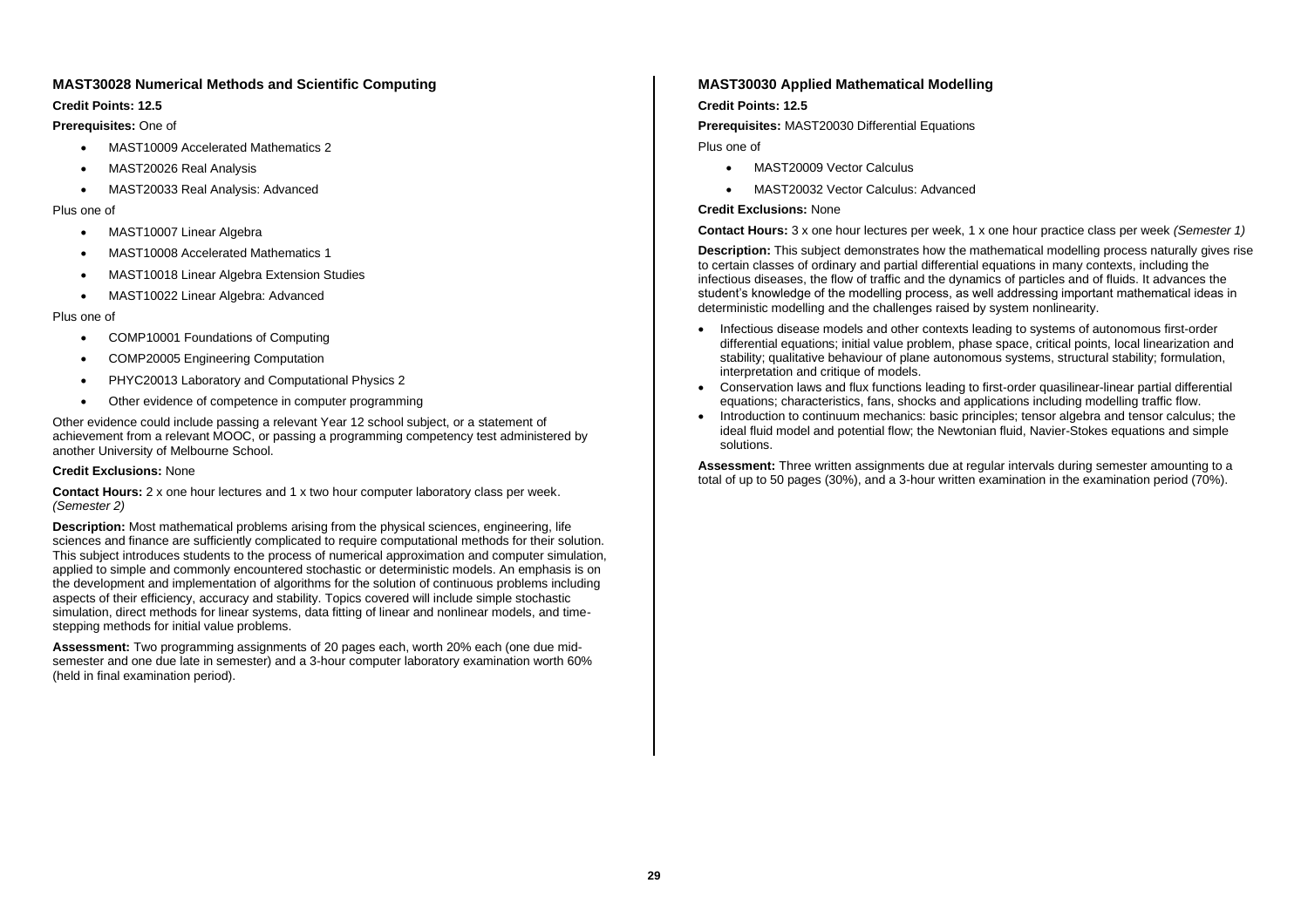# **MAST30031 Methods of Mathematical Physics**

#### **Credit Points: 12.5**

# **Prerequisites:** Both of

- MAST20030 Differential Equations
- MAST30021 Complex Analysis

MAST30021 Complex Analysis may be taken concurrently with MAST30031 Methods of Mathematical Physics

# **Credit Exclusions:** None

**Contact Hours:** 3 x one hour lectures per week, 1 x one hour practice class per week *(Semester 2)*

**Description:** This subject gives an example-oriented overview of various advanced topics that are important for mathematical physics and physics students, as well as being of interest to students of pure and applied mathematics. These topics include:

- Further differential equations: Bessel functions, Legendre polynomials, spherical harmonics and applications such as the Laplace/Schrodinger equation in polar/spherical coordinates;
- Further vector calculus: Differential forms, integration, Stokes' theorem and applications such as Maxwell's equations, charge conservation and Dirac monopoles;
- Hilbert spaces: L2 spaces, bounded and unbounded operators, normalisable and nonnormalisable eigenfunctions, distributions and applications to quantum theory;
- Group theory: Lie groups and algebras, representations and applications such as quantum spin and particle physics.

**Assessment:** Three written assignments due at regular intervals during semester amounting to a total of up to 60 pages (30%), and a 3-hour written examination in the examination period (70%).

# **MAST30032 Biological Modelling and Simulation**

#### **Credit Points: 12.5**

**Prerequisites:** See the University handbook for prerequisites for this subject.

#### **Credit Exclusions:** None

**Contact Hours:** 2 x one hour lectures per week, 1 x two hour practice class per week *(Semester 1)*

**Description:** This subject introduces the concepts of mathematical and computational modelling of biological systems, and how they are applied to data in order to study the underlying drivers of observed behaviour. The subject emphasises the role of abstraction and simplification of biological systems and requires an understanding of the underlying biological mechanisms. Combined with an introduction to sampling-based methods for statistical inference, students will learn how to identify common patterns in the rich and diverse nature of biological phenomena and appreciate how the modelling process leads to new insight into biological phenomena.

- Modelling: Deterministic and stochastic population-level dynamic models; agent-based computational models; and geospatial statistical models will be introduced and studied. Indicative examples will be drawn from health (e.g. infectious diseases, cell tumour growth, developmental biology), ecology (e.g. predator-prey systems, sustainable harvesting, environmental decision making) and biotechnology (e.g. biochemical and metabolic models).
- Simulation: Sampling based methods (e.g Monte Carlo simulation, Approximate Bayesian Computation) for parameter estimation and hypothesis testing will be introduced, and their importance in modern computational biology discussed.

**Assessment:** One x 1,000 word written assignment due in week 8 (20%). Four laboratory exercises completed during practice classes, held at regular intervals during semester due in weeks 4, 6, 10, 12 (10% for each exercise). A 2-hour written examination in the examination period (40%).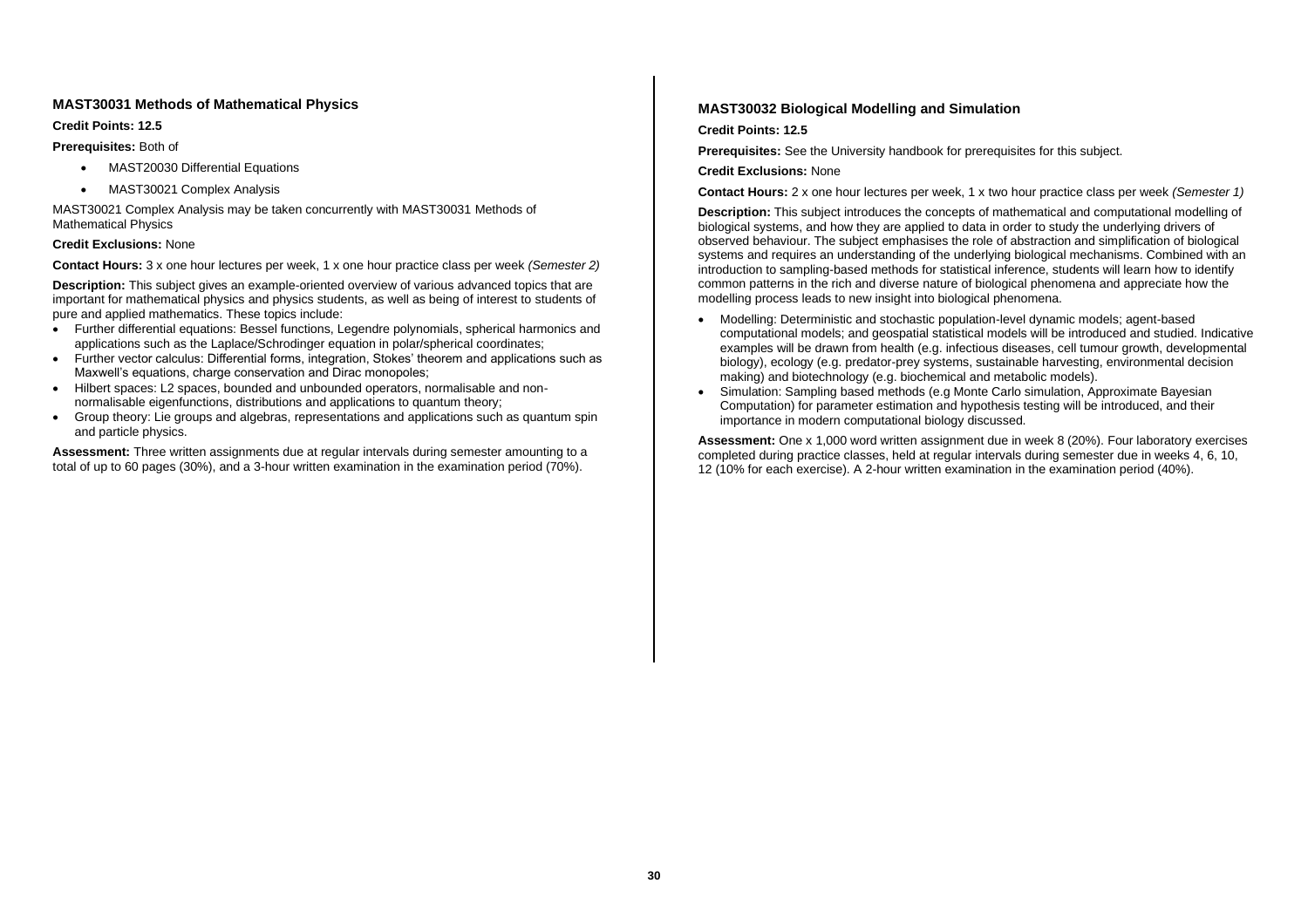# **MAST30033 Statistical Genomics**

# **Credit Points: 12.5**

# **Prerequisites:**

• GENE20001 Principles of Genetics, or equivalent knowledge of genetics.

And either both of

- MAST10006 Calculus 2
- MAST20031 Analysis of Biological Data

# Or one of

- MAST30032 Biological Modelling and Simulation
- MAST20005 Statistics

# **Credit Exclusions:** None

**Contact Hours:** 2 x one hour lectures per week, 1 x two hour practice class per week *(Semester 2)*

**Description:** This subject introduces the biology and technology underlying modern genomics data, features of the resulting data types including the frequency and patterns of error and missingness, and the statistical methods used to analyse them. It will include hands-on data analysis using R software. The material covered will evolve as genomics technology and practice change, and will span the following four areas: introduction to genomics technology and the resulting data, population genetics, association analysis including tests of association and major sources of confounding, heritability and prediction both in human genetics and for animal and plant breeding, and analysis of expression quantitative trait loci.

**Assessment:** Four computer-based assignments (12.5% per assignment) due at regular intervals during the semester (week 3, 6, 9 and 12). Submissions will include computer code, results generated (numerical and graphical) plus sections of text interpreting the results (total 10 pages per assignment). A 2-hour written exam due during the examination period (50%).

# **MAST30034 Applied Data Science**

# **Credit Points: 12.5**

**Prerequisites:** Both of

- COMP30027 Machine Learning
- MAST30025 Linear Statistical Models

# **Credit Exclusions:** None

**Contact Hours:** 1 x one hour lecture per week, 1 x two hour workshop per week *(Semester 2)*

**Description:** This capstone subject for the Data Science major combines statistical reasoning and practical computing skills to solve challenging problems with big data. Students will learn about communication of quantitative information and insights; presentation skills; report writing; project management; problem formulation using case studies; data collection and measurement protocols; data from surveys and experiments; issues in capturing and dealing with "big data"; dimension reduction; data visualisation; fitting formulated models to data to infer insightful information about populations; ethics in quantitative research; working effectively in teams

**Assessment:** Two individual assignments (up to 15 pages each) due in weeks 3-4 and 6-7 (20% each). A group assignment (written component, up to 50 pages), to proceed in two phases: formulation followed by a review in weeks 9-10, then implementation, due in week 12 (50%). An individual self-reflection report that also outlines the individual's contribution to the group assignment, due during the examination period (10%). The individual's contribution to the project will be measured using change logs from document and source-code repositories.